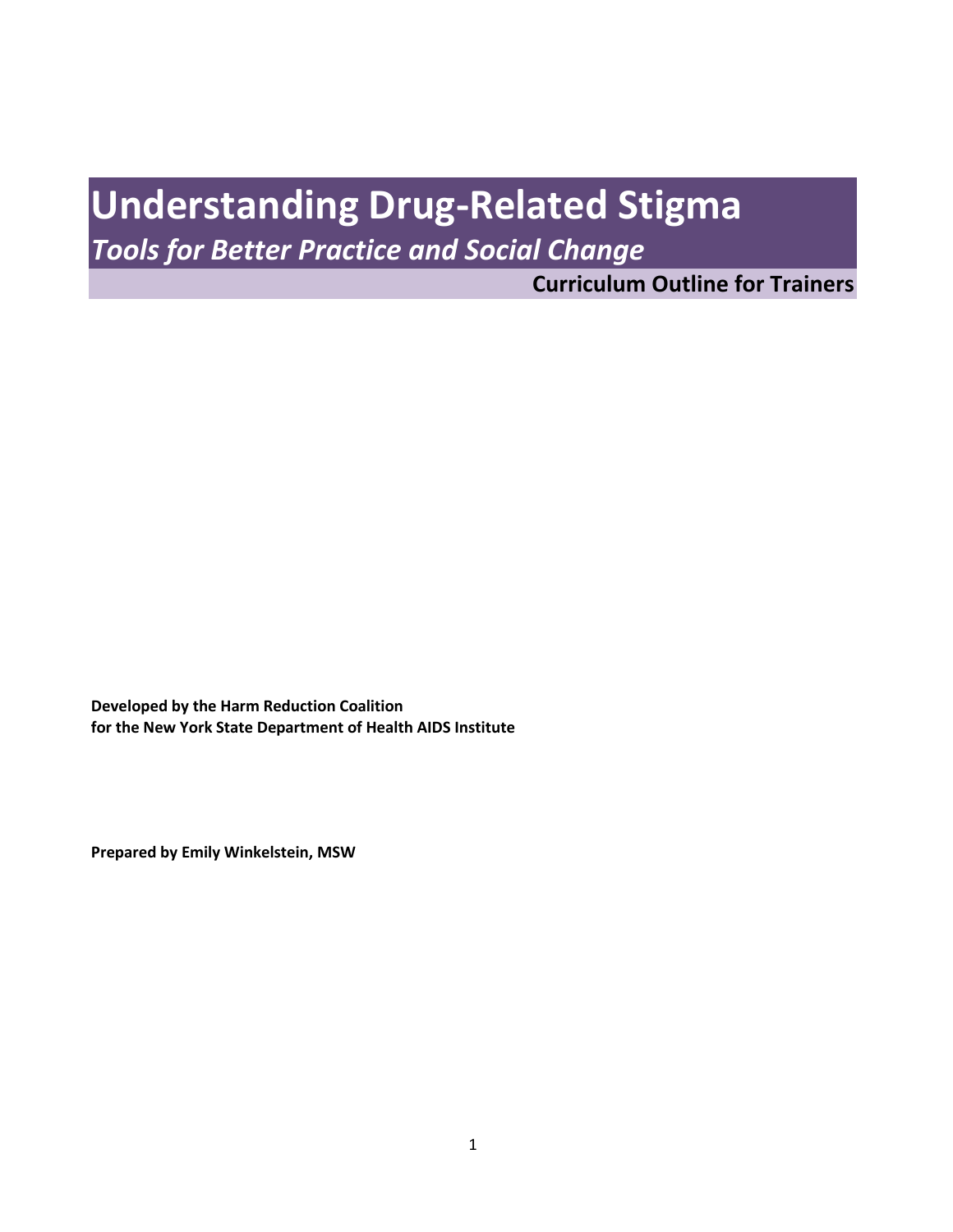#### **Acknowledgments**

#### **Produced by:**

The Harm Reduction Coalition 22 West 27<sup>th</sup> Street, 5<sup>th</sup> Floor New York, NY 10001 Phone: 212-213-6376 Fax: 212-213-6582 [www.harmreduction.org](http://www.harmreduction.org/)

#### **Curriculum Writer:** Emily Winkelstein, MSW

**Editorial Support:** Jagadisa-devasri Dacus, Narelle Ellendon, Andrea Lindstrom, and Daniel Raymond

#### **About the Harm Reduction Coalition:**

The Harm Reduction Coalition is a national advocacy and capacity-building organization that promotes the health and dignity of individuals and communities impacted by drug use. HRC advances policies and programs that help people address the adverse effects of drug use including overdose, HIV, hepatitis C, addiction, and incarceration. We recognize that the structures of social inequality impact the lives and options of affected communities differently, and work to uphold every individual's right to health and well-being, as well as in their competence to protect themselves, their loved ones, and their communities.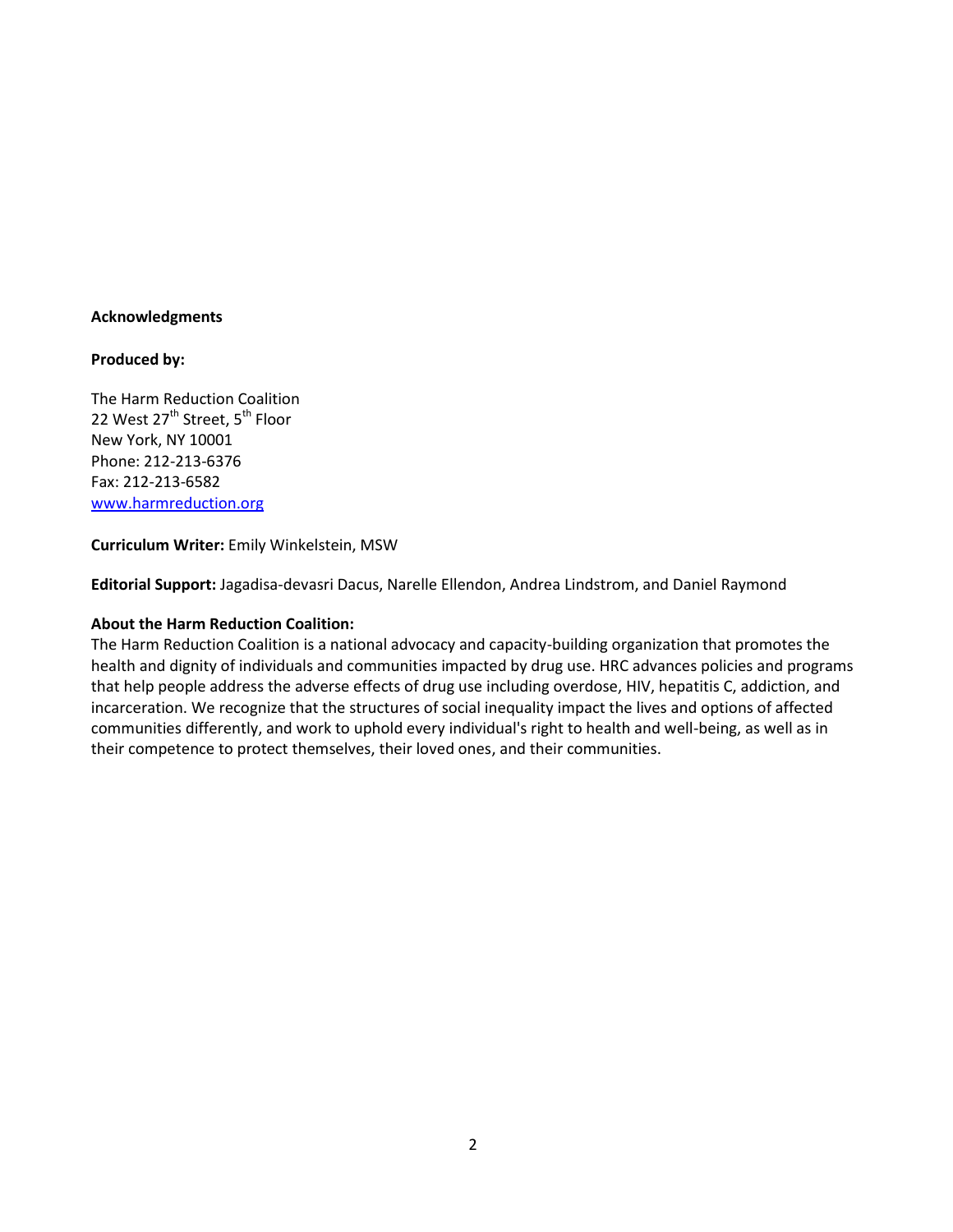## **TABLE OF CONTENTS**

**Training Rationale and Overview**

**Course Outline**

**Course Preparation**

**Module 1: Values Clarification and Introduction**

**Module 2: What is Stigma?**

**Module 3: Understanding Drug-Related Stigma**

**- Break -**

**Module 4: Exploring Labels and Language**

**Module 5: 3D Exercise – Dynamics of Stigma**

**Module 6: Challenging Stigma, Creating Change**

**Module 7: Closing and Evaluations** 

**Training Materials:** Participant Workbook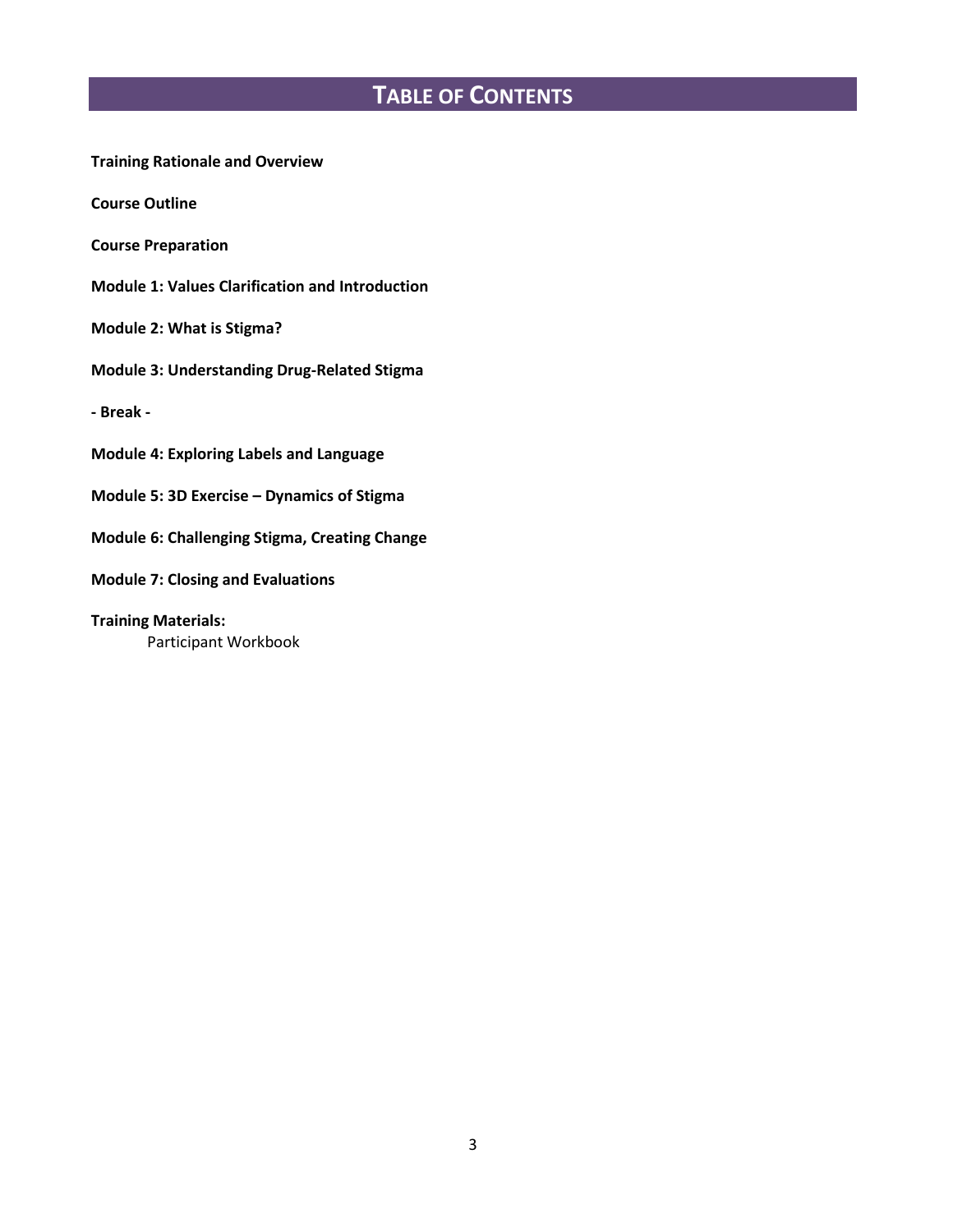## **TRAINING RATIONALE AND OVERVIEW**

#### **Training Length**

Half-day (3 hours)

#### **Training Goal**

This half day training will give participants a distinct set of knowledge and skills to help them understand and address drug-related stigma.

#### **Training Objectives**

Upon completion of this training, participants will:

- Recall the meaning of stigma, discrimination and related concepts, finding personal relevance in these terms through workshop discussion and activities.
- Identify the various ways in which drug users experience stigma through collective brainstorm and discussion.
- Explore key sources of pre-existing stigma and discrimination, including positive and negatives  $\bullet$  . stereotypes of drug users.
- Identify consequences of drug-related stigma on drug users' willingness and ability to access services.
- Consider ways to address stigma at individual and agency levels.  $\bullet$
- Gain conceptual and practical tools toward developing attitudes and environments that challenge  $\bullet$ stigma and support drug users' needs.

### **Training Rationale**

For individuals who use or have a history of using drugs, the impact of stigma can permeate nearly every aspect of their life – including relationships with family, friends, employers and health care providers. While a great number of expectations are often placed on drug users to change their behaviors, the social context that creates and reinforces drug-related stigma is rarely explored or further - challenged. A greater understanding of ways in which internalized stigma can lead to harmful behaviors is valuable in working more effectively with drug using clients. In addition, through evaluation of one's own potential role in perpetuating drug-related stigma, providers can develop new strategies for building more authentic and more productive relationships with clients.

#### *\* Key point \**

This training will highlight issues more often present among drug users who are disenfranchised or otherwise vulnerable (due to homelessness, economic status, etc). The writers in no way presume that there is a single drug user experience. While every effort was made to make overall themes broadly relevant, there may be examples or issues that do not apply to all drug users.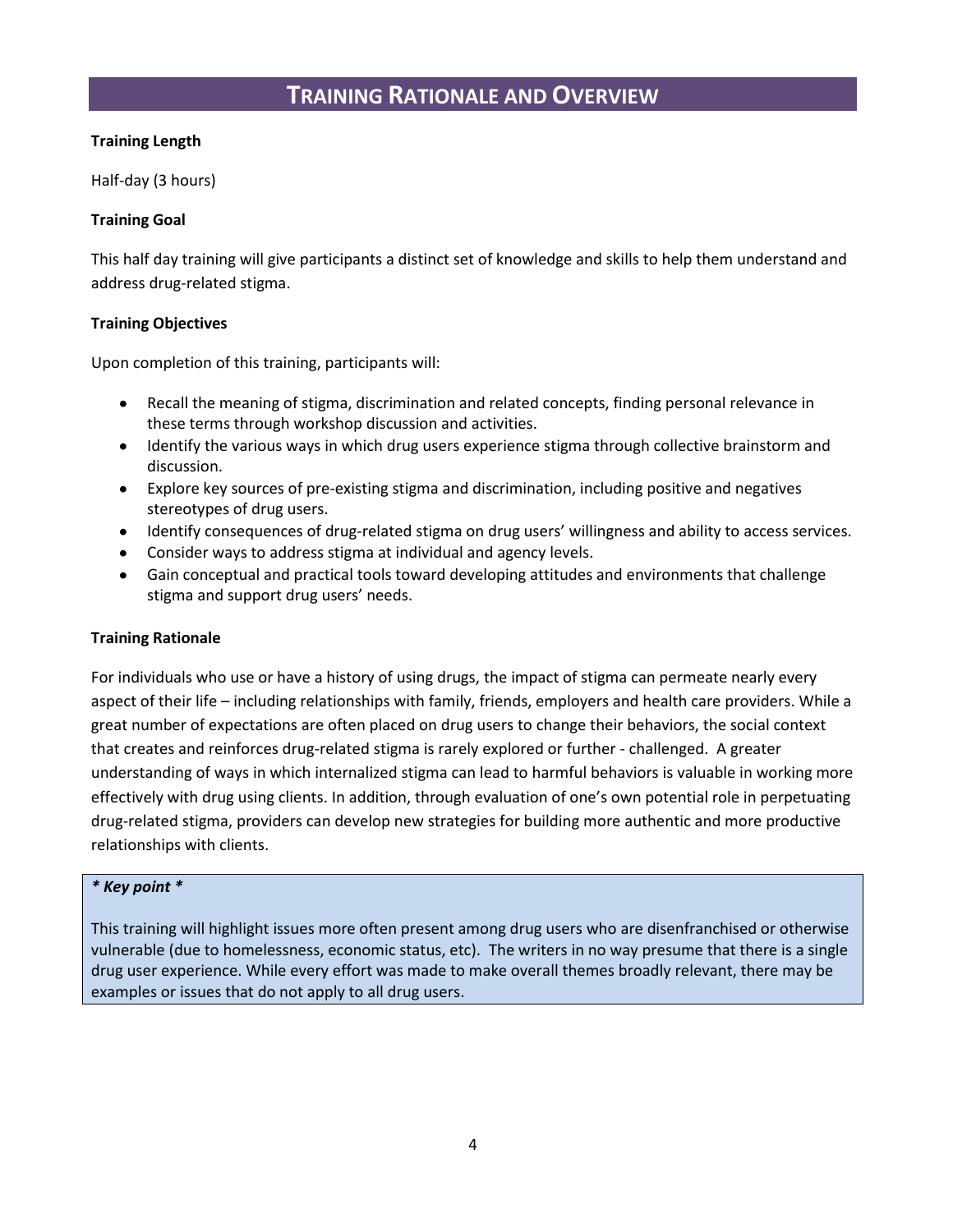#### **Prerequisite**

There is no pre-requisite for this training, though familiarity with the principles of harm reduction perspective may be useful.

#### **Audience**

This training is relevant for community-based direct service staff, caseworkers, therapists, peer advocates, program administrators, medical providers, and all who are interested in understanding and addressing drugrelated stigma.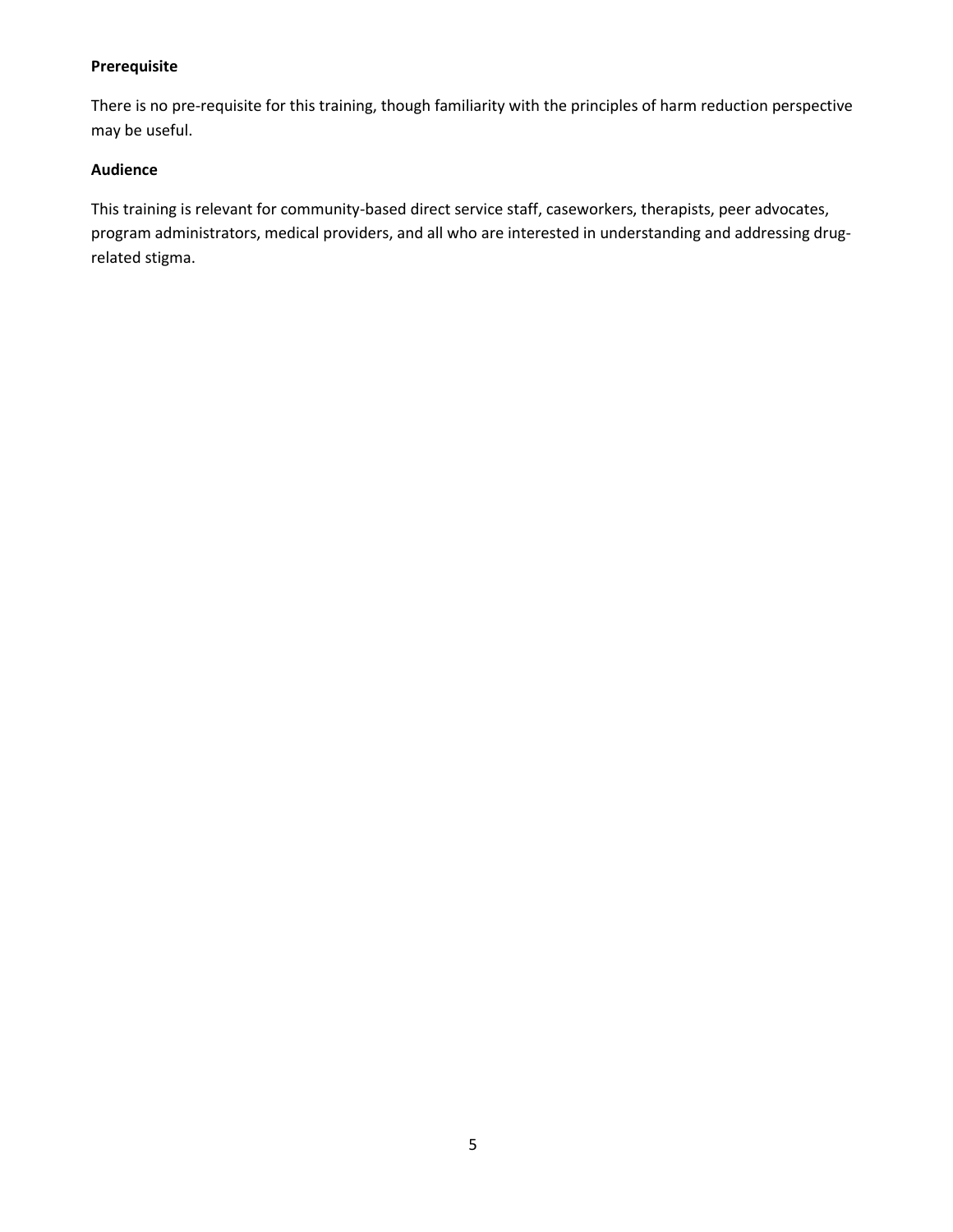## **COURSE OUTLINE AT-A-GLANCE – 3 HOURS**

#### **Module 1: Values Clarification and Introduction (40 minutes)**

*Values Clarification Activity: Statement Evaluation – 10 minutes Participant and Trainer Introductions – 10 minutes Goals, Expectations and Guidelines – 10 minutes Quotes Activity – 10 minutes*

#### **Module 2: What is Stigma? (20 minutes)**

*Basic Principles Stigma Definition Activity: Forms of Stigma*

Recall the meaning of stigma, discrimination and related concepts, finding personal relevance in these terms through workshop discussion and activities.

#### **Module 3: Understanding Drug-Related Stigma (30 minutes)**

*Elements of Drug-Related Stigma Cycle and Reach of Drug-Related Stigma Implications for Providers*

- Identify the various ways in which drug users experience stigma through collective brainstorm and discussion.
- Explore key sources of pre-existing stigma and discrimination, including positive and negatives stereotypes of drug users.
- $\bullet$ Identify consequences of drug-related stigma on drug users' willingness and ability to access services.

#### **- 10 minute BREAK -**

#### **Module 4: Exploring Labels and Language (25 minutes)**

*Activity***:** *Video Critique Drug User Labels Considering Language*

- Explore key sources of pre-existing stigma and discrimination, including positive and negatives stereotypes of drug users.
- Consider ways to address stigma at individual and agency levels.

#### **Module 5: Dynamics of Stigma (35 minutes)**

3 *Functions of Stigma Activity***:** *3Ds - Dynamics of Stigma*

- Explore three functions of stigma.
- Identify consequences of drug-related stigma on drug users' willingness and ability to access services.

#### **Module 6: Challenging Stigma, Creating Change (10 minutes)**

*Individual-Level Change Staff- and Community-Level Change*

Gain conceptual and practical tools toward the development of attitudes and environments that challenge stigma and support drug users' needs.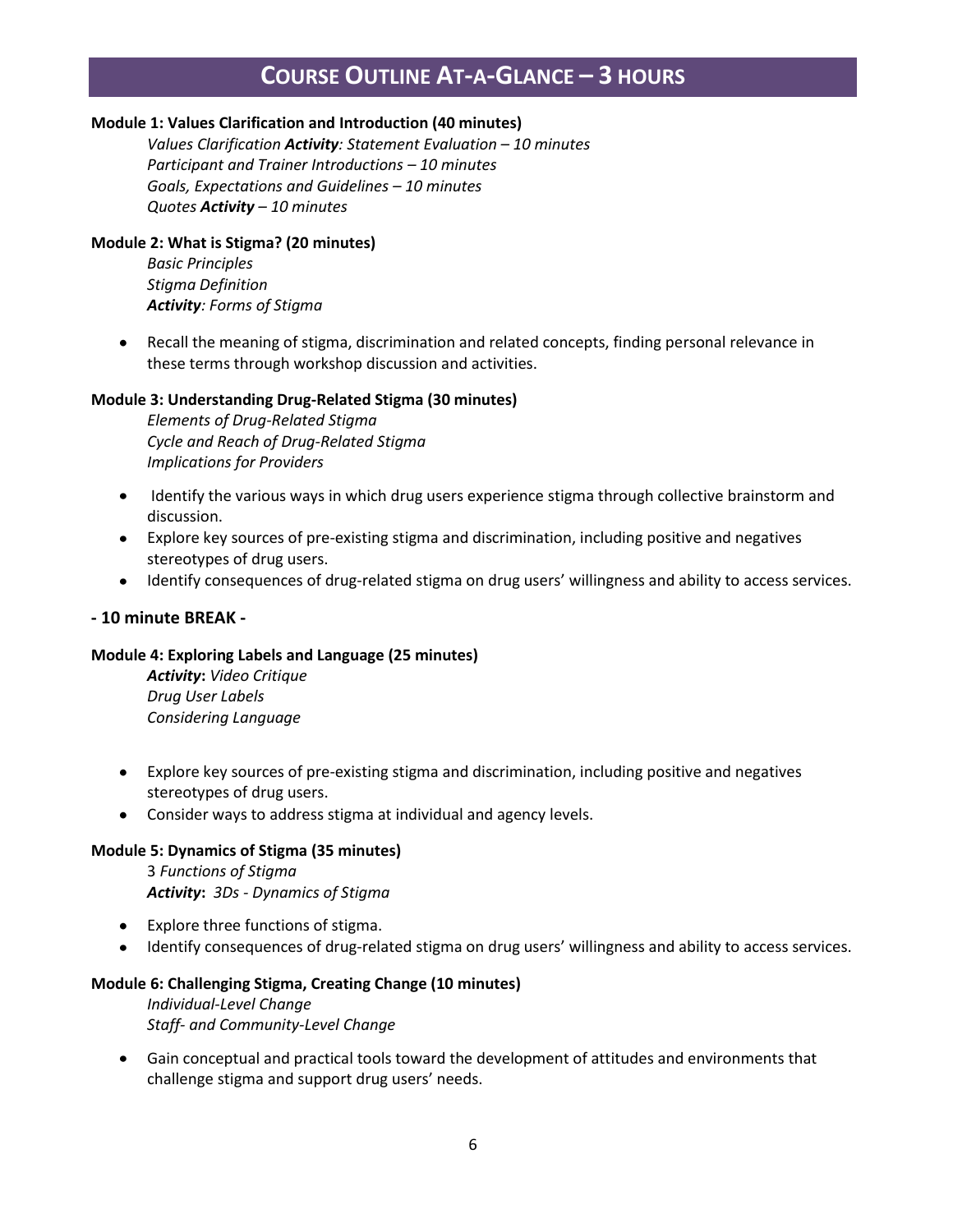### **Module 7: Closing and Evaluations (10 minutes)**

*Learning review Evaluations*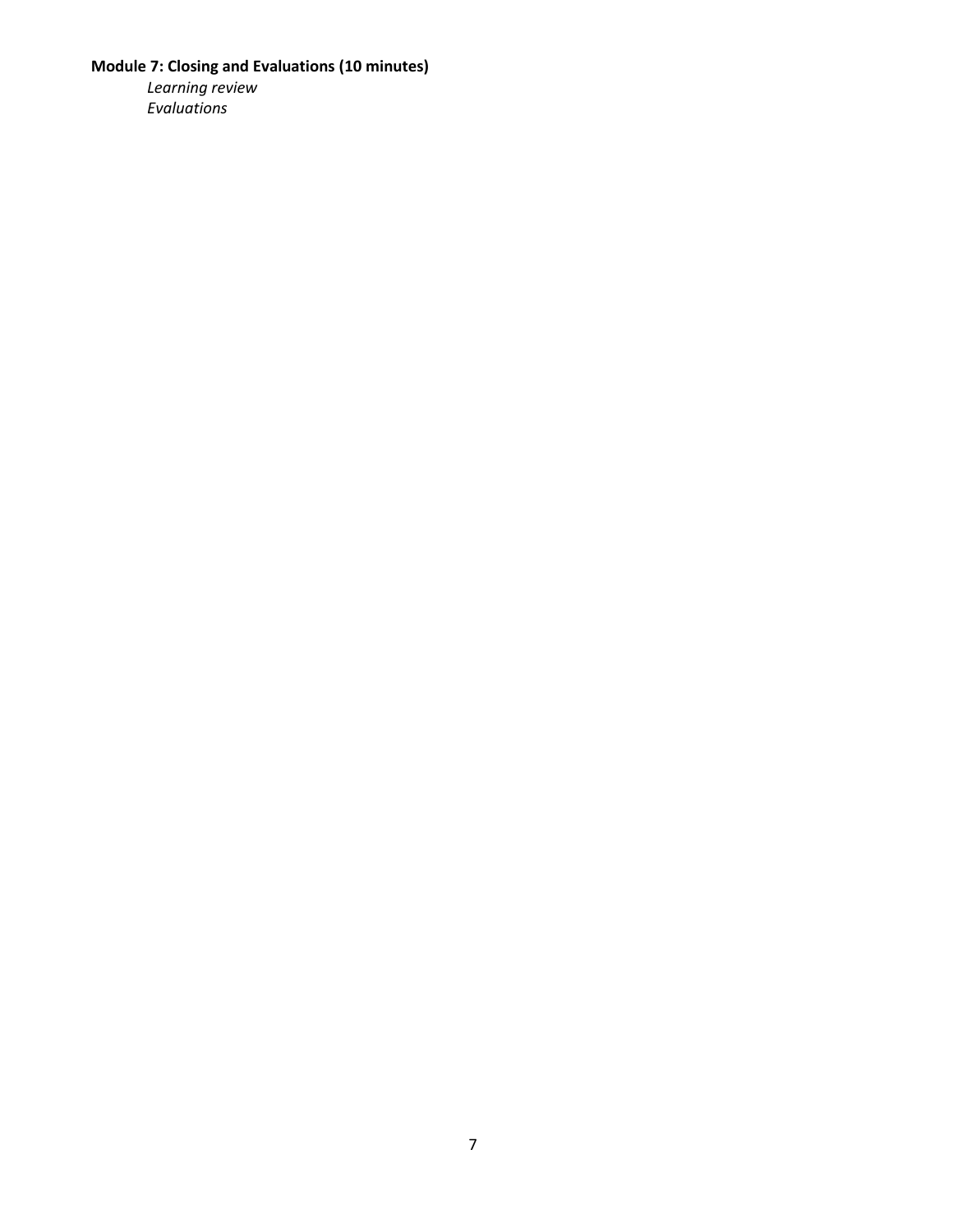## **COURSE PREPARATION**

#### *What is Harm Reduction?*

#### Guiding Principles

Harm reduction is a set of practical strategies that reduce negative consequences of drug use, incorporating a spectrum of strategies from safer use, to managed use to abstinence. Harm reduction strategies meet drug users "where they're at," addressing conditions of use along with the use itself.

Because harm reduction demands that interventions and policies designed to serve drug users reflect specific individual and community needs, there is no universal definition of or formula for implementing harm reduction. However, HRC considers the following principles central to harm reduction practice.

- Accepts for better and for worse that licit and illicit drug use is part of our world and chooses to work to minimize its harmful effects rather than simply ignore or condemn them.
- Understands drug use as a complex, multi-faceted phenomenon that encompasses a continuum of behaviors from severe abuse to total abstinence, and acknowledges that some ways of using drugs are clearly safer than others.
- Establishes quality of individual and community life and well-being--not necessarily cessation of all  $\bullet$ drug use--as the criteria for successful interventions and policies.
- Calls for the non-judgmental, non-coercive provision of services and resources to people who use drugs and the communities in which they live in order to assist them in reducing attendant harm.
- $\bullet$ Ensures that drug users and those with a history of drug use routinely have a real voice in the creation of programs and policies designed to serve them.
- Affirms drugs users themselves as the primary agents of reducing the harms of their drug use, and seeks to empower users to share information and support each other in strategies which meet their actual conditions of use.
- Recognizes that the realities of poverty, class, racism, social isolation, past trauma, homophobia, sex- $\bullet$ based discrimination and other social inequalities affect both people's vulnerability to and capacity for effectively dealing with drug-related harm.
- Does not attempt to minimize or ignore the real and tragic harm and danger associated with licit and illicit drug use.

## **KEY ISSUES FOR TRAINERS OF** *UNDERSTANDING DRUG-RELATED STIGMA*

#### *Creating a Positive Learning Environment*

Learning takes place best in environments where people feel safe and relaxed. This workshop relies on active participation from workshop attendees; therefore it is important to create a comfortable space in which participants feel open to the process of learning and sharing.

Food is good for the mind and the body! If possible, provide snacks and/or coffee or soda, not only as a comfort, but also to provide energy and engagement. Participants also feel valued when they receive these kinds of offerings.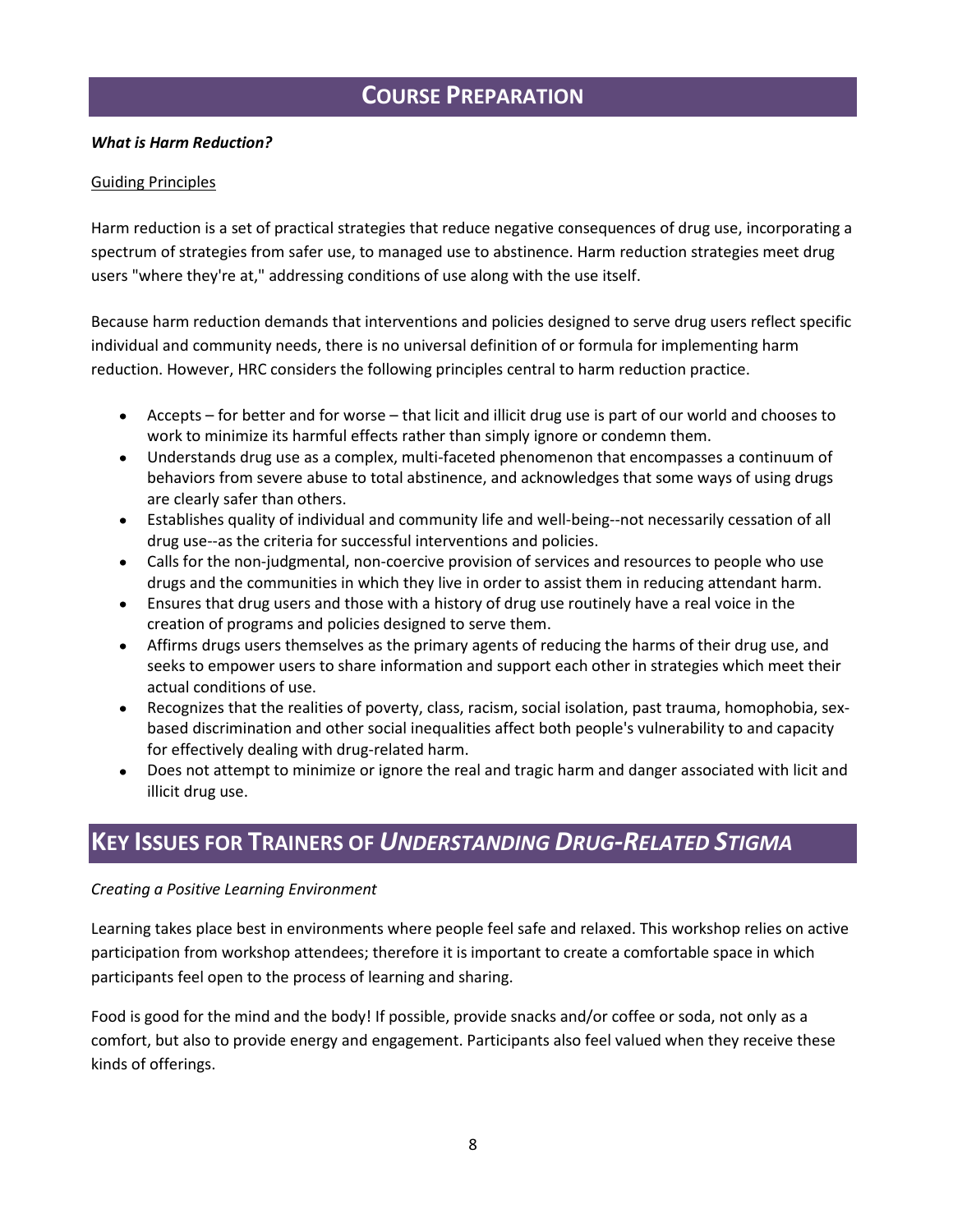When deciding where to hold the workshop, choose a space that is comfortable – be mindful of issues such as accessibility, natural light, room size, room set-up (including table/chair arrangement), comfort of the chairs, temperature of the room, and other related issues. Welcome individual participants as they arrive, introducing yourself.

#### *Establishing Guidelines*

Given the time constraints of this training session, it is not possible to develop guidelines for the training as a group exercise; however, it can still be valuable to propose certain guideline and have the group agree upon (or challenge) them, and to give participants an opportunity to propose other guidelines.

Some suggested guidelines include, but are not limited to:

Step up, step back

This refers to encouraging participants to be mindful that if they have a tendency to speak up more often, perhaps they step back, listen and give others a chance to speak, while those who may have a tendency to sit back and stay quiet, step up and challenge themselves to share and speak up.

Non-judgment and respect for ideas

This refers to keeping an open mind and accepting that everyone's ideas and experiences are valid and have a place in the training, which is a safe place for people to share and grow their ideas.

There are no right or wrong answers.

This again, refers to the safety to share any thoughts or ideas – encouraging brainstorm and participation with the knowledge that any contribution can be valuable and presents opportunity for learning.

Talk with each other not at each other.

This refers to the idea that discussions, even about ideas that may be conflicting or challenging, be a respectful exchange of ideas that respects a mutual process of dialogue.

### Confidentiality

- This refers to keeping personal information that is shared as part of the training to oneself. Trainings can and should be a safe place for people to share experiences, stories and thoughts and this can be compromised if people do not feel secure that their information will not be respected and kept private. Of course, many of the ideas and concepts in the training are meant to be shared widely; however, this is not the case with personal stories. This can be especially important when there are multiple people from the same agency or organization present.

### *Solicit Frequent Participant Feedback and Engagement*

This curriculum relies on the trainer to create an environment that will promote participation, feedback and excitement from participants. Open-ended questions and probing statements are valuable tools for soliciting additional discussion. The trainer should be comfortable working with drug users and familiar with the issues discussed in the workshop. It is important that the trainer have the skills necessary to generate discussion and move conversations forward in small-to-larger group settings, even around issues that may be sensitive. It will also be necessary for the trainer to balance different perspectives and articulate main points in order to make the entire session useful for all participants. Trainers should be mindful of language and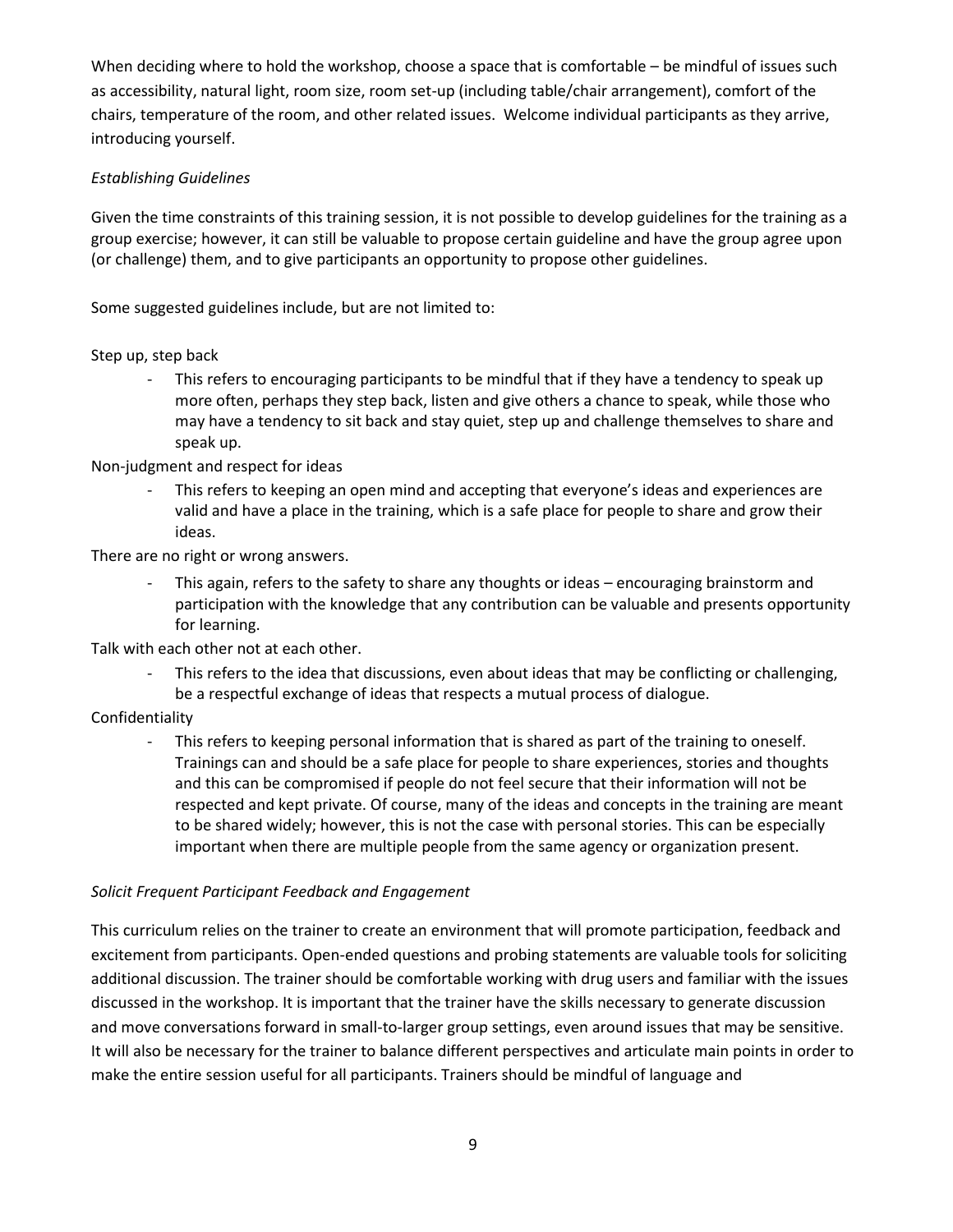comprehension throughout the session, avoiding complicated medical jargon or other terminology that may be difficult for everyone to understand.

### *Making workshops personally relevant*

Thorough planning before a workshop is important in order to get a good grasp on the material covered in the training, as well as to connect with it personally. A good trainer is one that will be able to translate their own interest and investment in an issue to the audience, and who will also be able to effectively communicate why the information is relevant to training participants. Using case examples from one's own experience, or stories from people you know, can be a valuable tool in broadening participant understanding and investment in concepts and ideas explored in the session. *Take time before the session to think about as many examples as possible, understanding that while they may not all be used or shared, they will be available in your toolkit as another means of expressing ideas and explaining concepts.* 

### **Using Power Point**

*Use slides as a guide, but speak about information that you understand.*

The workshop is not scripted although suggestions are offered with regards to key points, communicating important information and general facilitation techniques.

**Context** is offered on main points to assist trainers in preparing for discussion. Trainers are encouraged to be creative in the presentation of material, using the text and notes offered in this guide as a reference. *I*t is important to have explored the ideas thoroughly in advance to prepare for issues that may be more or less relevant to different participant groups. *People will have copies of the presentation – there is no need to read every word.*

### **Preparation and Supplies**

*Prepare the following materials for distribution to participants:*

- o Participant Workbook
- o Training Evaluations

It will also be necessary to prepare for the various exercises in the workshop, including:

- o **Quotes** copied and cut into individual quotes *(see page 53)*
- o Labeled **flip chart paper** for group exercises
- o Ensure access to a **DVD** player, internet and/or QuickTime for playing video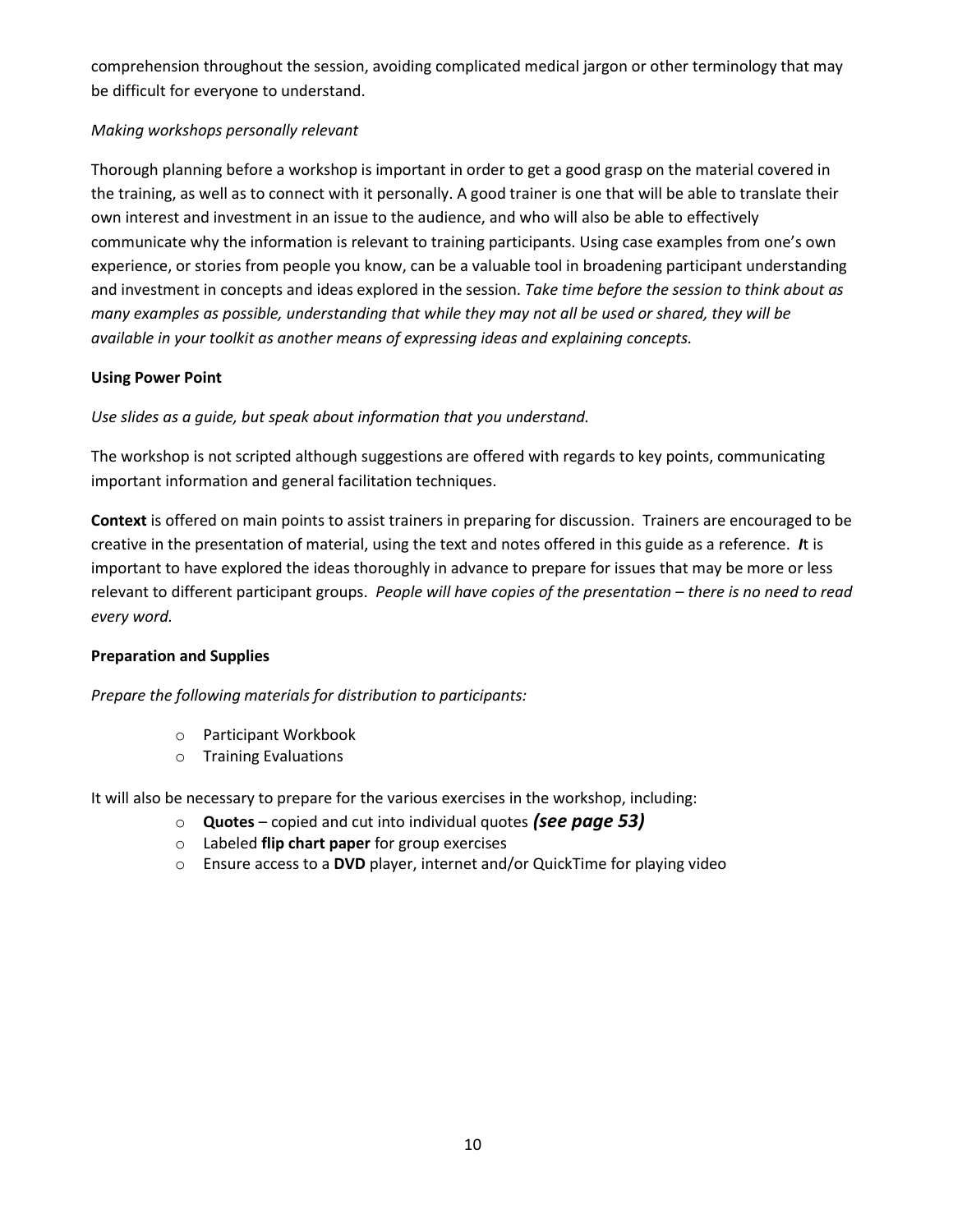## **MODULE ONE: VALUES CLARIFICATION AND INTRODUCTIONS**

The goals of this module are to:

- Introduce participants to training goals and provide background on why the training was developed.
- $\triangleright$  Introduce training participants and trainers to one another.
- Encourage active participation and engage in values clarification.
- Develop a common harm reduction framework within which to frame the session.

#### *Objectives*

Upon completing this module, participants will be able to:

- $\triangleright$  Identify why the training was developed.
- Outline the goals and objectives for the training.
- Describe the range of participants taking part in the training.
- Understand some basic principles about drug use from a harm reduction perspective.

#### *Time*

#### 40 minutes total

#### *Materials*

- *Individual quotes for distribution*
- *Participant Workbook*
- *Sign-in sheet*
- ▶ Clock
- ▶ PowerPoint Slides
- Newsprint/flip chart/large paper
- Markers
- ▶ Tape for newsprint

#### *PREPARATION: Setting up the room*

- *1) Make sure that each participant receives a participant workbook.*
- *2) Place the sign-in sheet near the entrance to the room.*
- *3) Place the individual quotes for the Quotes exercise in a bowl or bag near the sign-in sheet (see page 15).*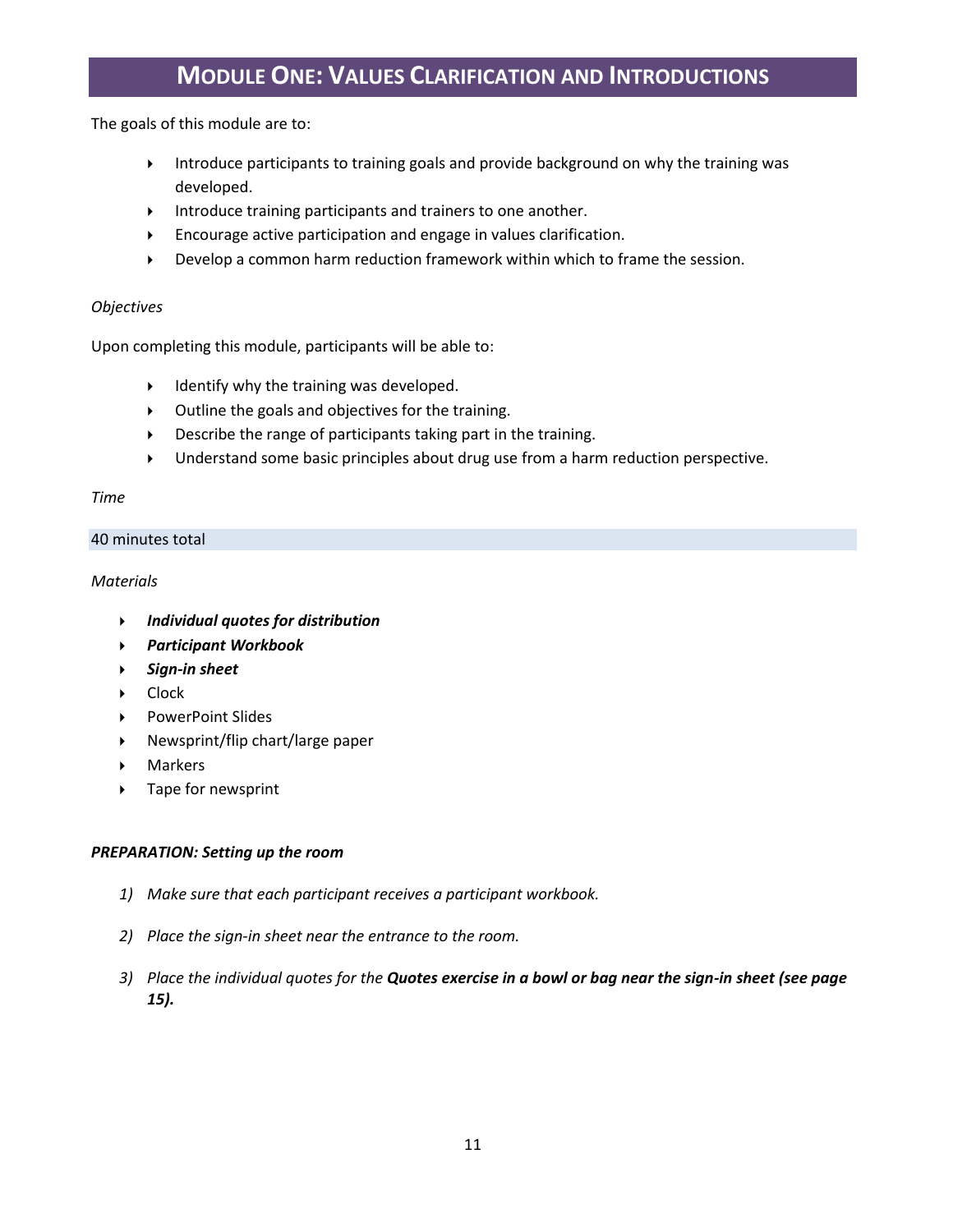## *MODULE 1 ACTIVITY – 10 MINUTES*



#### *Format: Activity*

*Slide Purpose: To state the name of the training and provide a platform for welcoming participants.*

- Welcome the group and introduce yourself. Consider giving some details about your background and experience, why you wanted to do this training, etc.
- Ask everyone to sign the sign-in sheet and go over any training logistics.
- Ask if everyone received a quote (for the quote exercise on page 15). If not, pass the quotes around.
- Explain that you would like to ask participants do an exercise **first thing**, also letting people know that you will facilitate group introductions after the exercise.

#### *Anonymous Survey Exercise*

- Ask people to turn to **page 9** in their workbooks.  $\bullet$
- This survey is to be used as a values clarification and to get people thinking about the issues.
- Ask people to silently reflect on each statement. Emphasize that there are no right or wrong answers, and that this is not a test. Explain that they can fill out the survey if they want to, or they can keep their responses/thoughts in their head. After people have had a few moments to read the statements, ask any or all of the following questions to probe additional discussion:
	- a. How did it feel to think about the statements?
	- b. Were there any statements that you got stuck on, or had a harder time with?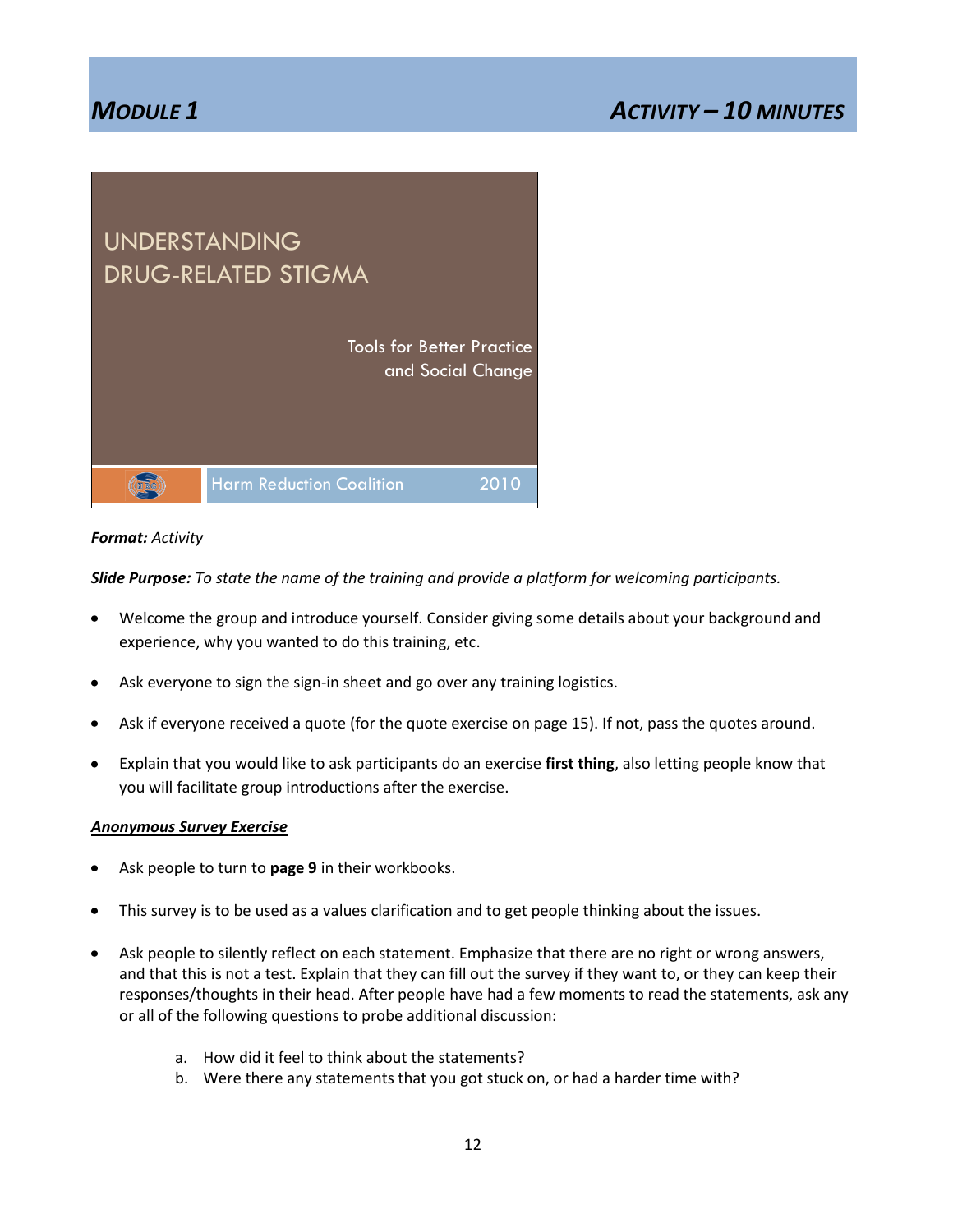- c. Were there statements that didn't make sense to you?
- d. Were there statements that statements that were more (or less) meaningful for you?
- After a brief discussion, explain that this exercise was done to get people thinking about some of the  $\bullet$ ideas that will shape our discussion today, and about some of the values that can be pushed and pulled when it comes to discussions around drug use and health care. Take notes as needed on the newsprint.

Thank the group for their participation.

## **ANONYMOUS SURVEY**

*Consider the following statement. Either in your head or on paper mark the box that most accurately reflects your response to the statements below.* 

#### *Please do not put your name on this paper. There are no right or wrong answers and these papers will not be collected.*

| <b>Statement</b>                                                                                                                                                                         | <b>Strongly</b><br>Agree | Agree | <b>Disagree</b> | <b>Strongly</b><br><b>Disagree</b> |
|------------------------------------------------------------------------------------------------------------------------------------------------------------------------------------------|--------------------------|-------|-----------------|------------------------------------|
| Although I don't necessarily agree with them, sometimes I<br>have prejudiced feelings (like gut reactions or spontaneous<br>thoughts) toward drug users that I don't feel I can prevent. |                          |       |                 |                                    |
| I understand the experience of being stigmatized as a drug<br>user.                                                                                                                      |                          |       |                 |                                    |
| Sometimes I am uncomfortable around people who are<br>very different from me.                                                                                                            |                          |       |                 |                                    |
| It is not appropriate for me to talk about my drug and<br>alcohol use with clients.                                                                                                      |                          |       |                 |                                    |
| I trust drug users just as much as I trust non-drug users.                                                                                                                               |                          |       |                 |                                    |
| If a woman is pregnant, she has a responsibility to stop<br>taking drugs.                                                                                                                |                          |       |                 |                                    |
| Drug users have a difficult time practicing safe sex<br>consistently.                                                                                                                    |                          |       |                 |                                    |
| Drug users have meaningful participation in developing<br>policies and programs at my organization.                                                                                      |                          |       |                 |                                    |
| I know how to avoid language that stigmatizes drug users.                                                                                                                                |                          |       |                 |                                    |
| Although it is hard to admit, I sometimes judge people who<br>cannot stop using drugs.                                                                                                   |                          |       |                 |                                    |

Adapted from *Using Harm Reduction to Address Sexual Risk with Drug Users and Their Partners*, HIV Education and Training Programs, NYSDOH AIDS Institute, by Joanna Berton Martinez, August 2009.

Some of the statements on this exercise were borrowed from Project Implicit and their Implicit Association Tests, <https://implicit.harvard.edu/implicit/>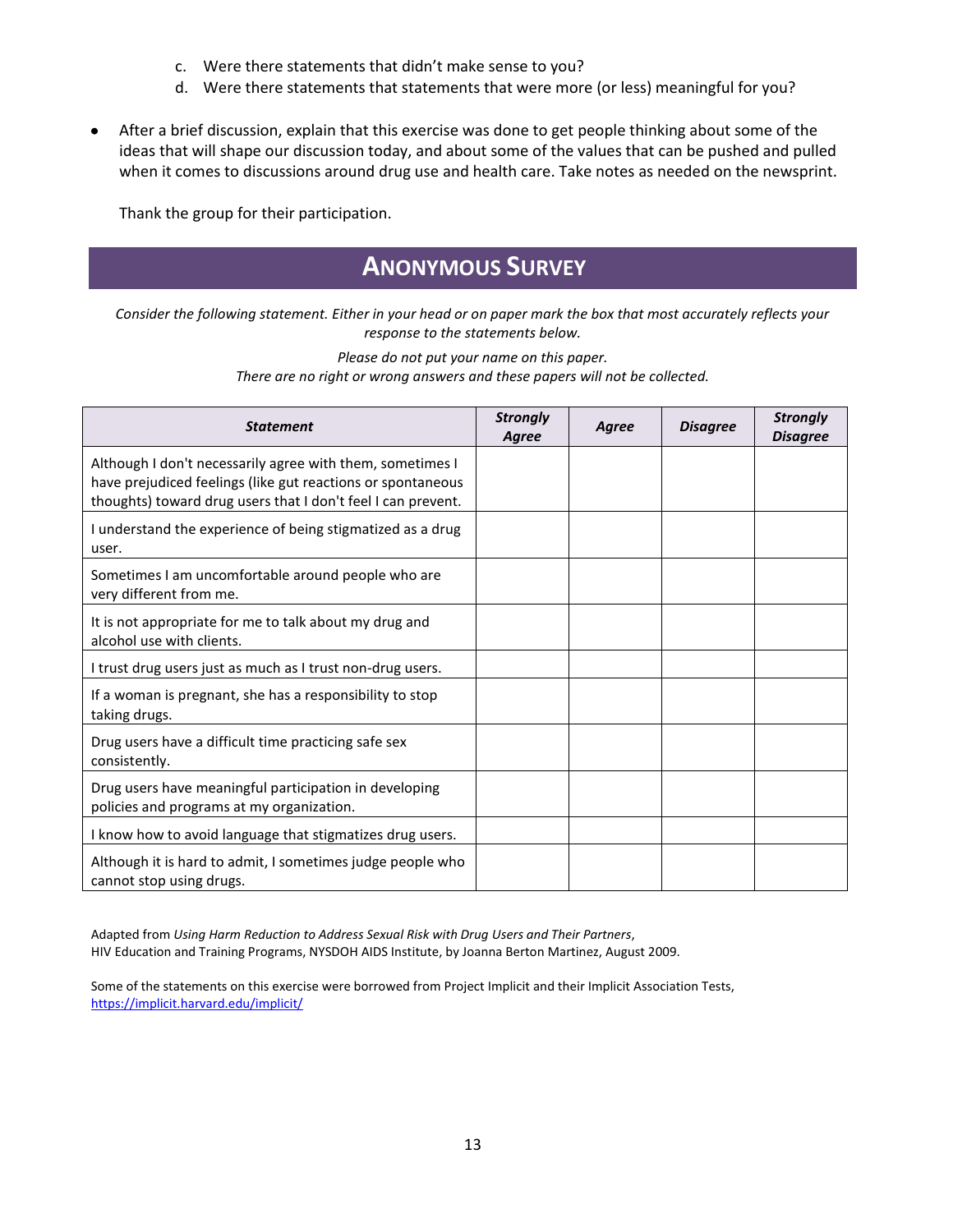

*Slide purpose: To provide participants with a broad overview of the goals of the session and what to expect.*

Review the training goals. It is unnecessary to need to read every word; give people a sense of what they can expect overall from the day. Incorporate any expectations from participant intros, acknowledging what you may  $-$  and may not  $-$  aim to cover.



#### **Format***: Discussion*

**Slide Purpose:** *To establish a set of guidelines that will promote a respectful and productive learning environment for all training participants.*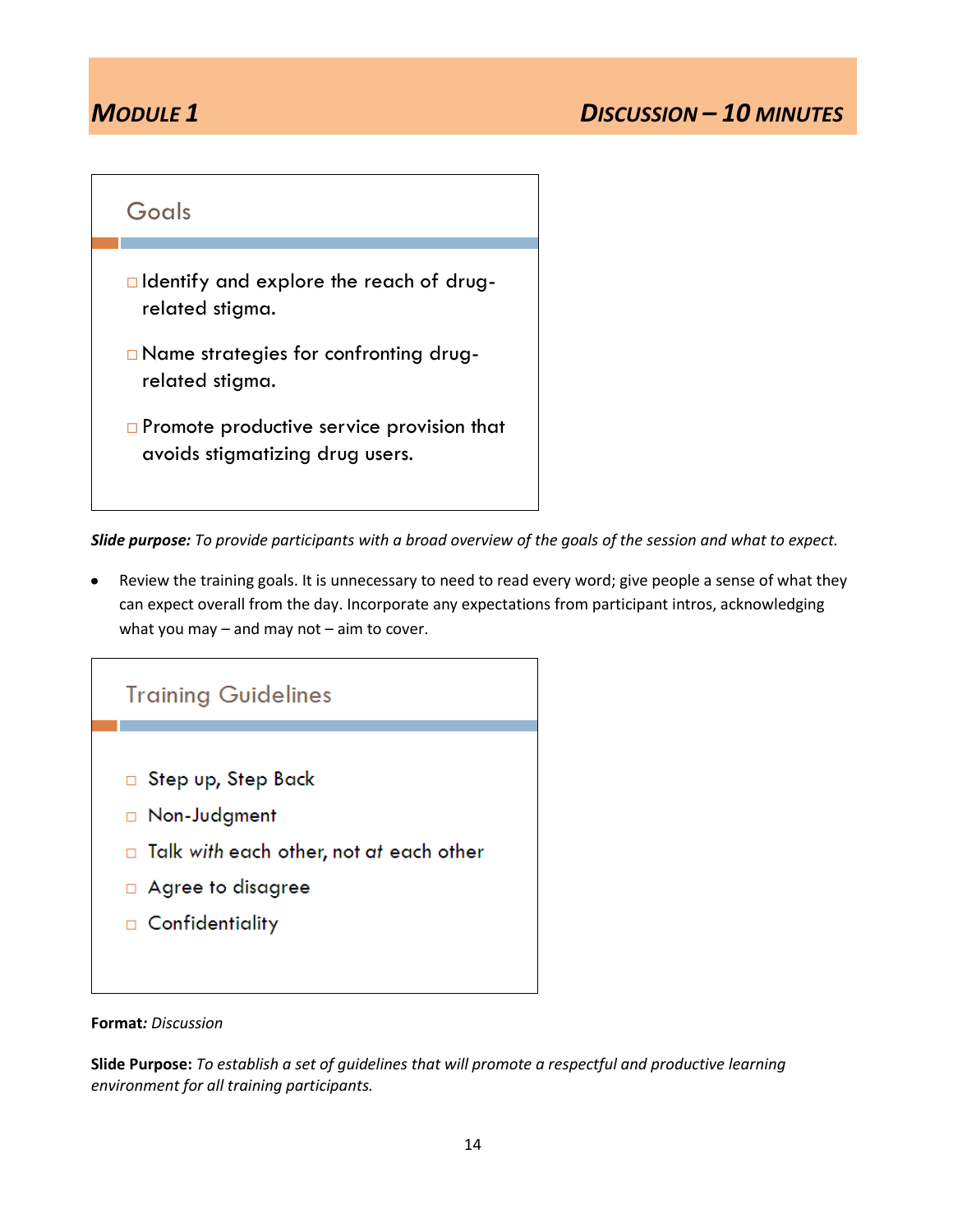- Next, introduce the list of proposed training guidelines. Review each bullet briefly to ensure that participants are clear on their meaning.
- Ask people if they can agree on this list and/or if there are any additional guidelines they feel are important and necessary.
- Thank the group for their help in creating a productive training environment.

#### *Key point*

*The goal is not to "give answers" or to tell people what to do. We will provide a framework for thinking about stigma, and try to make it practical and tangible – but there are no easy answers when it comes to stigma.*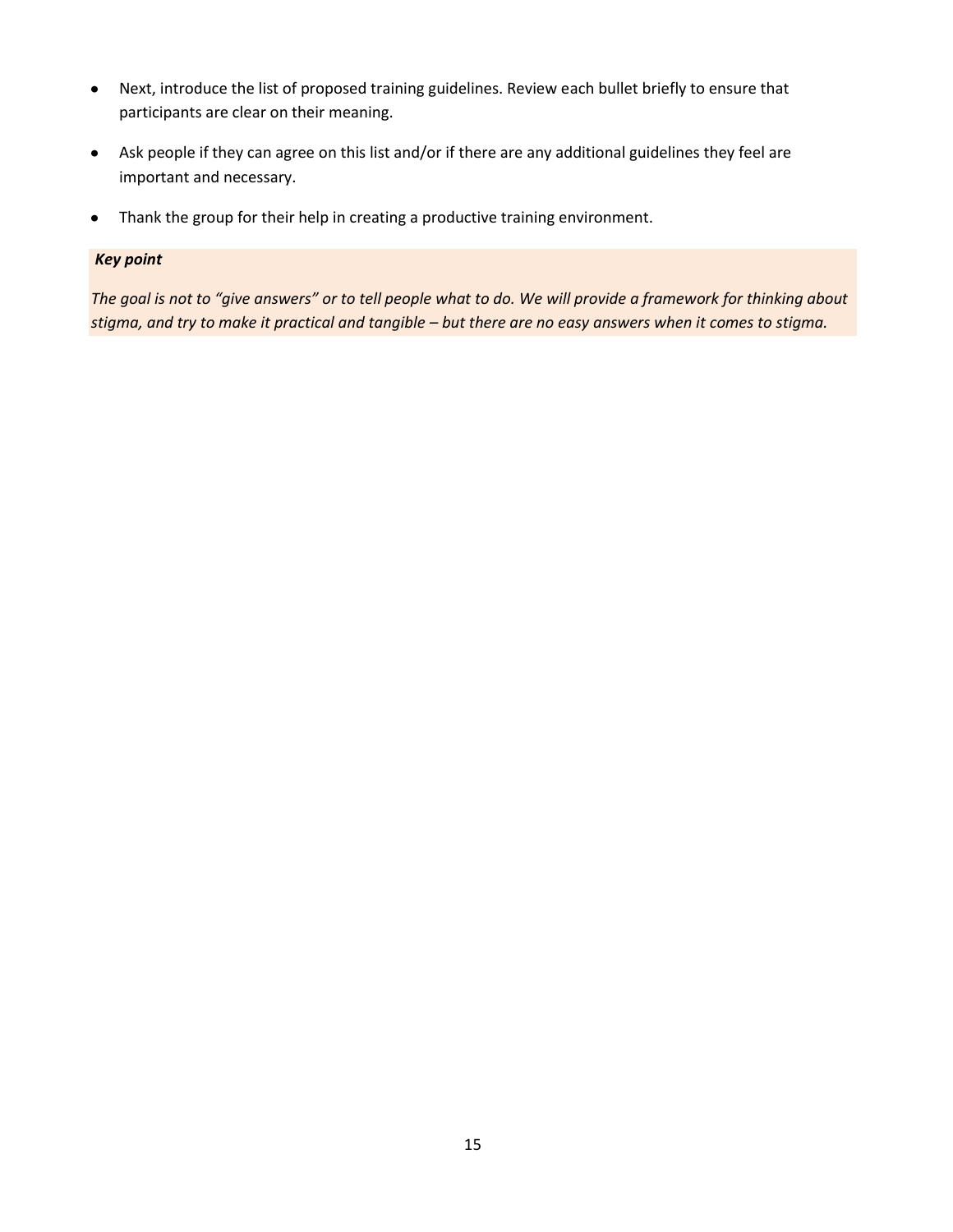

*Slide Purpose: To outline information being asked of participants during group introductions.*

- Next, facilitate participant **introductions**:
	- o Introduction methods may vary depending on the size of the group.
	- o Go around the room and have people say their name and any **organizational affiliation**.
	- o Ask people what they are **expecting** from today's training.
		- Take not of participant responses; consider jotting them down on newsprint.
		- Address which expectations you will aim to meet during the training, and acknowledge any limitations or areas that will not be covered.
	- o Ask people to state **how they interact with drug users**.
		- Encourage people to think outside of their professional experience (if they are comfortable).
		- This portion of the exercise gives information about the ways in which participants see their relationship to drug users.

### *Quotes Exercise:*

- o *After everyone has introduced himself or herself,* explain that everyone should have picked up a quote when they came in. If anyone does not have a quote, ensure that they get one.
- $\circ$  Ask if anyone would like to share their quote and explain why they like/dislike the quote and other thoughts they may have about it.
- o Set a quote limit up front for example, explain that we'll hear 3 quotes.
	- **IF introductions took more or less time, adjust the time spent on this exercise to** compensate.
- o Explain that the complete list of quotes can be found on **page 10** of the participant workbook.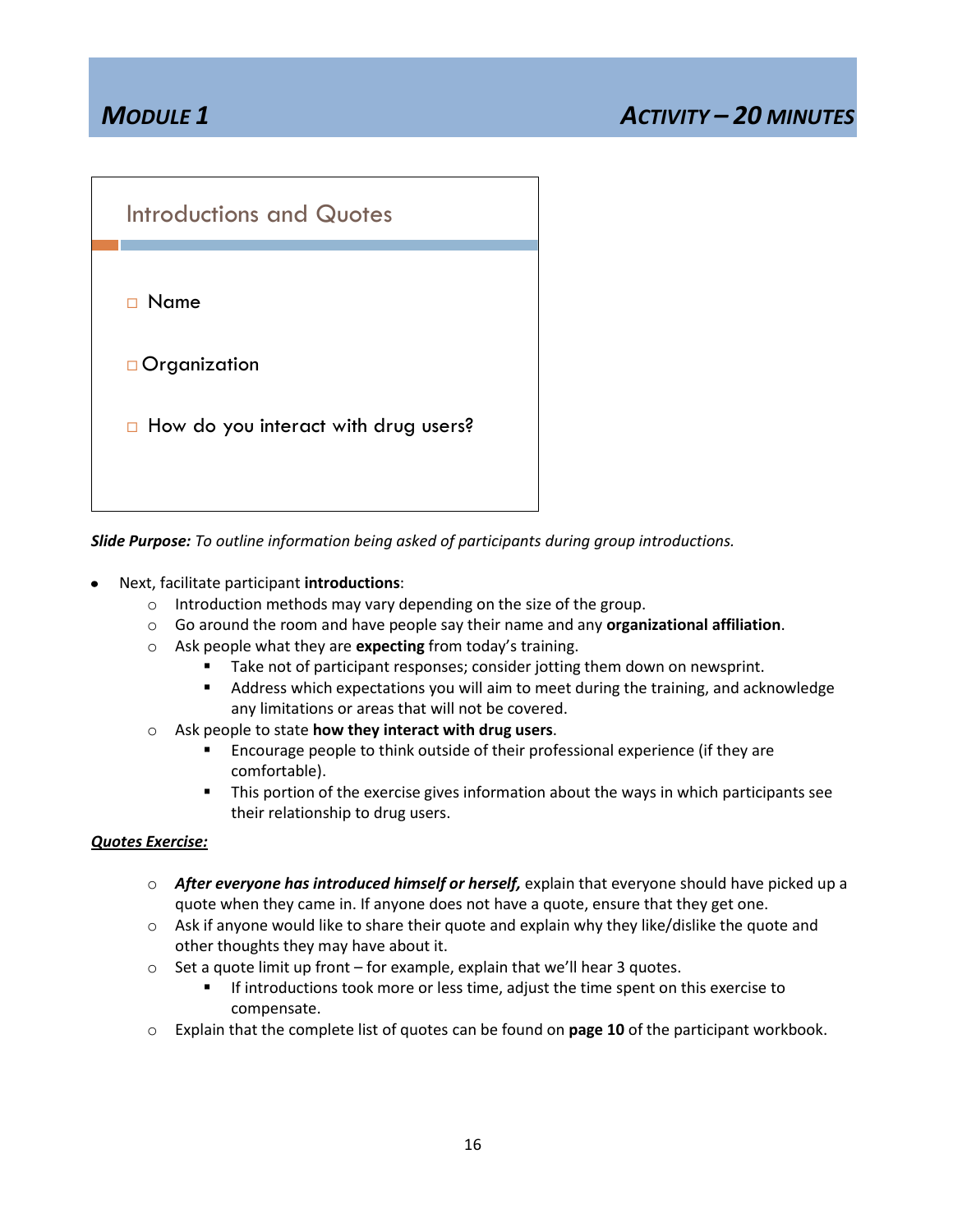## **MODULE TWO: WHAT IS STIGMA?**

#### *Goals*

The goals of this module are:

- To explore the meaning of stigma, discrimination and related concepts
- To understand the many forms of stigma.
- $\triangleright$  To recognize the functions of stigma.

#### *Objectives*

Upon completing this module, participants will be able to:

- Define stigma and its consequences within a broad social framework.
- Name several forms of stigma, providing concrete examples of each.
- Describe various functions of stigma toward shaping social norms and practices.

#### *Time*

#### 20 minutes total

#### *Materials*

- ▶ Clock
- ▶ PowerPoint Slides
- Newsprint/flip chart/large paper
- Markers
- ▶ Tape for newsprint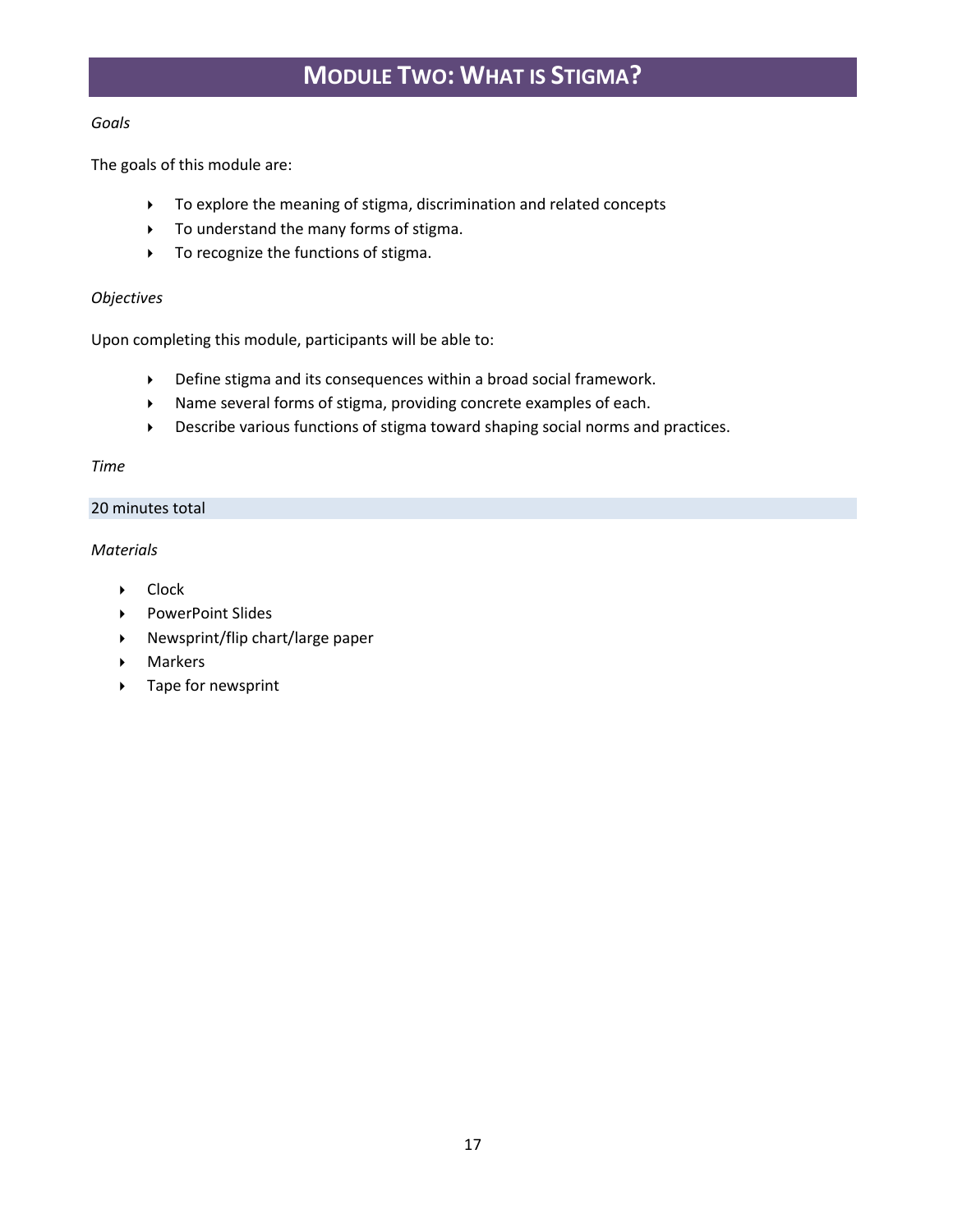

#### *Format: Presentation*

*Slide purpose: To set a general tone for the training and to address stigmatizing ideas and generalizations about who is considered a "drug user".*

- Use this as an opportunity to set the tone. Rather than having a complete discussion about harm reduction, this slide pulls out some points from harm reduction that are particularly relevant to this session.
- Encourage people to think beyond one idea/definition of "drug use", "drug user" wherein drugs are  $\bullet$ placed in a "good/bad" dichotomy and to move away from presumptions that there is a single/definable drug user experience.
- Explain that when discussing stigma throughout training, we will highlight issues more often present among drug users who are disenfranchised or otherwise vulnerable (due to homelessness, economic status, etc).
- Note that some examples or issues explored during workshop will not apply to all drug users due the complexity of stigma & the varying experiences of drug users…will be explored further during workshop.

#### *Key Point*

*This training will highlight issues more often present among drug users who are disenfranchised or otherwise vulnerable (due to homelessness, economic status, etc). The writers in no way presume that there is a single drug user experience. While every effort was made to make overall themes broadly relevant, there may be examples or issues that do not apply to all drug users.*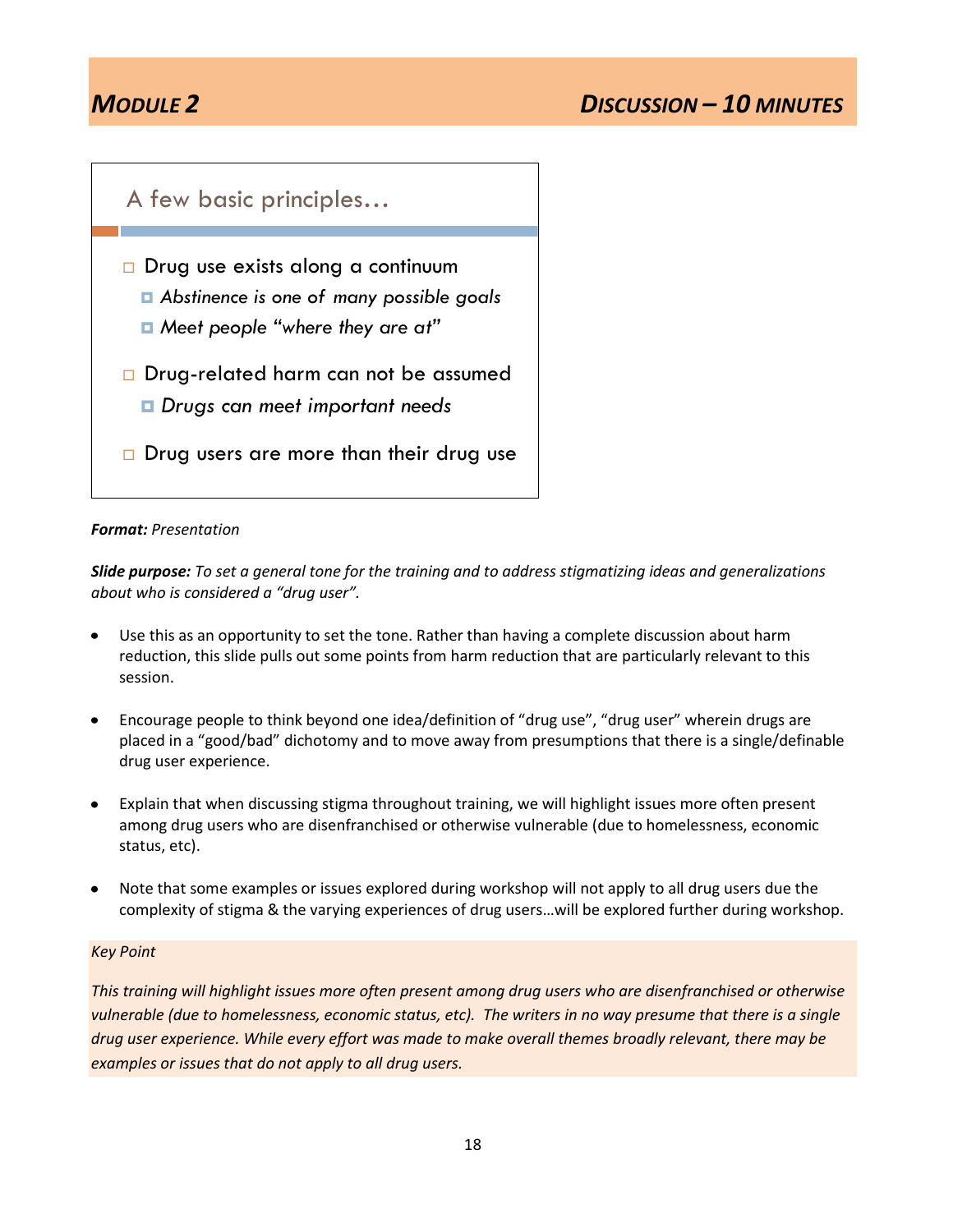

*Format: Presentation + Participant Input*

*Slide purpose: To offer a common definition of stigma.*

- Ask the audience for a definition of stigma.
	- o "What comes to mind when you think about the term stigma?"
	- o Optional: Record responses on flip chart
- Acknowledge that in all likelihood, *each of us has at one point been stigmatized ourselves AND imposed stigma upon someone else.*
	- o *Encourage each person to take a moment, and in their minds, think about a time that they may have been stigmatized and when they may have imposed stigma on others.*
	- o *This can be useful for people to use as a personal reference throughout the training.*
- It can be helpful also to ask participants to quickly name some examples of how stigma is imposed For example:
	- o HIV/AIDS-related stigma
	- o Weight-related stigma
	- o Mental health-related stigma
	- o Race/ethnicity-related stigma

#### *Context*

- o Stigma is a social process that is linked to power and control. It leads to stereotypes, labeling.
- $\circ$  Stigma originates from the Greek word meaning tattoo or puncture mark with a sharp object, which stems from the practice of branding slaves to ensure that their status was recognized.
- o Stigma is different from discrimination, but it can be used to legitimize discrimination; discrimination is part of the process of stigma.
- o Based on attributes (housing, race, class, etc) or behaviors (drug user, gay, mental health issues, etc).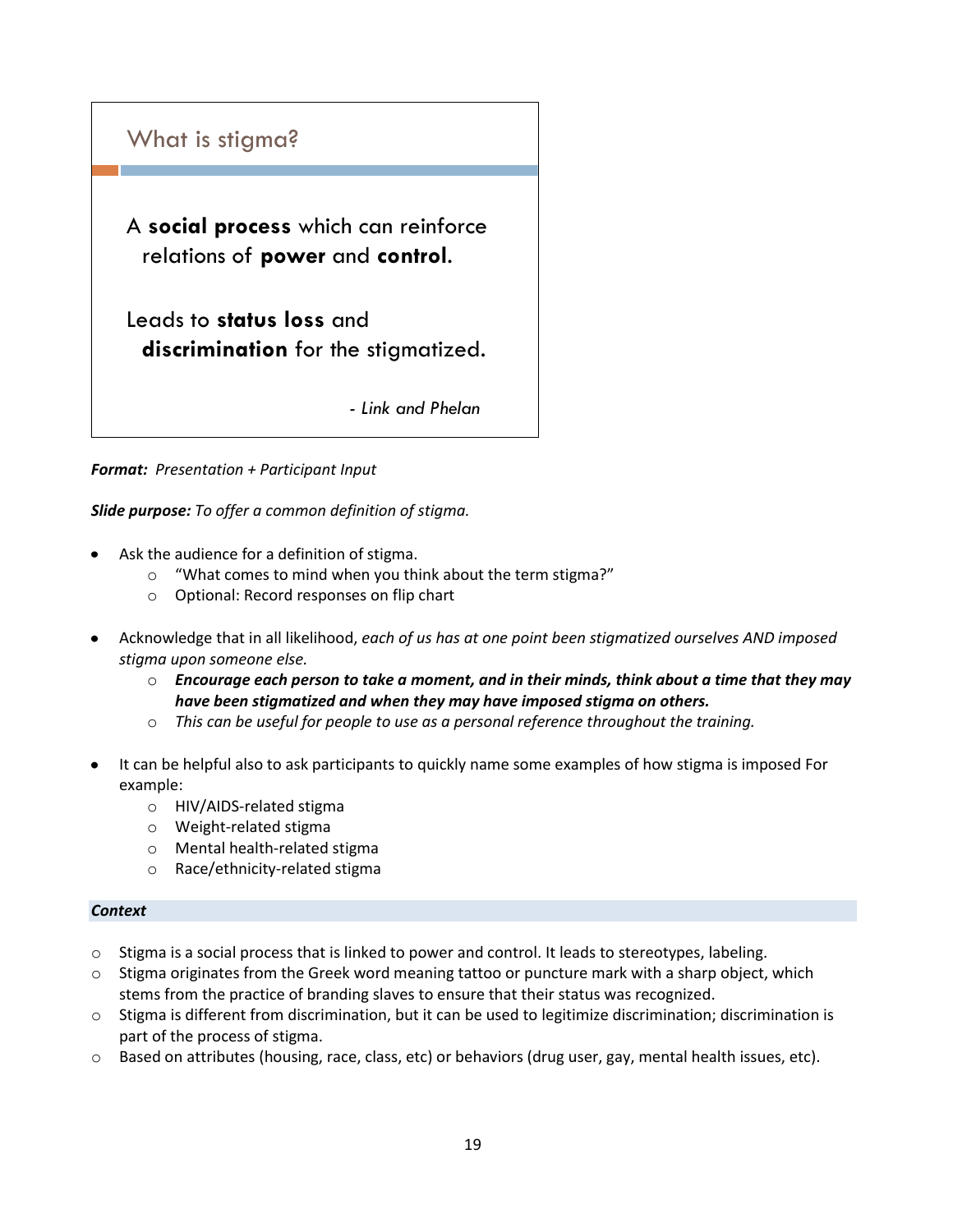- o There are consequences for stigmatized (status loss, self-esteem, etc) and the stigmatizer (power/social, economic, political control).
	- So, even in cases where the stigma may be **understood,** it has serious consequences that are negative for the stigmatized and can have broader consequences for society (in an extreme example – stigma against axe-murderers, the stigmatized is cut out from normal society and isolated…leading to consequences that are negative and damaging for the individual. So, the axe-murderer will likely have a harder time receiving services to avoid such behaviors, etc.)
- o Stigma can changes over time (smoking example, HIV).

*Stigma through a Harm Reduction Lens:*

- We accept that stigma is a part of the world.
- There are ways to manage & challenge stigma.
- Stigma intersects with other forms of marginalization & oppression.
- When challenging stigma, meet *all* people where they're at (even stigmatizers).
- Acknowledges that change is hard, values incremental change.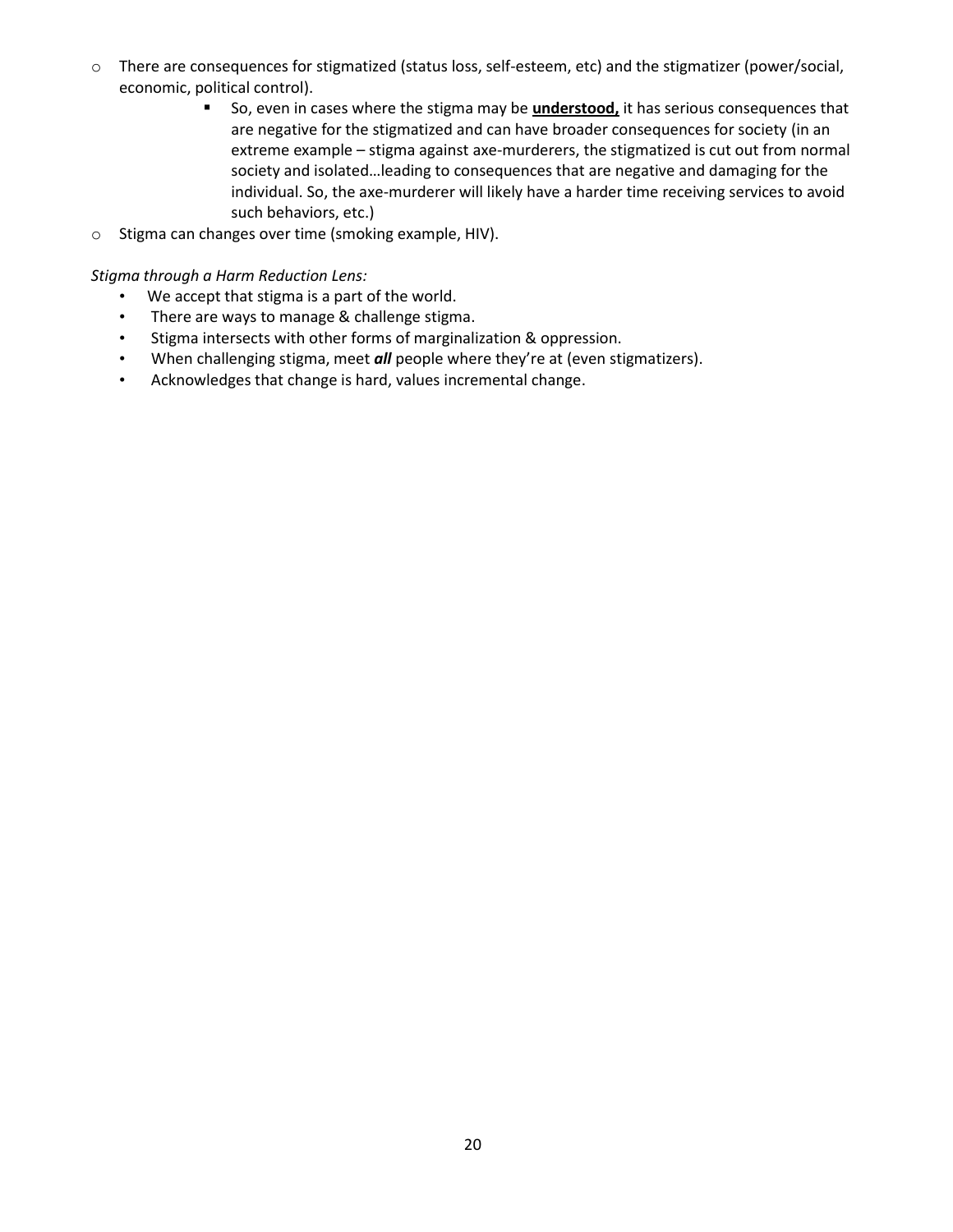## *MODULE 2 ACTIVITY – 10 MINUTES*



#### *Format: Activity*

*Slide purpose: To explore the different forms/expressions of stigma.*

- Stigma is expressed in several forms and there is often overlap between different forms of stigma.
- Briefly describe each form of stigma and offer an example see context below for examples. Examples  $\bullet$ can pertain to drug use, or may be related to other forms of stigma.

#### *ACTIVITY*

- Post four newsprint pages around the room, one with each heading.
- Have participants count off by 4s. Assign each group to stand by one of the sheets of paper.
- Have each group brainstorm and write up examples of each kind of stigma.
	- $\circ$  It can be useful during this section to encourage participants to highlight examples of stigma that are *not* only about drug use. In this way, participants may be able to connect with the concepts in a different, perhaps more familiar way.
- After 2-3 minutes, have the groups rotate to the next sheet of paper.
	- o Continue the rotation until each group has visited each kind of stigma.
- Conduct a group process by asking people to point out points or examples that were of particular interest or surprise to them.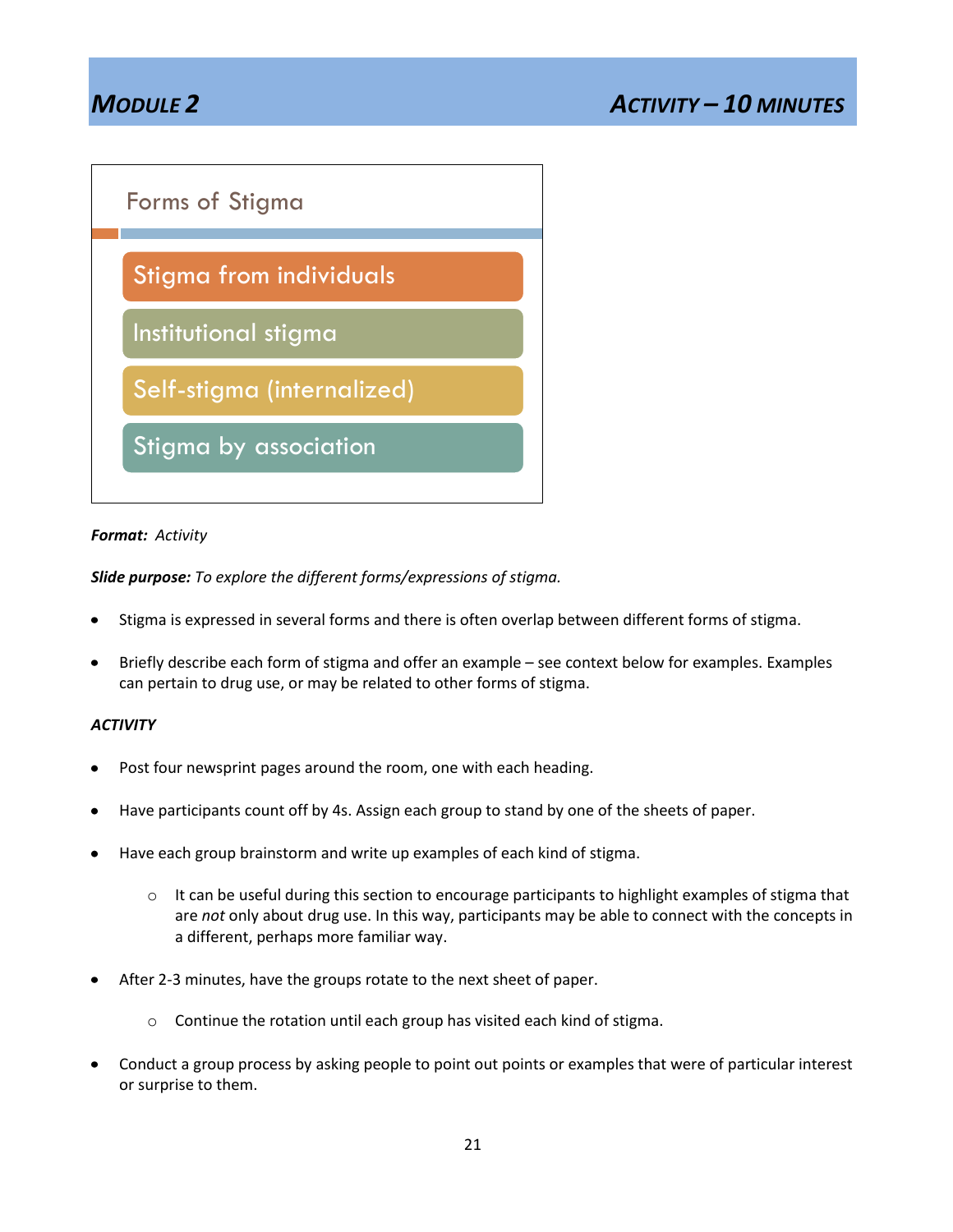Be cautious to differentiate between stigma and discrimination here, wherein stigma is the belief and discrimination is the action.

#### *Context*

*Stigma from Individuals: Occurs when individuals/the public develop and sustains negative stereotypes and assumptions about individuals; can be verbal or physical.* Some examples:

*Drug related* - When people lock up their valuables when a drug user visits; calling people junkies; assumptions that health care providers make about drug users as aggressive or seeking drugs. *Non-Drug related* – When people talk louder to blind people; not wanting touch people who are disabled or ill.

*Institutional Stigma: Occurs when assumptions and stereotypes are translated into public policy, practice and funding decisions.* Some examples:

*Drug related –* Treatment guidelines that exclude drug users (HCV); urine screening at methadone programs; hiring practices around drug use.

*Non-Drug related –* Laws that impose criminal penalties on spitting by people who are HIV+ ; laws that limit the rights of gay men and lesbians; bathroom policies that exclude transgender individuals.

*Self-stigma (internalized): Occurs when individuals believe and adopt negative stereotypes and assumptions about themselves.* Some examples:

*Drug related* – Drug users stigmatize themselves, feeling that they are "bad" people; that they don't "deserve" services or respect – often results in a "why bother" attitude; that people think of them as liars, so they might as well lie. Not being able to be honest with themselves about their own use because of what it means to be a drug user.

*Non-Drug related –* People with learning disabilities stigmatize themselves as less capable than others; people with HIV stigmatize themselves and blame themselves for their illness.

*Stigma by association: Occurs when assumptions and stereotypes are made based on association with stigmatized individuals/groups.* Some examples:

*Drug related –* Providers working with drug users are stigmatized; harm reduction providers are stigmatized by abstinence-based providers; people are stigmatized for going to a SAP; even wearing a harm reduction t-shirt; having a family-member who is a drug user.

*Non-Drug related –* Having a family member who is mentally ill; working with prisoners; Sister Helen Prejean (featured in the movie *Dead Man Walking*) for working with a man on death row.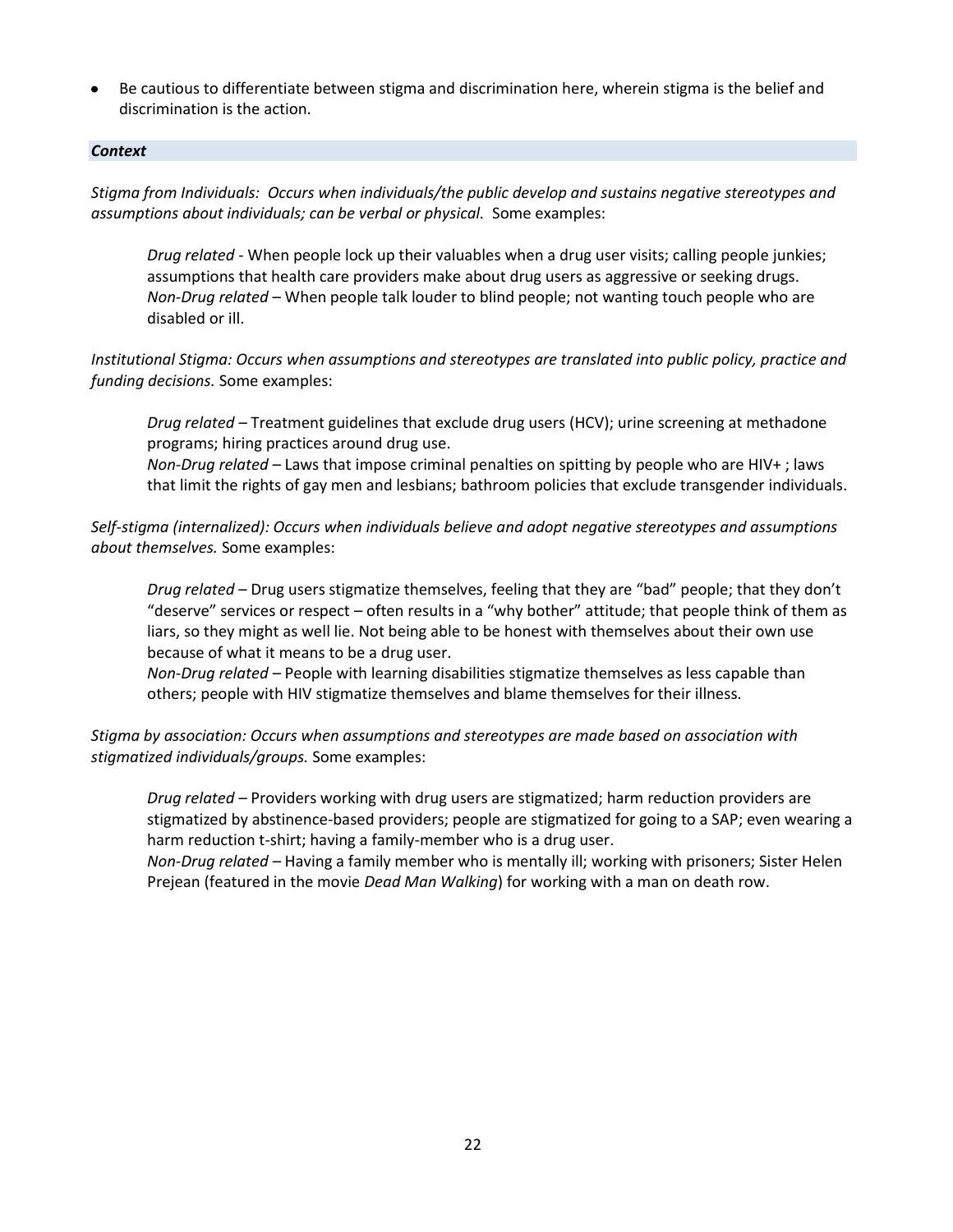## **MODULE THREE: UNDERSTANDING DRUG-RELATED STIGMA**

#### *Goals*

The goals of this module are:

- $\blacktriangleright$  Identify the various ways in which drug users experience.
- Explore key sources of pre-existing stigma and discrimination, including positive and negatives stereotypes of drug users.
- Identify consequences of drug-related stigma on drug users' willingness and ability to access services.

#### *Objectives*

Upon completing this module, participants will be able to:

- Explain several key elements of drug-related stigma and the purpose each element serves.
- Describe the cycle of stigma and its impact on drug users.
- Identify specific ways in which drug users experience stigma.
- Name several steps providers can take to challenge stigma.

#### *Time*

30 minutes total

#### *Materials*

- **Clock**
- ▶ PowerPoint Slides
- $\triangleright$  Newsprint/flip chart/large paper
- Markers
- ▶ Tape for newsprint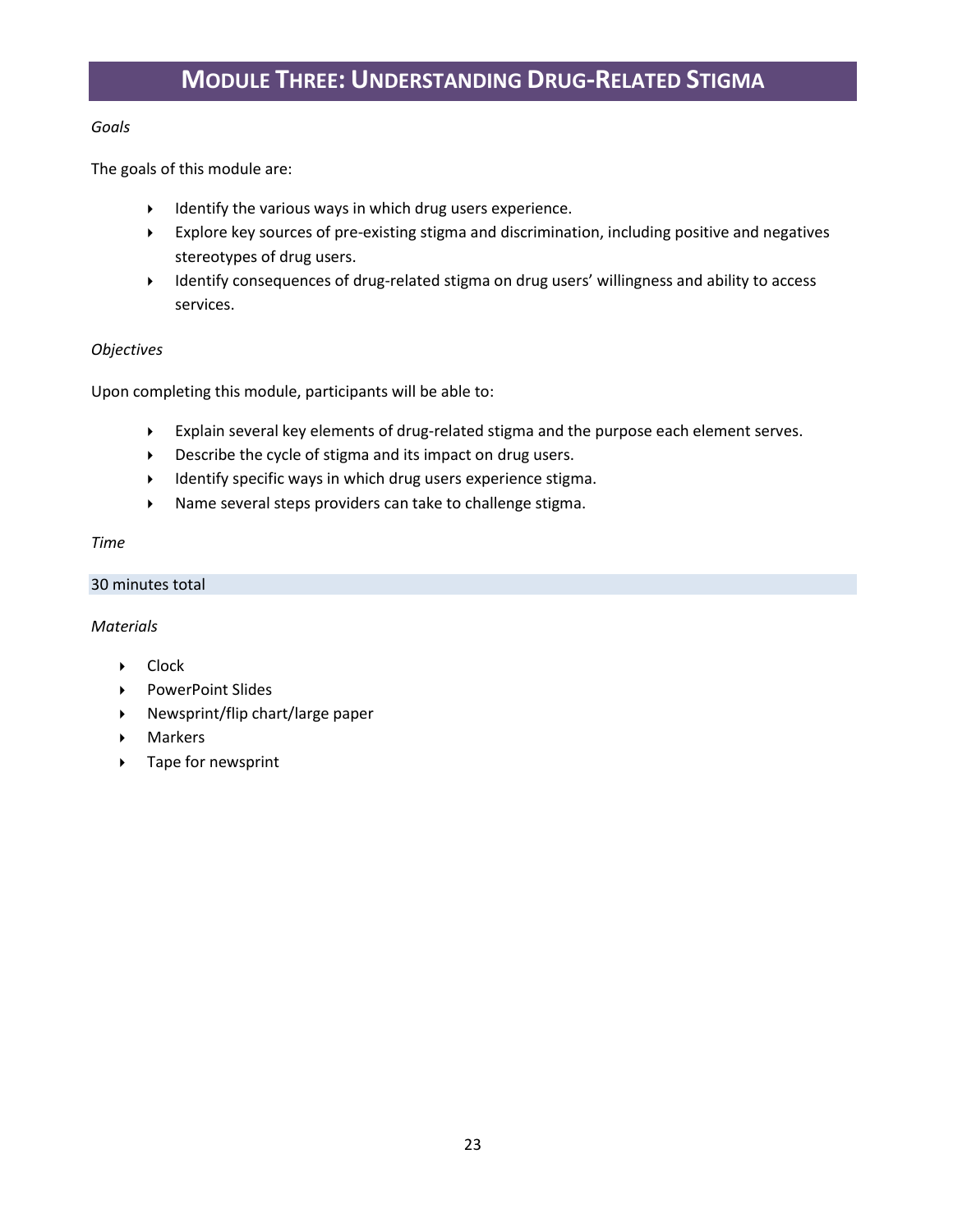

*Format: Presentation + participant input*

*Slide purpose: To outline some key elements of drug-related stigma as they relate to the previous discussions on stigma; to highlight some of the ways in which drug-related stigma is unique.*

- Explain that now that we have a better understanding of what stigma is, as well as its forms and  $\bullet$ functions, we will look closer at drug-related stigma in particular.
- Briefly review each point, offering examples and context for each element.
	- o Consider the function of each element
	- o Consider the consequences on the drug user for each element
	- o Consider why it is important to explore these elements more deeply
- If there is time, consider asking the group if they have any suggestions as to the key elements of drugrelated stigma. Another option would be to offer the elements one-by-one, seeking feedback and examples on each.

#### *Context*

### *Blame and Moral Judgment*

The belief that drug use, and problematic drug use at that, is purely a choice is a huge driver of drug-related stigma. It brings up many emotions including anger and frustration.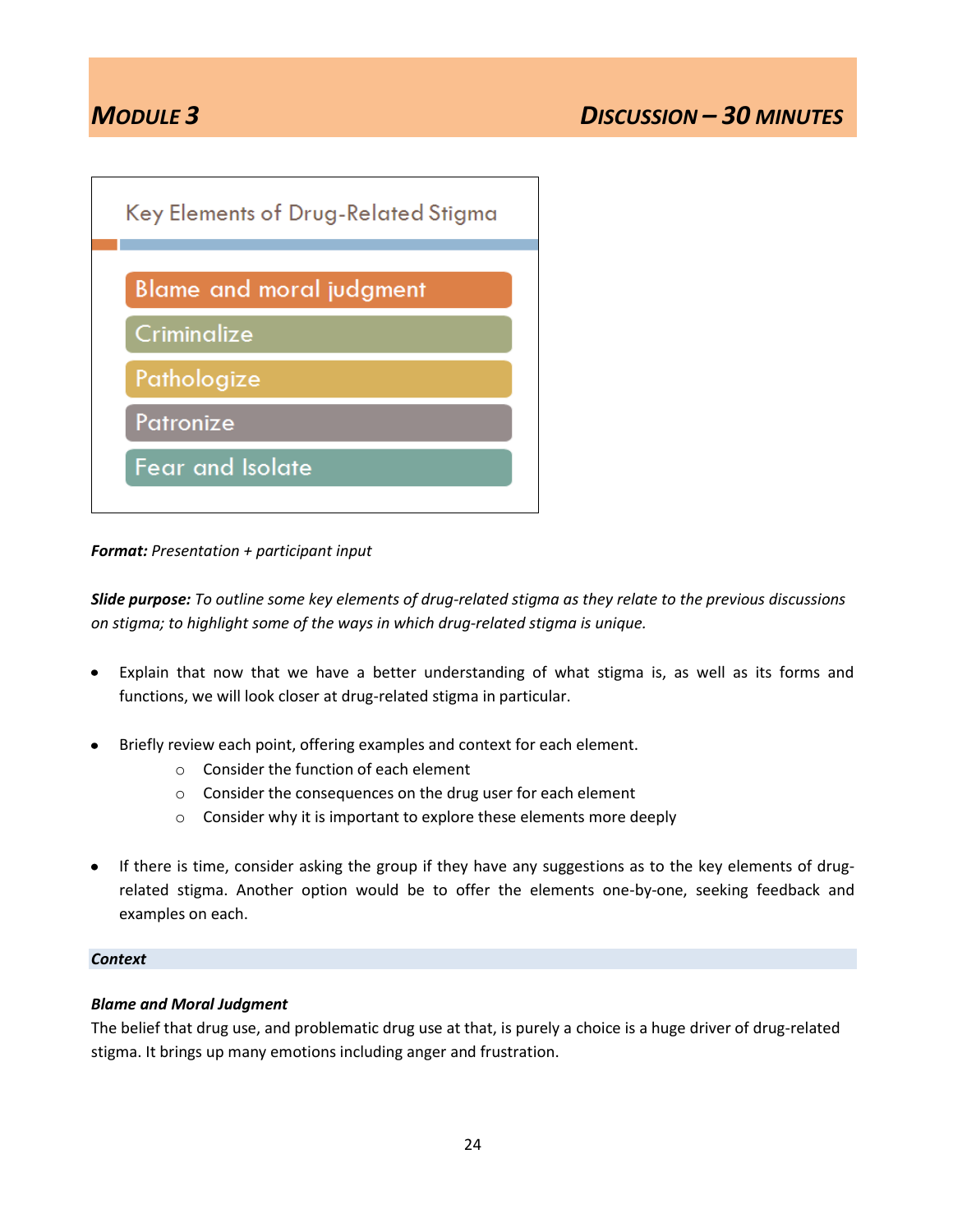As opposed to some stigmas, drug users are blamed for bringing their conditions "upon themselves." Blame also in relation to HIV and HCV acquired through drug use.

*Example: Someone who is born without a hand vs. someone who loses their hand because of an injectionrelated infection*

Drug users are held accountable at the highest standard for the problems that are linked to drug use, despite the web of socially constructed barriers to opportunity and care. There is often little acknowledgment of the conditions which may lead people to problematic drug use, however, there is a great deal of judgment placed on individuals who struggle with drugs and drug use.

Moral judgment may also be tied to beliefs about drug use as a sin – wherein drug users are considered weak.

*Impact on drug users: Fear to be identified as a drug user, shame, isolation, internalize judgment, lowered self-esteem.*

### *Criminalize*

The best example of the ways in which drug-related stigma relies on the element of criminalization is the "war on drugs" which is really a "war on drug users". Drug use is treated as a criminal matter as opposed to a public health issue.

By criminalizing drug users, poor treatment, labeling and judgment are all legitimized. Behavior deemed as criminal is already associated with stigma, and drug use magnifies this. Criminalizing drug users is cyclical because drug users who are caught up in the criminal justice system are likely to have diminished opportunities.

Further, by criminalizing the behavior, it pushes it underground – making it more taboo and stigmatized.

*Important:* There is an important intersection with race- and class-related stigma and racial profiling which increases the impact of stigma.

Effects of criminalizing drug use:

- More resources for incarceration, less for supportive services
- Increased stigma (external + internalized—"criminal")
- HCV/HIV rates increase
- Interruptions in services/treatment

*Impact on drug users: Hide use; increased risk behaviors; identify themselves as criminal and therefore engage in additional criminal acts; fewer services available, shame, incarceration, etc.*

### *Pathologize*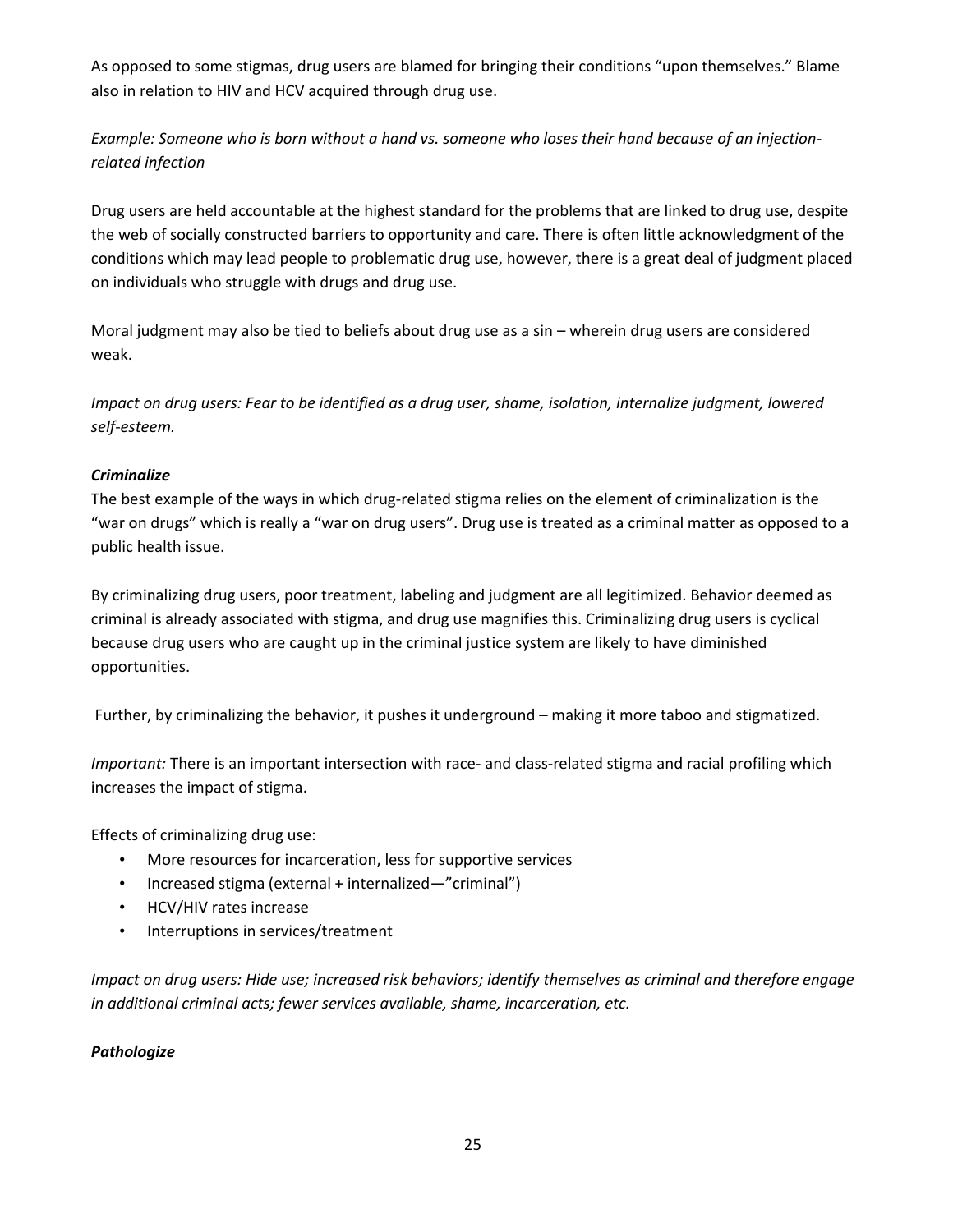Pathologizing drug users – or the diseasing of drug users – is an important part of drug-related stigma. *This is not the same as a public health approach to drug use – wherein drugs and drug-related harm are placed within a larger public health context.* 

*\*\* This may lead to a more in-depth discussion. We are not saying that the disease model is not helpful for some individuals and that it should never be used. We ARE saying that it is important to be critical of how discussions around addiction as a disease are framed in order to avoid stigma.*

Pathology implies that drug users are sick, diseased or otherwise cannot help themselves; can also imply a sickness of character. It can lead to patronizing behaviors and the belief that if drug users would just do XYZ they could be healed or "better"; that generic treatments can work for anyone, and that "experts" know what to do to heal drug users.

*Impact on drug users: Decreased sense of autonomy; frustration if unable to change behavior; lower selfesteem; fatalistic attitudes; different kind of accountability and responsibility for relationship to drug use.*

#### *Patronize*

Drug users are often patronized, spoken down to or otherwise treated as though they are a lower class of individual. This comes through in language (ie, the way that information is communicated) as well as in presumptions about the needs, desires and experiences of drug users. Very often, there is a sentiment that others (be it service providers, friends, family members, treatment programs, etc) know what is best for drug users; people are very often telling drug users what they should do, or what they need, as opposed to seeking input and involving drug users in the decisions that matter most to them.

#### *Fear and Isolate*

Fear and isolation act in two capacities: fear of drug use itself (example: fear-based anti-drug campaigns, "this is your brain on drugs") and fear of drug users (ex. research shows that health care providers expect drug using patients to be aggressive and dangerous).

*Impact on drug users: People are discouraged from talking about drug use and become isolated; find community in other drug users which can make behavior change more difficult; diminished job/education/health care opportunities.* 

#### *Additional Context:*

### *Drug-related stigma is largely normalized:*

Pervasive ideas about drug users are rarely challenged. In the media, in our families, in our communities – negative stereotypes and labels of drug users are constant.

There is often a failure to recognize the complicated social condition in which drug use (in particular, problem drug use) takes place.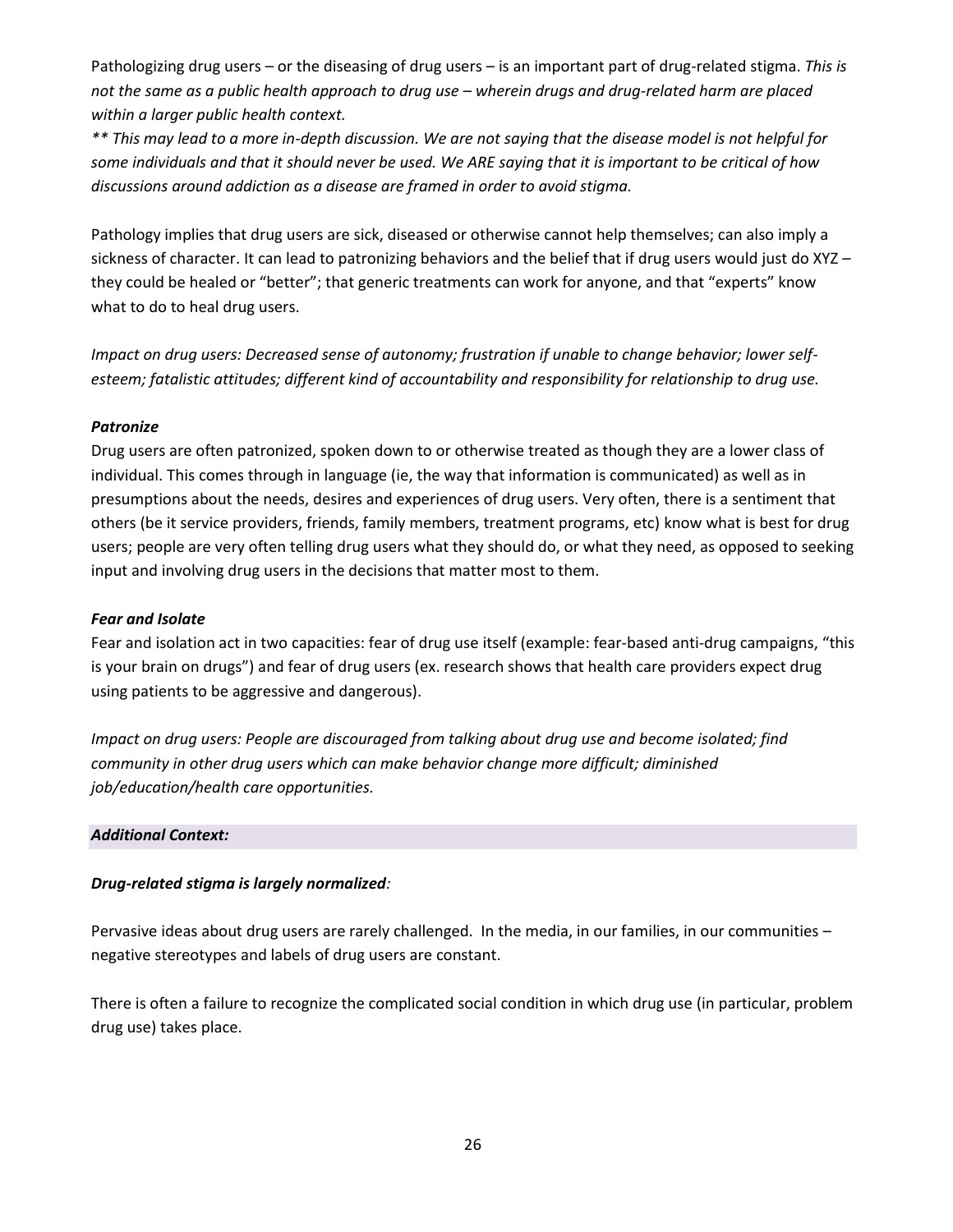It is hard, often even among providers who are familiar with drug users and may work harder to counter some stigmas to recognize that drugs can be a lesser of evils – and/or can actually be helpful.

The argument can be made that drug-related stigma is often *more damaging than the actual drugs.* That is not to diminish that harms associated with drugs, however stigma means there is no honest dialogue about drugs, that drug users are forced to hide their use and feel shamed for struggling with use, that people are isolated and cut off from help, and that opportunities are denied.

Drug users (certain drug users in particular – HCV or HIV+, sex workers, IDU, crack smokers, etc) are bad.

### *Examples of normalization:*

- o Research shows that physicians expect drug users to be aggressive and difficult patients.
- $\circ$  Images of drug users in the media consistently drug users are either artists or criminals.
- o WHO study revealed drug addiction the most stigmatized behavior.

### *Impacts many aspects of user experience*

As providers, we may focus on the impacts of drug-related stigma on services and health, etc. However, for drug users experiencing stigma, there is no way to separate these things out. For drug users – stigma affects their relationships with families, employers, educators, health care providers, housing and perhaps most deeply – themselves.

Of course, there is also the intersection of drug-related stigma with other stigmas and prejudices (race/ethnicity, sexual orientation, gender, class, HIV status, incarceration history, etc)

For example: Research suggests HIV-related stigma experienced more acutely by IDUs.

### *Exists despite actual behaviors*

One doesn't have to directly IMPOSE stigma for it to EXIST. Because of the internalization of stigma, consequences can occur simply from the anticipation of stigma and judgment.

For example - drug users may not feel able to be open about their drug use with health care providers simply because they have heard that health care providers do not treat drug users the same.

Another example – drug users may not feel able to disclose use after periods of abstinence out of fear that stigma will return.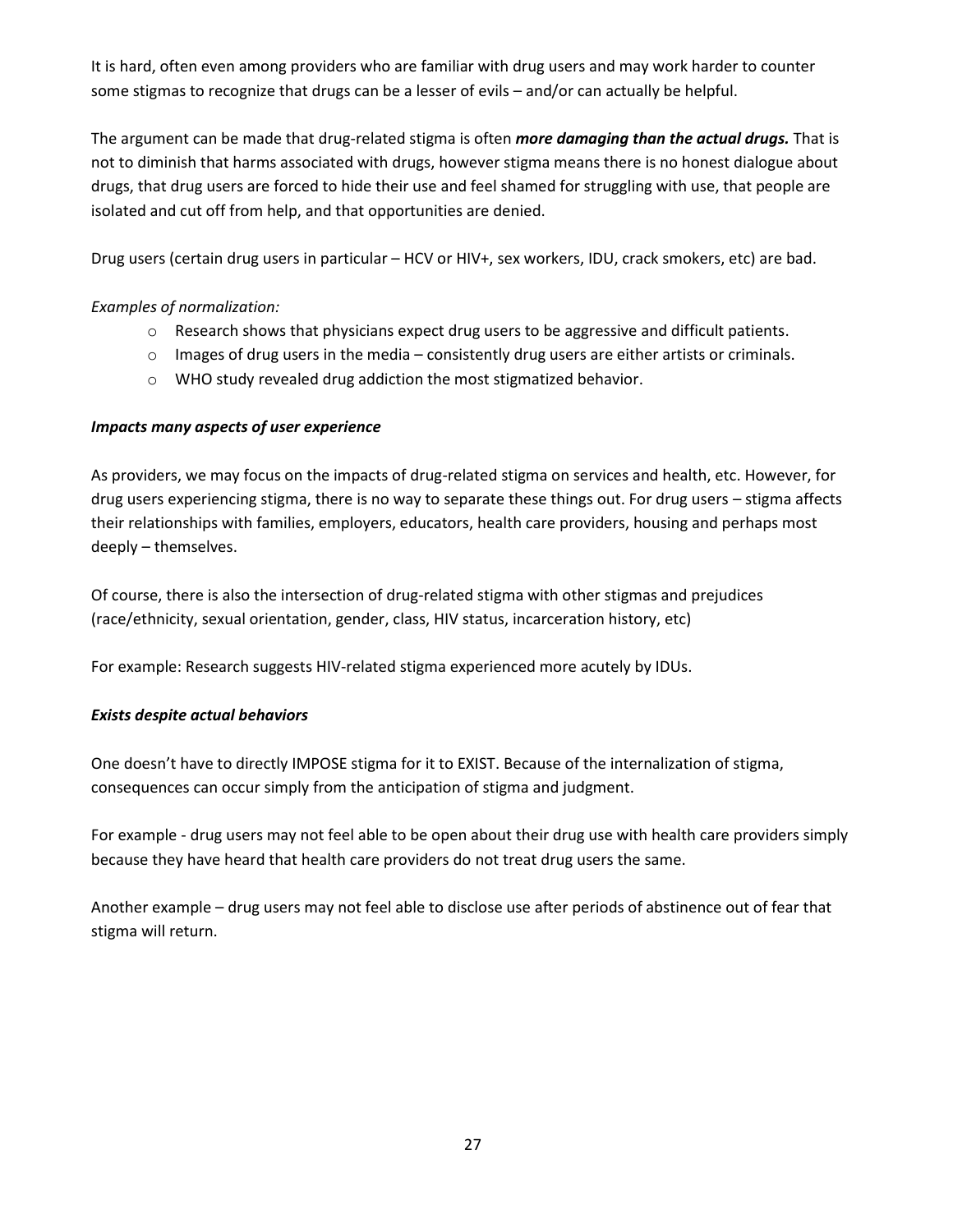

#### *Format: Presentation*

*Slide purpose: To explore the insidious nature of drug-related stigma, the difficulties many drug users have in escaping from the cycle of stigma and the longer-term consequences of stigma.* 

- Use this slide as a visual representation of how stigma impacts the experience of drug users.
- Walk participants through each step giving examples of each step.
- Use the HCV example below, or a more general context.

#### *Context*

*Important: The impact of stigma remains after people make changes to drug use: "Once a junky, always a junky." Very difficult to break the cycle and regain status.* This may be particularly relevant Drug treatment says create new communities/social groups – however, the stigma towards drug users makes this very difficult.

#### *HCV as an example:*



*Stereotypes and Labels:* IDU/Junkie; dirty; irresponsible; careless; going to get HCV no matter what; HCV is a "junkie" disease.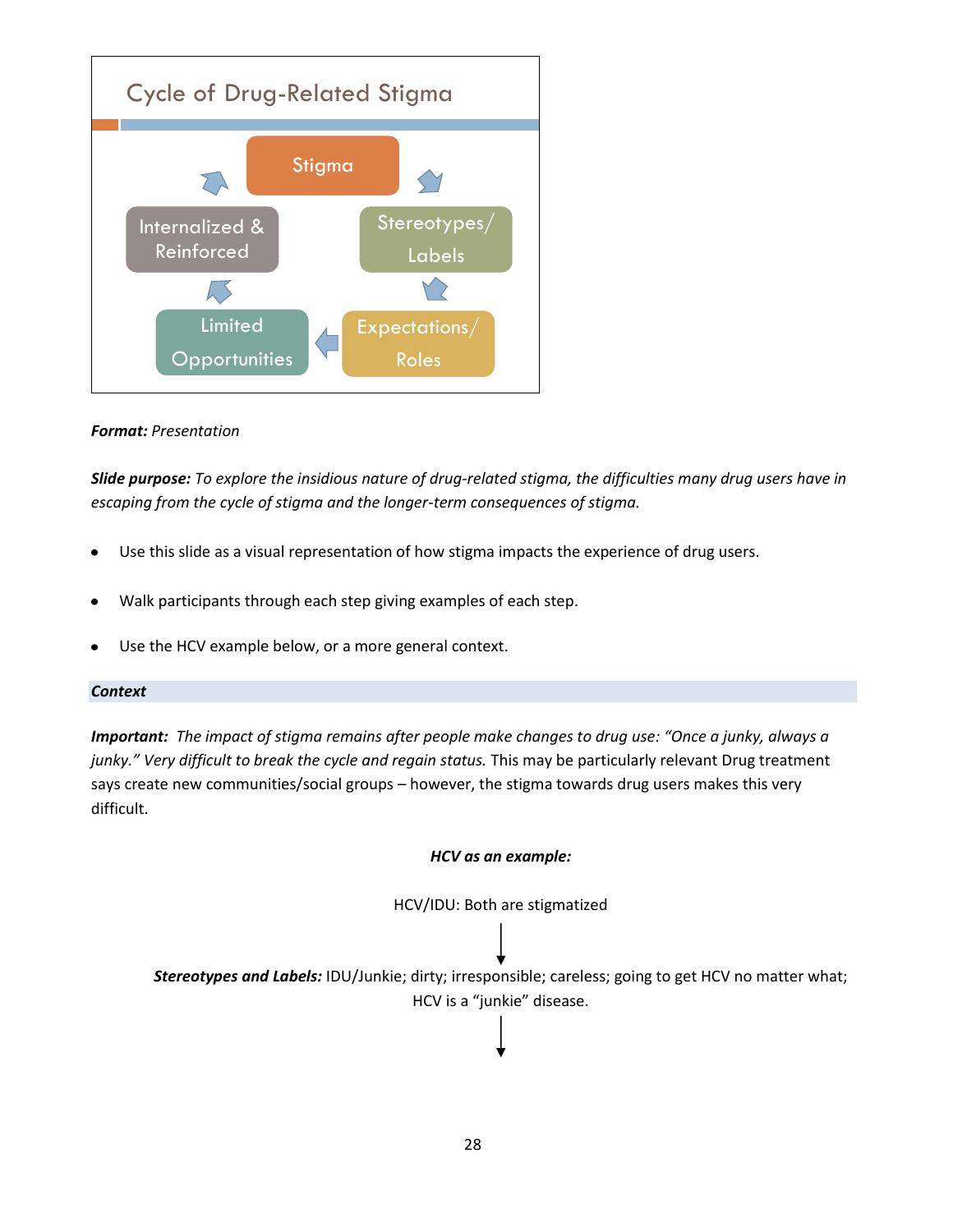*Expectations/Roles:* Expect people to share works; expect IDUs to get HCV; expect IDUs to use in risky situations; expect IDUs to take on the role of "transmitter" of disease *Individual takes on these expectations, roles and internalizes them. Although s/he knows better, s/he feels it is inevitable and shares injection equipment – subsequently feels dirty, ashamed, etc.*

*Limited Opportunities:* It is more difficult to access treatment for HCV if an active drug/alcohol user; may be more difficult to access health care – depending on other conditions; opportunities may *feel* limited based on the stigma of "coming out" as an IDU with HCV; opportunities may also be limited due to the stigma of HCV/IDU in the funding world and subsequent lack of services overall.

*Internalized and Reinforced:* Once infected with HCV, user internalizes shame and guilt; "it was my fault, I was irresponsible, I should have known better, what's the point of seeking care HCV anyway, I'm not worth it", etc. People may also feel like they already have HCV, so what's the point of always using clean equipment, thereby self-selecting out of certain opportunities. Further, there could be additional guilt and shame if others were infected as a result of their having HCV.

### *STIGMA:*

*Drug users don't care about their health – Drug users will share equipment – Drug users don't want treatment for their HCV – Drug users are diseased, etc…*



#### *Format: Presentation*

*Slide purpose: To connect the conceptual ideas discussed to the practical aspects of providing services with drug users; to make the conceptual ideas relevant to providers.*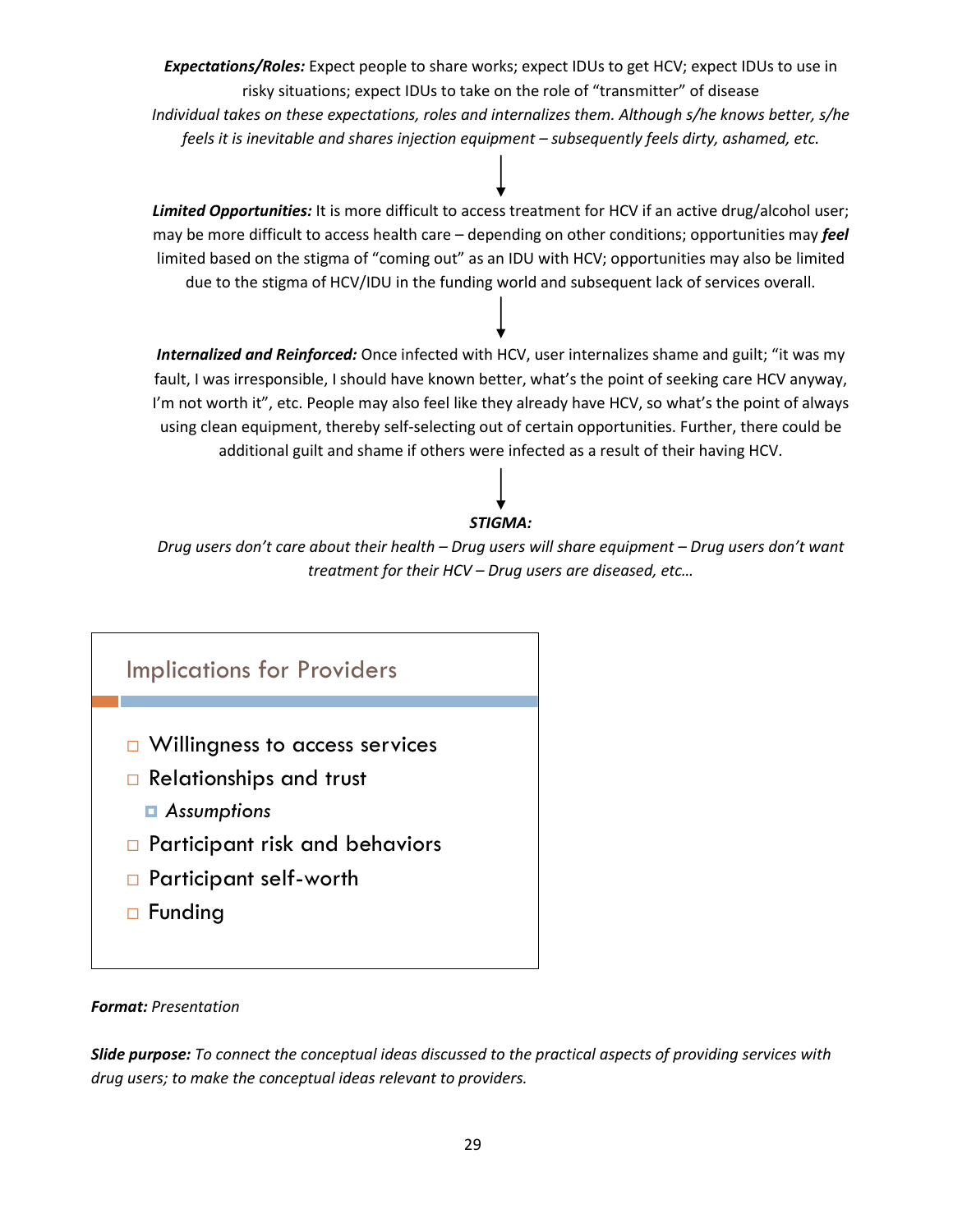- Introduce this slide as a way to connect the earlier ideas directly to provider practice.  $\bullet$
- Acknowledge that there are more implications, and that this list represents some important considerations. Time permitting – give participants a chance to brainstorm additional implications.

#### *Context*

#### *Willingness to access services*

Drug-related stigma leads to fear/anticipation of mistreatment, which can keep drug users from accessing services. This can be applicable regardless of actual mistreatment.

Because of the pervasiveness of stigma, the common experience for most drug users is to remain guarded until trust is earned; this occurs for very real reasons given the potential consequences already discussed. If drug users do not want to disclose drug use or potentially be identified as a drug user by accessing certain services, it has an impact on the effectiveness of prevention, testing and treatment services.

#### *Relationships and trust*

Relationships are at the very core of effective service provision. Relationships can be severely hindered by stigmatizing behaviors and practices.

While some people may still access services despite stigmatizing language or behavior, the relationship may suffer if individuals feel stigmatized; stigma is not always overt – but can also be subtle. For example, policies that communicate distrust or disrespect for personal choice. One common example of this is policies against offering cash incentives for client participation in agency projects. The usual justification for not giving cash is the concern that drug users will use the money to purchase drugs; the underlying message is that the provider does not trust the client to spend the money productively. The truth is that it should not be up to the provider to decide how clients spend their money. Using cash incentives to buy drugs may in fact be harm reduction.

*Stigma affects relationships because of providers' emotional response to client behavior which may be a response to internalized stigma (i.e. providers take things personally that don't have anything to do with them.)* 

*Example: a client is "dishonest" about his/her drug use and the provider gets upset that the client does not trust them. However, in truth, the client is actually struggling to admit to themselves that they are using – he/she has so much shame about the use, and to talk about it would make it too "real".*

#### *Assumptions and Expectations*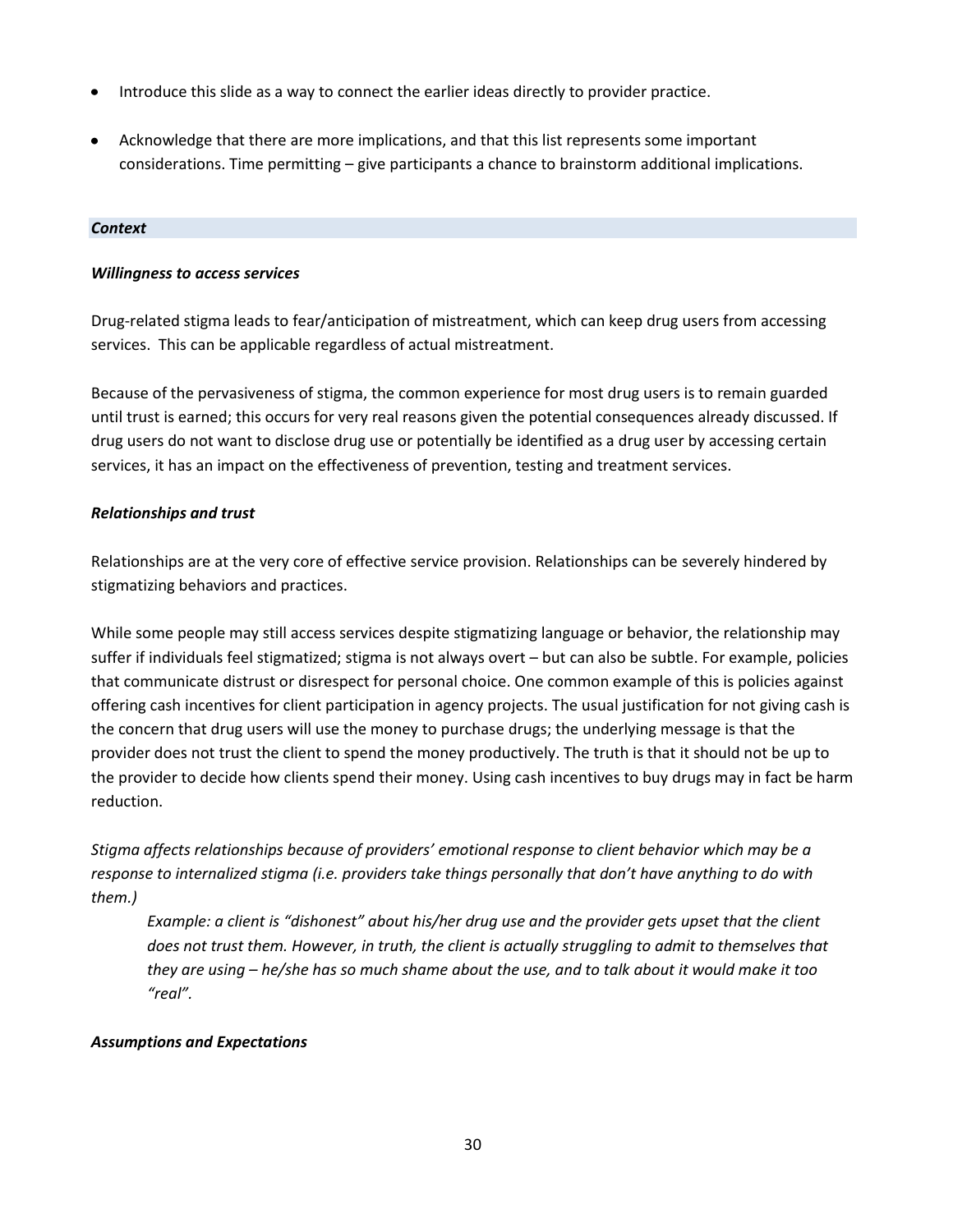Expectations of clients (for example, that someone will not make it to an appointment, or succeed with treatment, etc.) can translate into feeling stigmatized. In the same respect, positive expectations that oppose traditional ideas about drug users can counter stigma and have a positive impact on relationships.

It is important to avoid making assumptions about drug users based on the prevailing stigma. Service providers are only human – and at times, they may make assumptions about client behavior based on stereotypes and labels of drug users. However, it is important for providers to be mindful of when this occurs, be open to addressing the beliefs and to be willing to challenge these assumptions. It is not the responsibility of the client to manage these assumptions for the provider.

### *Participant risk and behaviors*

Less likely to access prevention services (SEP), disclose drug use to medical providers/psych providers, discourages disclosure of HIV/HCV status

Ex: Increase risk for overdose if people use alone

Ex: For people who can "pass" the potential stigma means they may have even less access to services than people who are so stigmatized already that they don't have anything to lose

### *Client self-worth*

Internalized stigma can easily diminish client self-worth and self-esteem. Subsequently, clients may have a more difficult time making changes to harmful behaviors or other positive changes. For example, clients may increase drug use as a way of coping with internalized stigma and to boost self-esteem. In addition, they may not feel like they deserve help or respect.

### *Funding*

Stigma effects political will to provide adequate funding and programs for drug users. For example, look at funding discrepancies between funding for hepatitis prevention and HIV prevention; and even HIV prevention did not receive sufficient funding until Ryan White brought HIV to a different kind of public consciousness.

Stigma leads to beliefs such as, "if 'they' don't care about their health, why should we?"

Generally speaking, stigma legitimizes inadequate funding and budget cuts; drug users are not considered viable political constituents.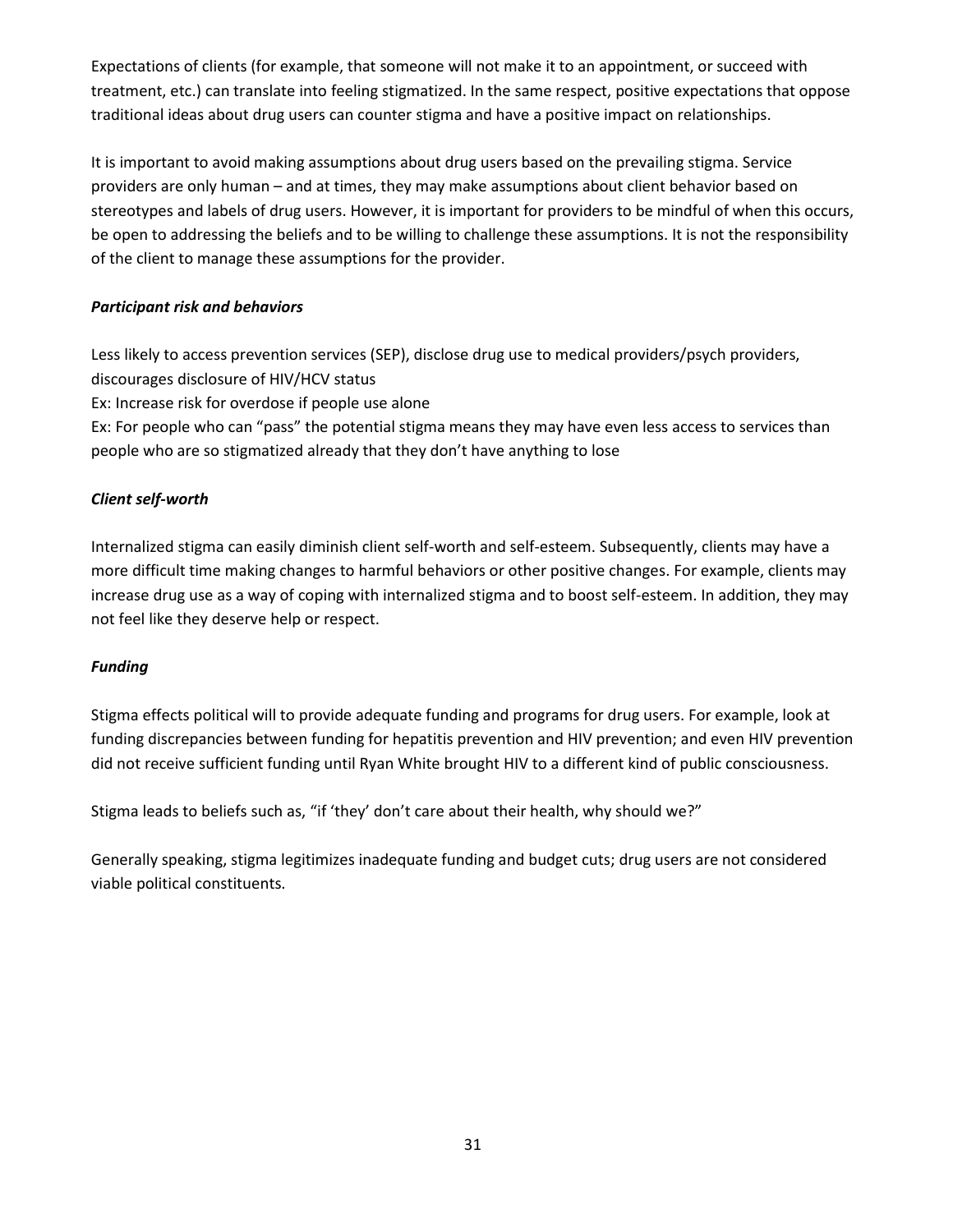Break!

- 10 minute break -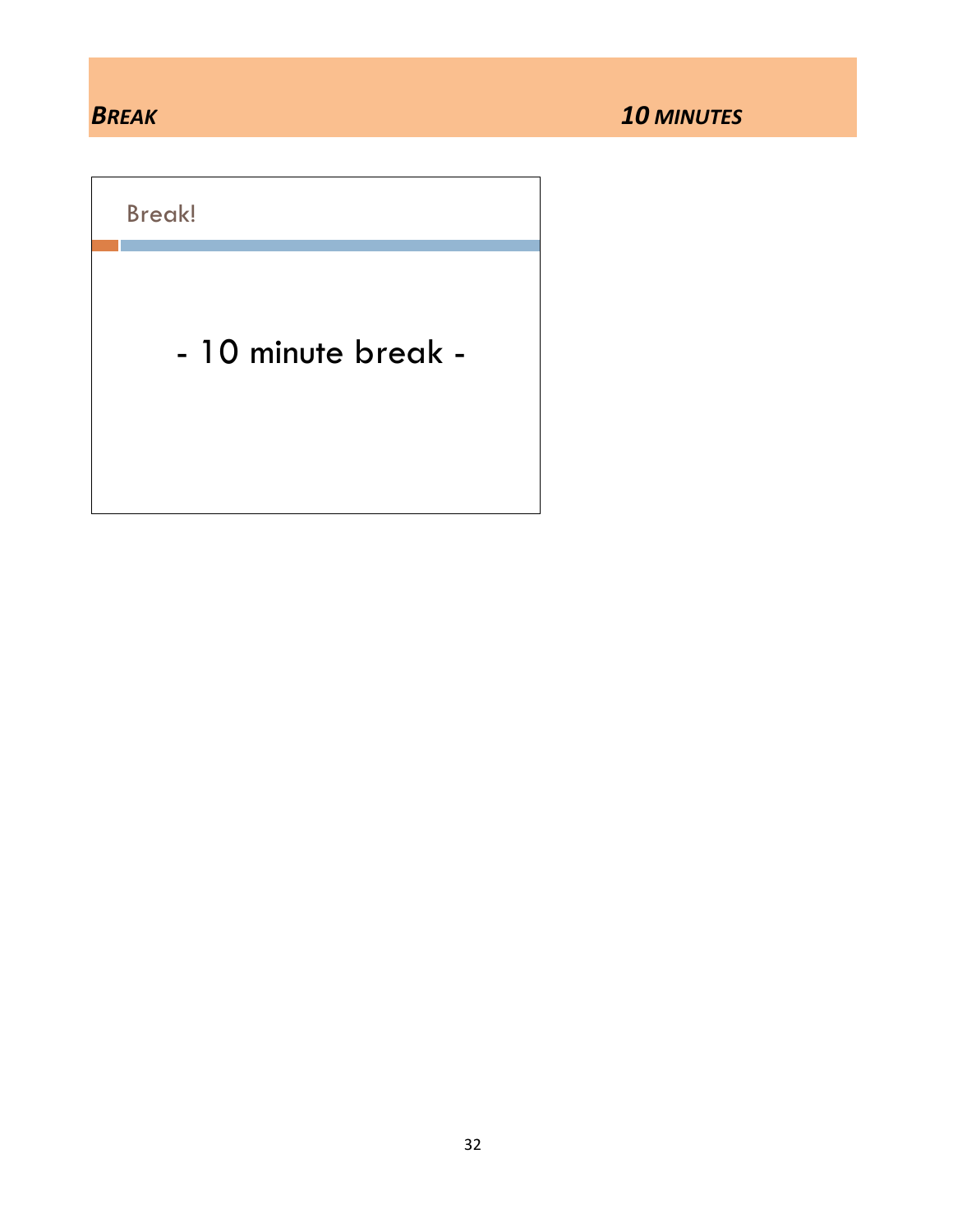#### *Goals*

The goals of this module are:

- To understand the impact of language in furthering and imposing stigma.
- To explore the impact of the media in shaping stigmatizing ideas about drug users.
- $\triangleright$  To deconstruct the messages and ideas promoted by drug-related stigma.

#### *Objectives*

Upon completing this module, participants will be able to:

- Identify elements of language that stigmatizes drug users.
- Deconstruct a media representation of drug users.
- Apply broad themes and manifestations of stigma to everyday practice with drug using clients.

#### *Time*

#### 25 minutes total

### *Materials*

### *Video: CNN clip – DVD provided*

*or Online link to video clip:* 

*<http://www.cnn.com/video/data/2.0/video/showbiz/2009/09/15/sbt.whitney.drugs.cnn.html> or*

*<http://www.youtube.com/watch?v=Y3vyacojPN8&NR=1>*

- ▶ Clock
- ▶ PowerPoint Slides
- $\triangleright$  Newsprint/flip chart/large paper
- Markers
- ▶ Tape for newsprint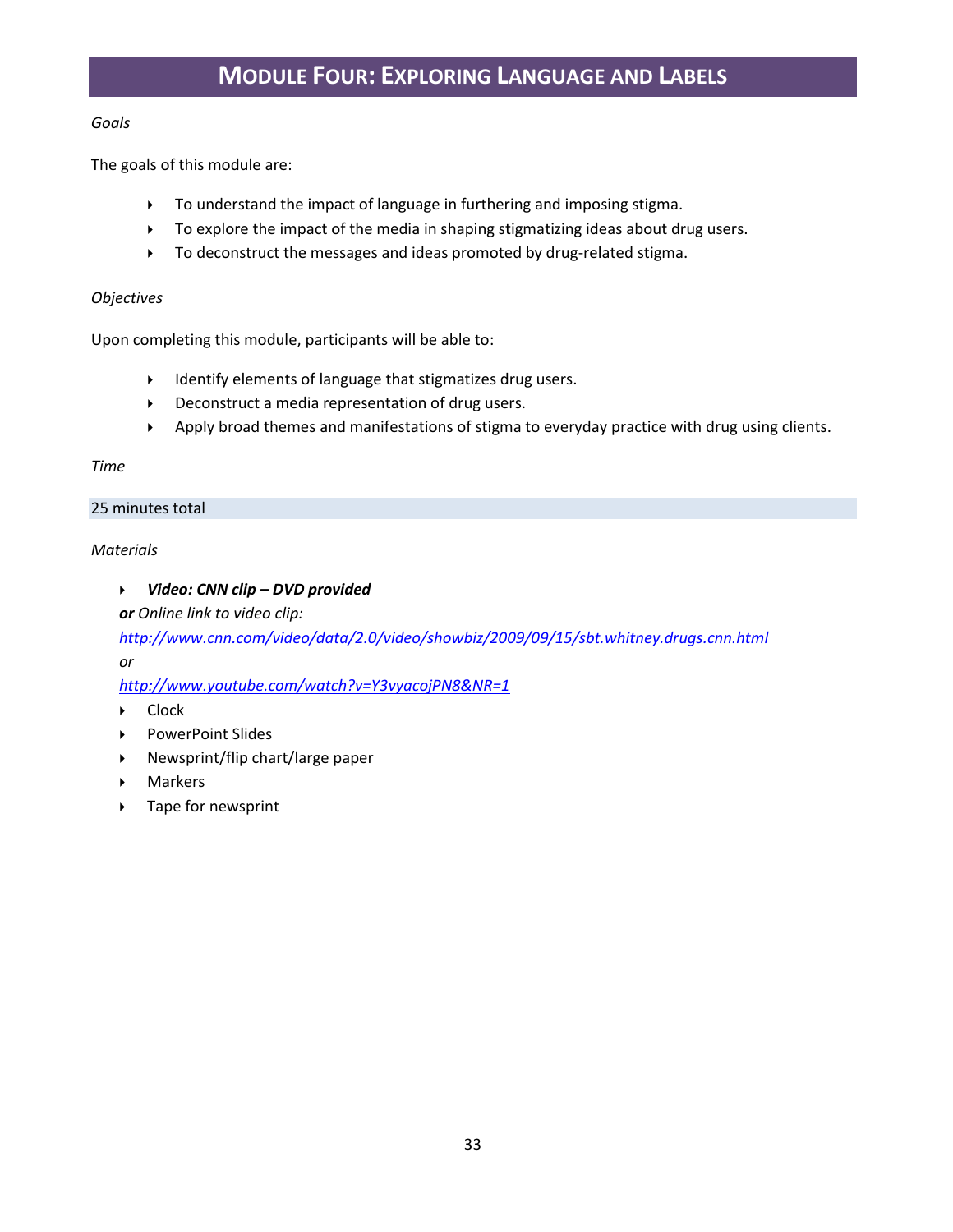## *MODULE 4 ACTIVITY – 10-15 MINUTES*

## Video: Labels and Language

**Purpose:** *Explore labels and language associated with drugs/drug use and their relationship to stigma*

*Pay attention to:*

- *- Labels & Language*
- *- Themes that you see in your work with clients*

#### *Format: Activity*

*Slide purpose: To introduce the video exercise that will explore labels and language associated with drugs/drug user and their relationship to stigma.*

- This exercise presents a video clip from the CNN entertainment show "Showbiz Tonight". It presents a panel of three journalists talking about Whitney Houston's disclosure of drug use.
- The clip offers a look at media/social perception of drug use and drug users, as well as Whitney's self- $\bullet$ reflection. Key points outlined below.
- Before the video, offer guidance of themes for people to pay attention to while they watch the video and encourage people to take notes. Ask people to be mindful of:
	- o *Language used by panelists AND by Whitney that could be stigmatizing*
	- o *Examples of stereotypes, labels and generalizations placed on drug users.*
	- o *Themes that relate to the lives of clients.*
	- o *Ways in which the situation may be different for clients (different standards based on status, fame, etc.)*
- *It is essential to explain that we are not showing the video to focus on Whitney Houston!*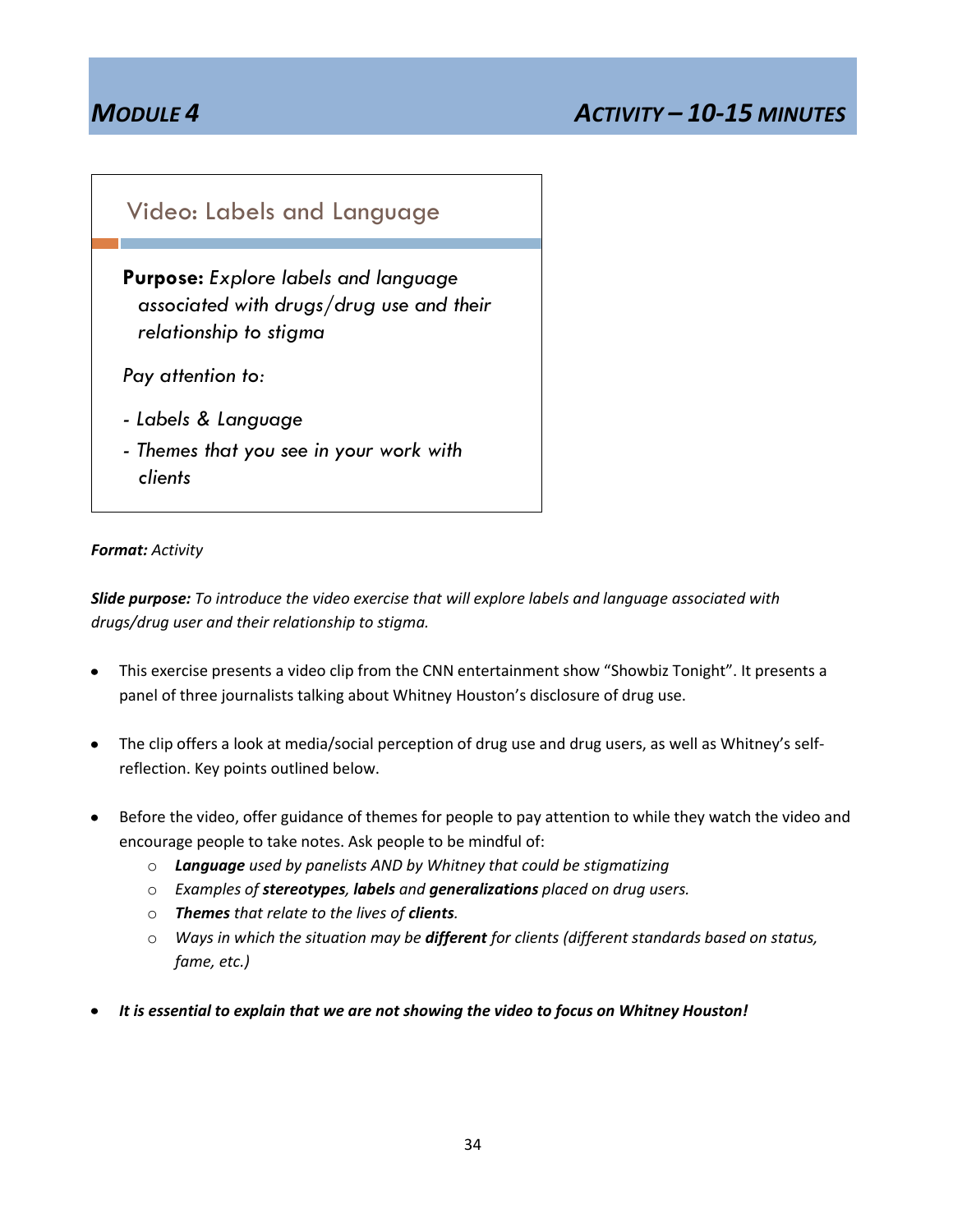- Facilitate discussion well it is important to make the exercise applicable to provider practice and their clients. Language and labels in the video can be tied directly to the elements of drug-related stigma discussed earlier: Judgment, criminalize, pathologize, patronize, fear and isolate.
- An option is to replay certain sections of the video and/or replay and stop at certain sections to highlight specific ideas.

#### *Context*

**Language**: There is a lot of stigmatizing language throughout the piece – some subtle and some more overt.

- o Words like *"shocking…upsetting…disturbing"*
- o *"Drug-filled…drug-crazed"*
- o The language is primarily negative.
- $\circ$  The language represents a sort of ownership over what she does which is partly tied to her celebrity, however this is a common theme with clients as well when it comes to certain measures of control that is exerted (syringe exchange caps, non-cash stipends, expectations of disclosure).

There is an overall theme that divides Whitney into the person who is loved (not using drugs) versus another Whitney who – it can be inferred – was not loved *("that is the 'addict' talking").* Also, the persistent nature of stigma is present when the panelists are talking about how Whitney will be forever "different" – marked because of her experience as a drug user.

The discussion about which is more shocking – that Whitney started using "so early" or that she started after becoming a mother brings up 2 important ideas:

- o *Re: When she started using:* It was shocking because she had been using without public knowledge for a long period of time. There is an implication that for one, we have a right to know about other peoples' drug use and two, that it is surprising someone can be a "functional" drug user. There was a tone that suggested the journalists felt deceived or betrayed for not knowing sooner.
- o *Re: Using as a mother*: One journalist suggests that it is shocking she would use after becoming a mother – representing the stigma related to parenting and drug use – while another journalist immediate writes this off as expected. She says, "once you go down that road" – implying that drug users don't care about anything, even parenting, and that it's to be expected of an "addict"." Overall, there is a tone of judgment about Whitney's parenting.

**Disclosure:** Disclosure is referenced at several points throughout the clip and overall, there is a theme that "we" have a right to the knowledge about her drug use. It is stated that she "has to reveal more and more" to be "set free" and that she has to "put everything out there."

Disclosure is expected and framed as within her best interests. So, at the same time that it is made clear how much drugs are disapproved of, there is still the expectation that people will be willing to talk about it freely.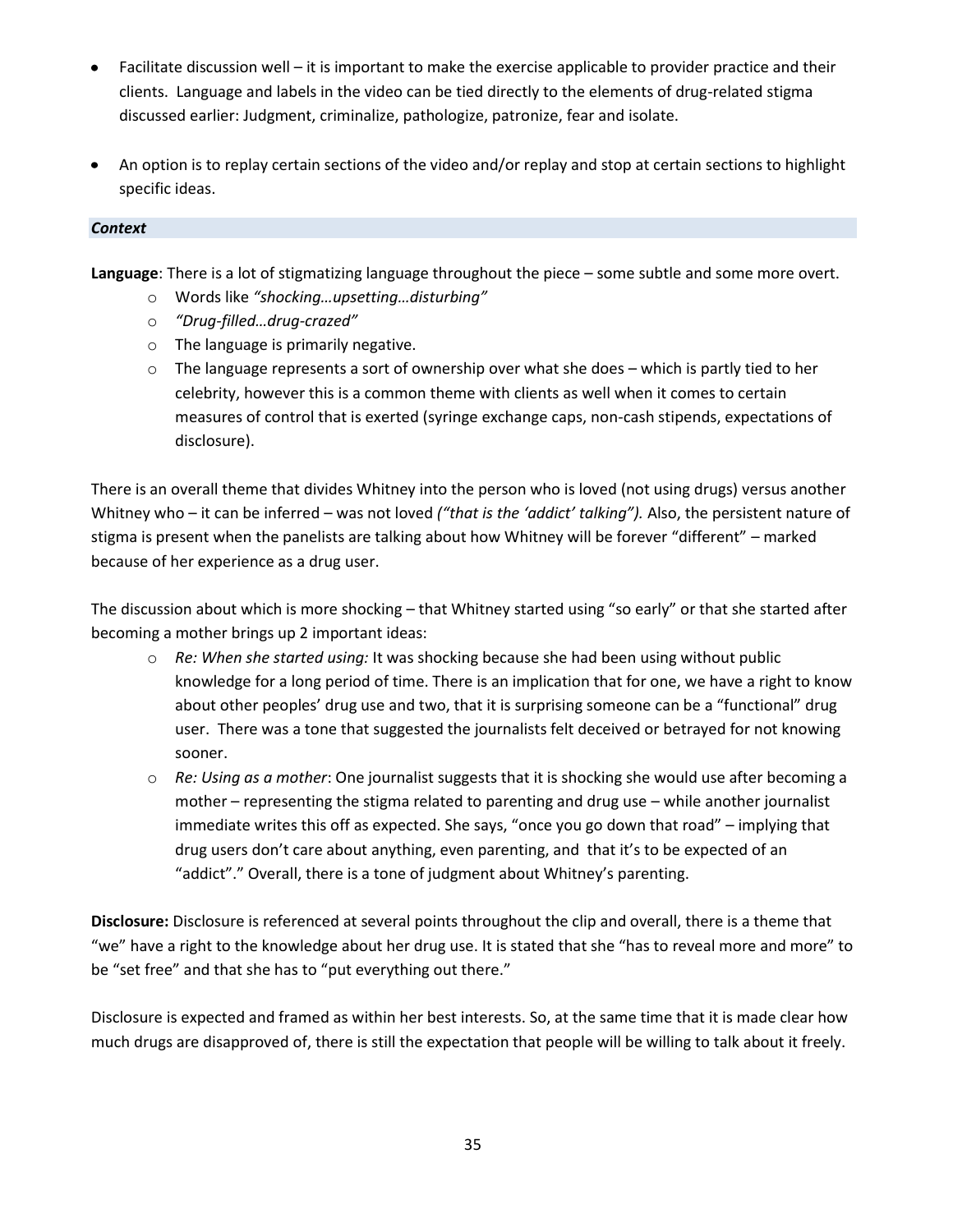In harm reduction practice, this speaks to the standards and expectations around disclosure that drug users face. Clients are asked to make themselves as vulnerable as possible, despite the risks involved with that. At the same time, providers are expected not to talk about drug use – which actually promotes stigma by suggesting that drug use is something that cannot or should not be openly discussed by all.

**Levels of drug use**: It is clear that Whitney knows the implications of smoking with a pipe (crack is a lower class drug with far more stigma attached to it), and is clear to separate herself from "those" drug users. This theme was also clear with the emphasis placed on the words "every single day" when the reporter was describing Whitney's use.

**Patronize:** The reporters are very comfortable making statements about what Whitney needed to do, and when and how she needed to do it. She is not given credit for her own role in changing her life, but instead it is her mother who "*intervened and got her daughter clean."*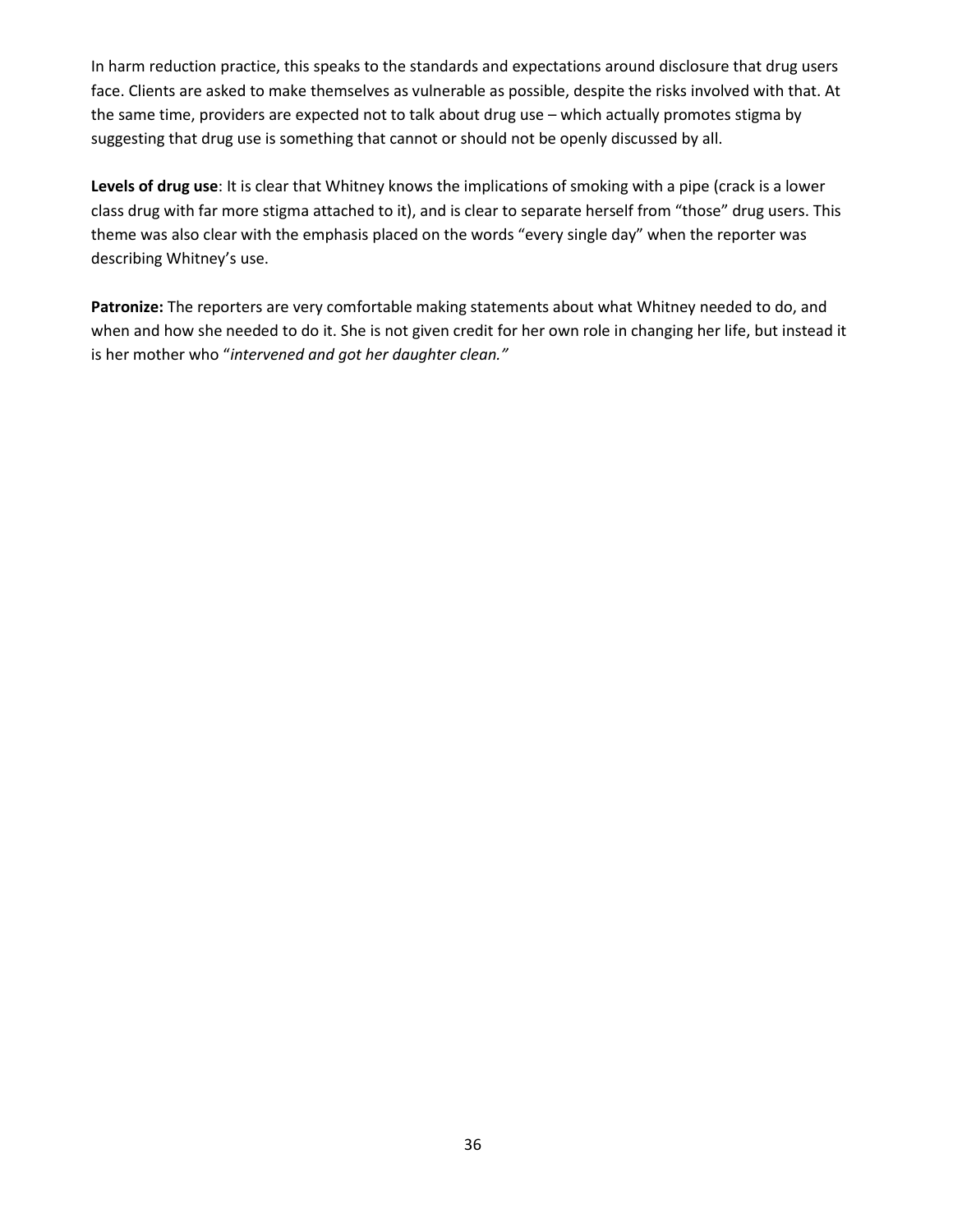## *MODULE 4 DISCUSSION – 10-15 MINUTES*



#### *Format: Discussion*

*Slide purpose: To follow-up on the discussion from the video exercise and explore labeling of drug users as a complex and multilayered social construct that has many variations.*

- This conversation will need to be facilitated well because of time limitations.  $\bullet$
- This slide is animated to reveal each of the bubbles one-at-a-time. This will allow the facilitator to  $\bullet$ challenge participants to think about how a scenario will change as each of the elements is added/shifts.
- It may be helpful to use a specific scenario, or it can be kept vague. It is also possible to get the audience  $\bullet$ to develop the scenario – for example, ask the audience to picture a "drug user" - a response can be solicited from the audience. Then, reveal each bubble and ask the audience how the labels may change.
- Try to connect the examples back to the impact on service accessibility continue to make the discussion relevant to providers (i.e. who has greater access to services, what is the quality of services, etc)

#### *Context*

Differentiation and labeling is a social process – it exists only because we create it. Although labels may at times be proven to be true – generalizations are dangerous, unhelpful, and are not accurate.

The linking of negative attributes to differentiated groups of individuals facilitates a sense of separation: "us" and "them". Individuals of the labeled group are fundamentally different which leads to stereotyping.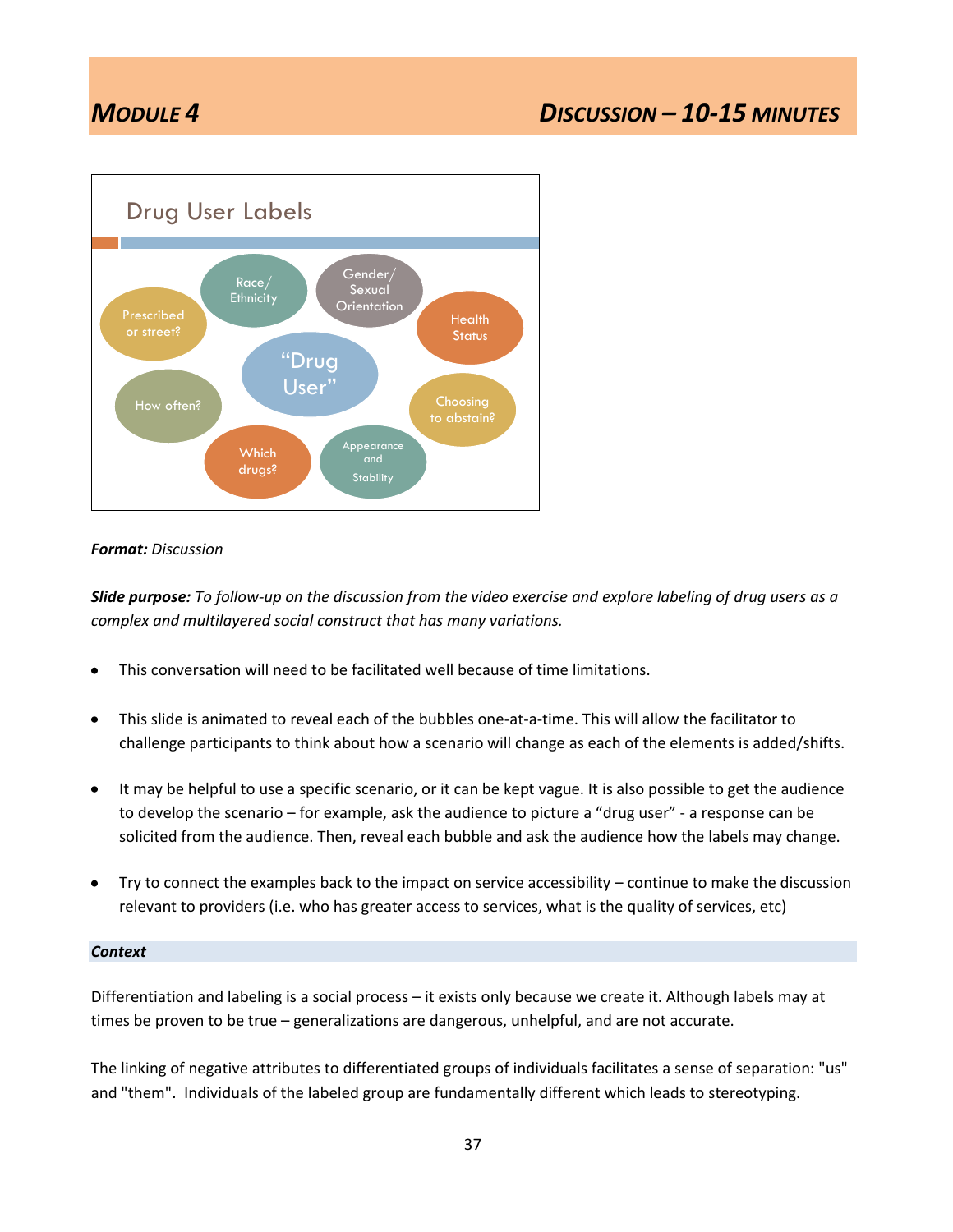**Labels leading to stereotypes**: Once people identify and label your differences others will assume that is just how things are and the person will remain stigmatized until the stigmatizing attribute is undetected (if possible).

## Language Junkies, Dope Fiends Crack-heads, Crack Babies Drug Addicts, Drug Abusers Drug Users, People Who Use Drugs Drug Use, Drug Abuse, Drug Misuse Clean and Dirty Relapse vs. Lapse

### *Format: Discussion*

*Slide purpose: To provide participants an opportunity to think specifically about the role of language in perpetrating stigma.* 

- This section is not about giving "answers", but thinking critically about the power of language and the different sentiments it can communicate.
- It is important to acknowledge that some of this language may be upsetting to people. It is not meant to offend anyone, but to acknowledge the relationship between stigma and language.
	- $\circ$  If there is discomfort seeing some of the language, it is ok and probably represents important information.

### *Context*

Language is complicated. In some cases, language that is typically negative can be re-appropriated by members of the group the language refers to – for example, some users identify themselves as junkies or dope fiends.

- o *Is it still stigmatizing if the person using it claims it as identity?*
- o *What is the relationship to internalized stigma?*

Language extends beyond the labels placed on drug users; language used when talking about drug use in general and the process of change can be particularly "charged".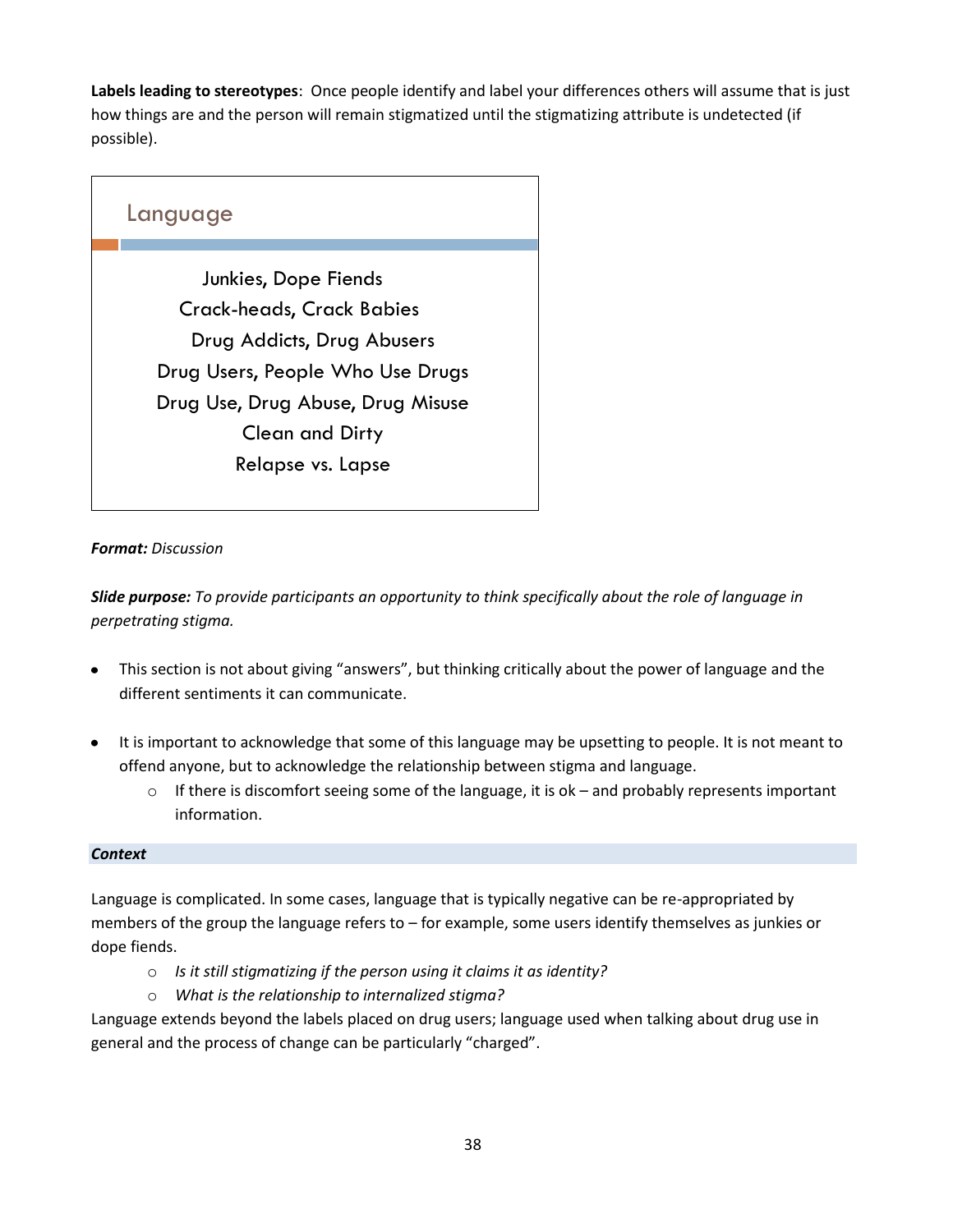## **MODULE FIVE: DYNAMICS OF STIGMA**

#### *Goals*

The goals of this module are:

- $\triangleright$  To develop a deeper understanding of what stigma means in the daily lives of drug users.
- To explore the ways in which social structures and institutions perpetuate stigma.
- $\triangleright$  To identify consequences of stigma.

#### *Objectives*

Upon completing this module, participants will be able to:

- Name specific consequences of stigma as it related to various institutions.
- Analyze the impact of stigmatizing behaviors on drug user access to services and opportunities.
- Apply theoretical concepts from throughout the session to day-to-day relationships between drug users and various institutions.

#### *Time*

#### 35 minutes total

*Materials*

- ▶ Clock
- ▶ PowerPoint Slides
- Newsprint/flip chart/large paper
- Markers
- ▶ Tape for newsprint
- *Pre-printed newsprint for group activities – see diagrams below*

| <b>Institution: Medical/Hospital</b>                    | <b>Institution: Law Enforcement/</b><br><b>Legal</b>          | <b>Institution: Education/</b><br><b>Employment</b> |
|---------------------------------------------------------|---------------------------------------------------------------|-----------------------------------------------------|
| <b>Institution: Family/Friends/</b><br><b>Community</b> | <b>Institution: Harm Reduction</b><br><b>Service Provider</b> | <b>Institution: Housing</b>                         |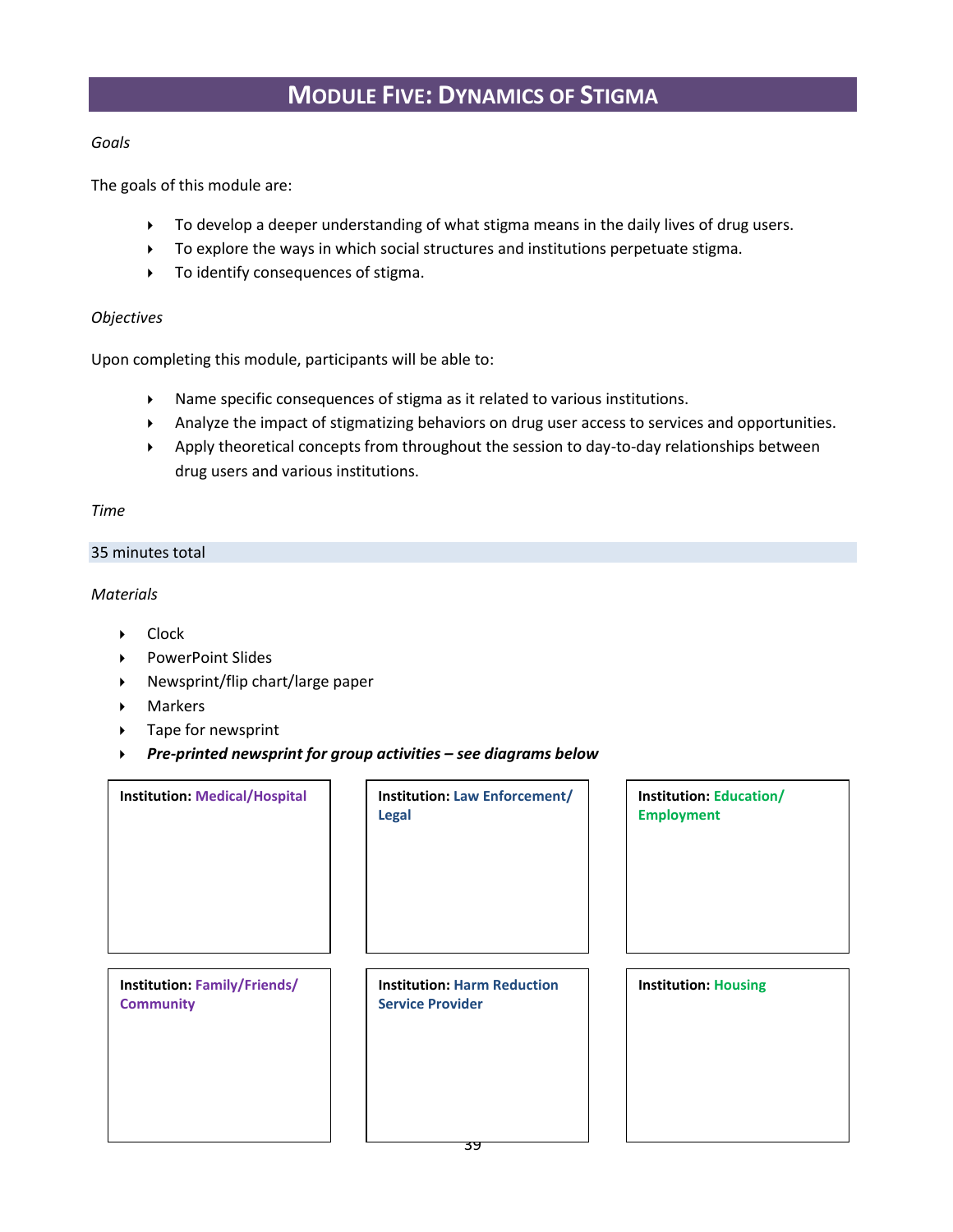| Functions of Stigma – The "3Ds" |                  |  |  |
|---------------------------------|------------------|--|--|
| <b>Difference</b>               | Keep people out  |  |  |
| Danger                          | Keep people away |  |  |
| <b>Discrimination</b>           | Keep people down |  |  |
|                                 |                  |  |  |

#### *Format: Presentation*

*Slide purpose: To provide participants with a context for the 3D exercise by exploring functions of stigma.* 

- Review the 3 functions of stigma quickly just to provide context for the 3D exercise.
- Direct people to the article called "*Stigma and Prejudice: One Animal or Two?"* in their **participant**   $\bullet$ **workbooks.**
	- o *3Ds – The 3 "D" words (Difference, Danger, and Discrimination) are used to simplify the concepts outlined in the article* "*Stigma and Prejudice: One Animal or Two?"*
- Looks at the functions of stigma, in general not just drug-related stigma. Different functions are more  $\bullet$ directly linked to drug-related stigma, but each speaks to the roots of the behavior.
- Stigma exists and serves a function in our society therefore, we need to be mindful of where stigma  $\bullet$ comes from. Although the consequences of stigma are largely negative, to some extent, stigma may simply be a learned behavior.

#### *Context*

*3Ds – The 3 "D" words (Difference, Danger, and Discrimination) are used to simplify the concepts outlined in the article* "*Stigma and Prejudice: One Animal or Two?"*

#### *DIFFERENCE: Norm Enforcement, Keeping people out*

*\*Stigma as norm enforcement applies to behaviors seen as "voluntary".\**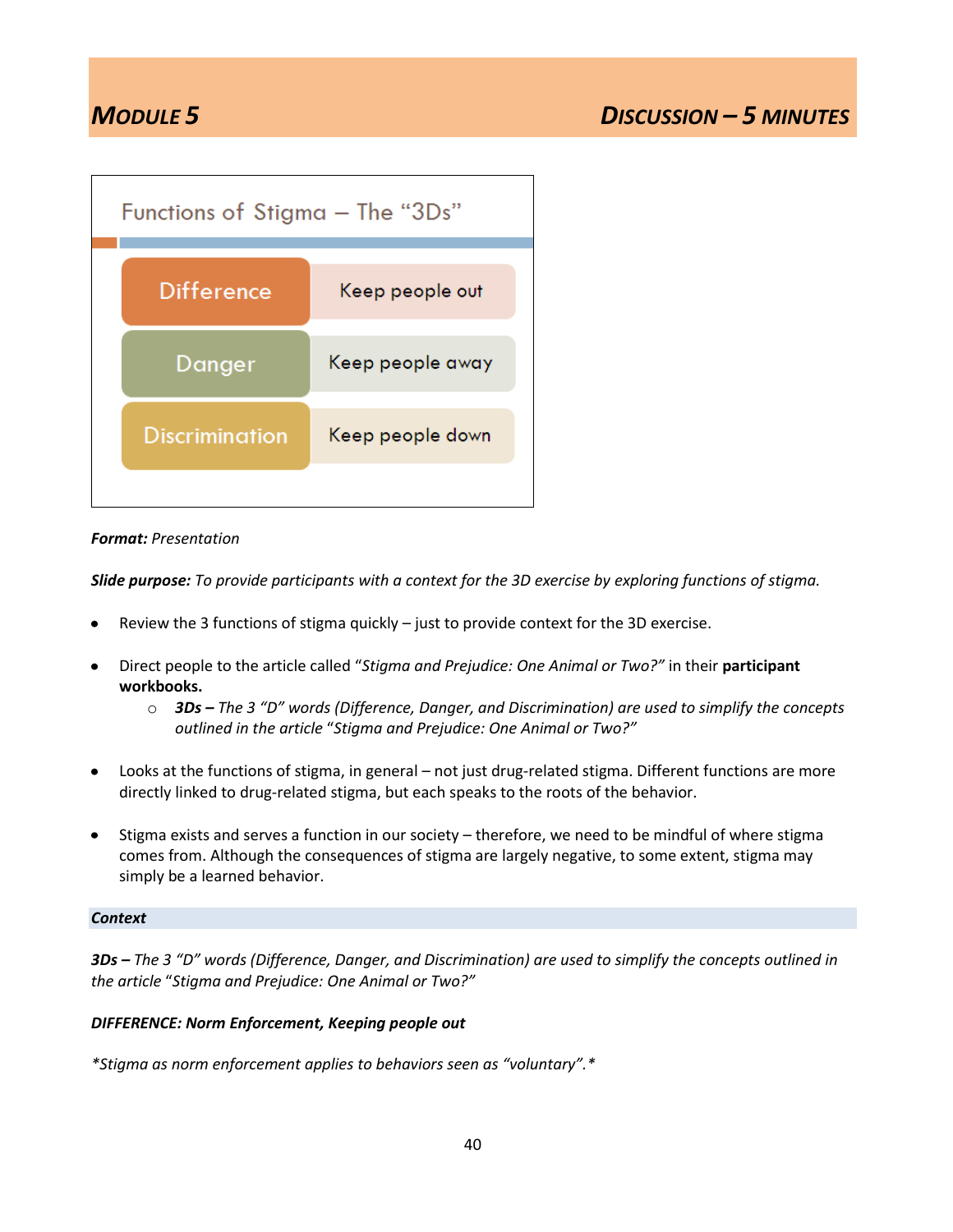This is the most common function of stigma as it applies to drugs and drug use. Stigma as norm enforcement is about setting the boundaries of acceptable behavior – creating an "in" group and "out" group. So, just as much as this type of stigma is about keeping "them" out, it is also about keeping people "inside" the boundaries of "normal". In this case, stigma can be seen as a deterrent to engaging in socially unacceptable behaviors.

This function of stigma is strongly linked to morals, values and social norms, emphasizing personal choice at the root – people who engage in certain behaviors bring related treatment upon themselves. There is a perception that XYZ is the product of personal choice: that one *chooses* to engage in "bad" behaviors that put one at risk and so it is "one's own fault".

*Examples:* Drug use, sex work, homosexuality (when seen as a choice); infidelity; pedophilia; unprotected sex/teenage pregnancy; etc.

NIMBY – don't want a SAP because it will bring "those" people "This is your brain on drugs" – fear campaigns…"you don't want to turn out like this"

Linked to Disclosure because this type of stigma transforms an individual from a whole person to a tainted one; this can result in feeling different and devalued by others – isolating and a reason not to disclose use.

#### *DANGER: Disease Avoidance, Keeping people Away*

*This function of stigma is largely historical – going back to evolutionary theories. However, it is still relevant, particularly in light of issues such as HIV and HCV, etc.*

Stigma as disease avoidance can function in 2 ways – using stigma to keep people who are perceived as dangerous/infectious away and to discourage people from engaging in behaviors that could lead to disease.

Fear of contagion (HIV, HCV, TB)/association with behaviors that are either illegal or socially sensitive (e.g., sex work, drug use, sexual orientation, etc).

*Examples:* Quarantining HIV+ people, incarceration of drug users, arrest of homeless, isolation of people with illness/disability, etc.

#### *DISCRIMINATION: Exploitation & Domination, Keeping people down*

*This function of stigma is clearly linked to the end goal of reducing power of others as a means of elevating the stigmatizers' position and power. This may be related to drug-related stigma in some ways – however there needs to be gain on the part of the stigmatizer.* 

Stigma is used to legitimize discrimination – there are some people that are just inferior to others and therefore do not deserve the same amount of power and opportunity.

*Examples:* Mass incarceration of individuals for non-violent drug-related offenses; As it relates to funding, there is a benefit to stigmatizing people with AIDS, drug users and others who may draw funding away from other constituencies; Immigrant labor and less desirable jobs (belief that immigrants don't deserve better jobs – have to earn their place in society).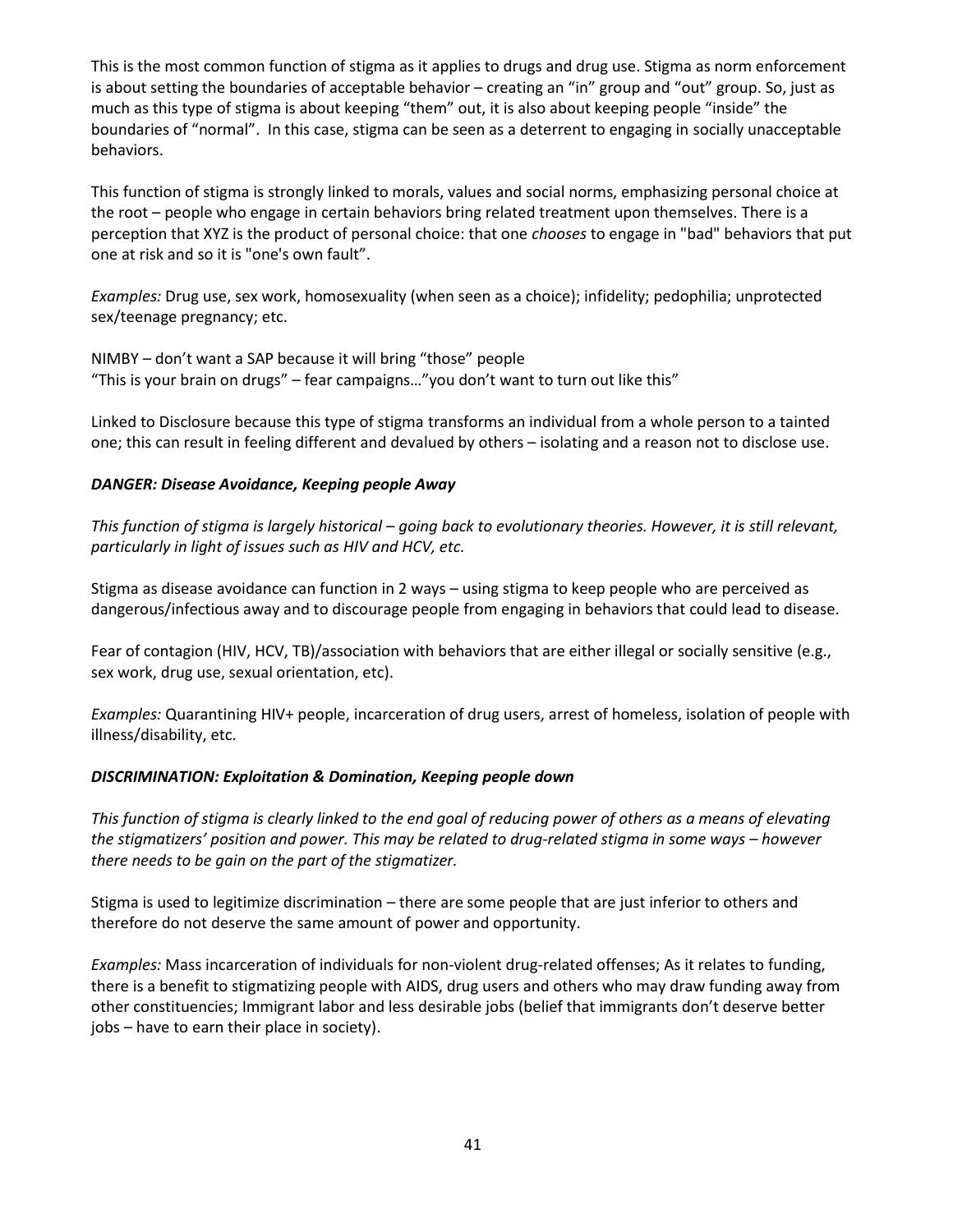## Dynamics of Stigma: The 3-Ds

**Purpose:** *To explore different dynamics and consequences of stigma*

**The 3-Ds:** 

*Difference (Keeping people out)*

*Danger (Keeping people away)*

*Discrimination (Keeping people down)*

*Slide purpose: To introduce and outline the 3D exercise that will explore the dynamics and consequences of stigma.*

- Introduce the exercise as an activity that will be done in small groups.
- Depending on the number of people, have participants count off so that there are 4 or 5 people in each  $\bullet$ group (ex: 15 people: count off by 3s, 25 people: count off by 5s, >30 people: count off by 6s)
- Explain the purpose of the exercise: *To explore different dynamics and consequences of drug-related stigma.*
- Provide additional details on the exercise:
	- o There will be **three rounds**, during which we will explore the experience of the **stigmatizer** and the **stigmatized**.
	- o Each group will be assigned **an** *institution.* This institution provides the perspective from which the group will be thinking throughout the exercise.
- Assign each group an institution and distribute the prepared flip-chart paper accordingly:
	- o *Medical/Hospital*
	- o *Legal/Law Enforcement*
- o *Family/Friends (Community)*
- o *Harm Reduction Service Provider*

o *Education/Employment*

o *Housing*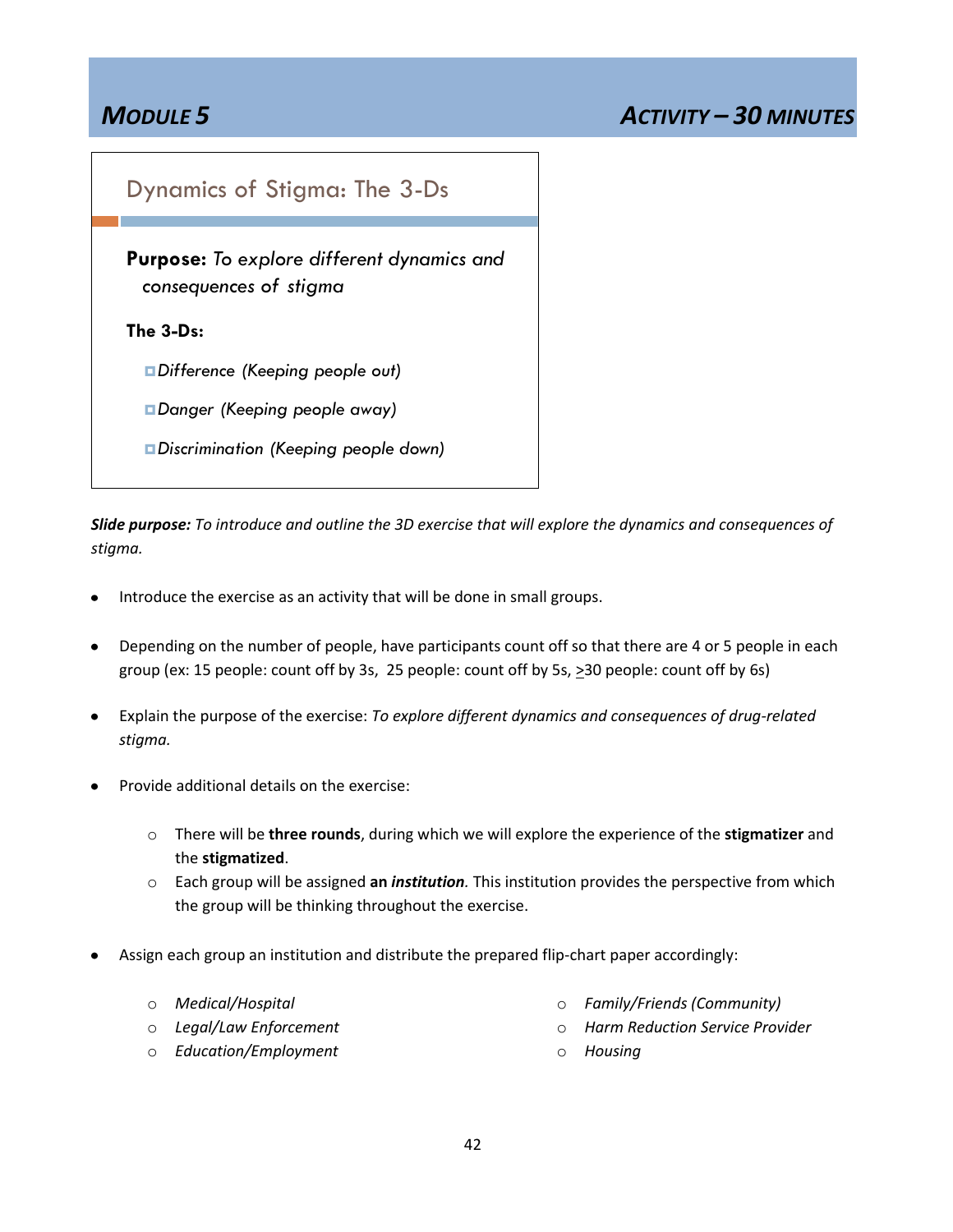

*Slide purpose: To introduce round 1 of the 3D exercise in which participants consider the role of those who stigmatize.*

- Introduce the first round of the group exercise.
- Ask participants to brainstorm different ways in which their assigned institutions may impose stigma upon drug users. Ask them to be mindful of the *role of stigma* versus the *act of discrimination – encourage to think about the beliefs and the functions.*
- Encourage people to think about the elements of drug-related stigma discussed earlier.
- Ask if everyone understands the activity. If there are no questions, give the groups about 5-7 minutes to complete the first round.

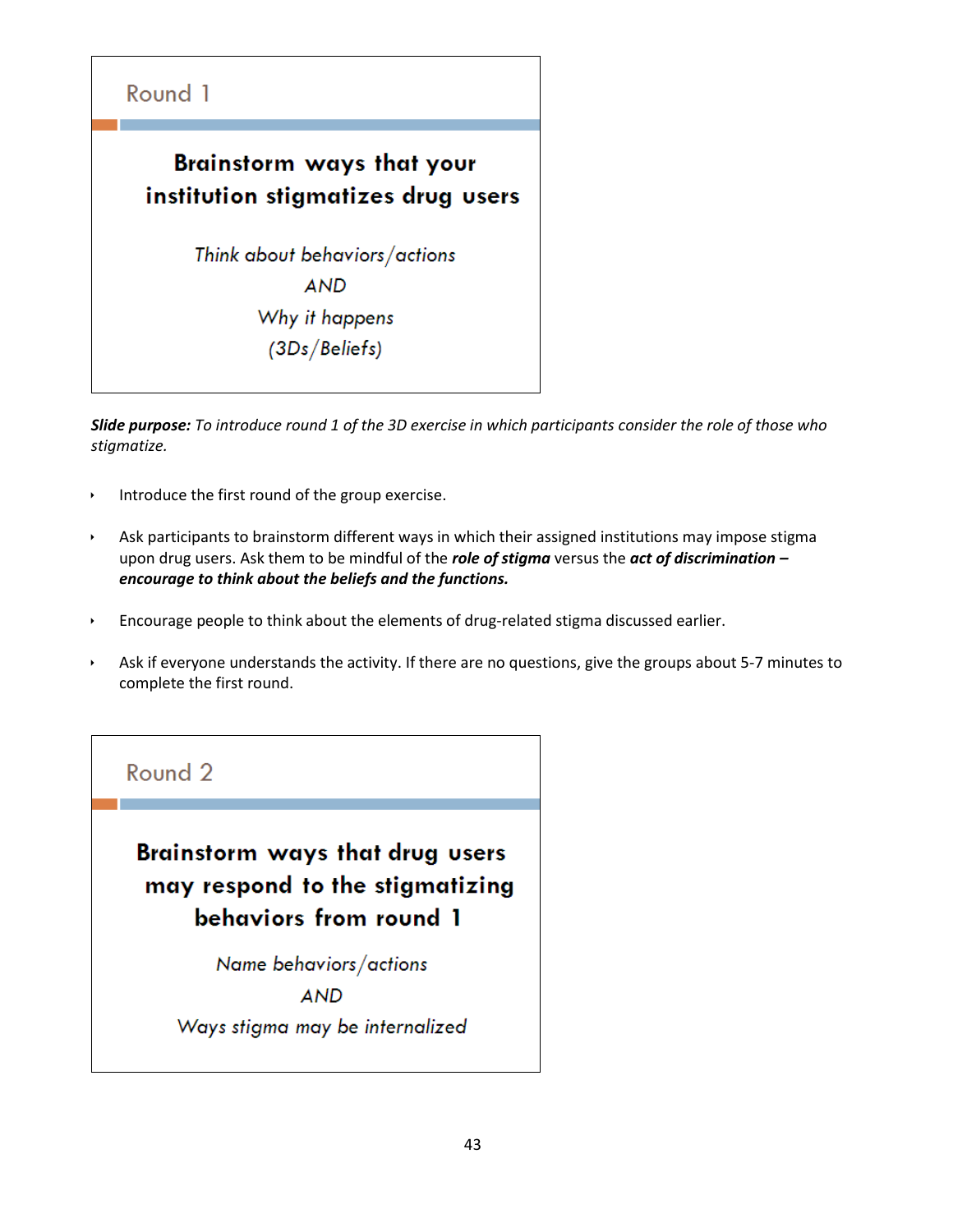*Slide purpose: To introduce round 2 of the 3D exercise.*

- Ask participants to brainstorm different ways in which drug users may respond to the different stigma and discrimination discussed in Round 1. Again, remind them to be mindful of the *role of stigma* versus the *act of discrimination – encourage to think about the beliefs and the functions.*
- Encourage people to think about the elements of drug-related stigma discussed earlier.
- Ask if everyone understands the activity. If there are no questions, give the groups about 5-7 minutes to complete the second round.

![](_page_43_Picture_4.jpeg)

*Slide purpose: To introduce round 3 of the 3D exercise.*

- Ask participants to compile a list of 3 strategies or alternatives that they can use as providers, or that the institution could adopt, in order to challenge/confront stigma (3 is the total number – not for each behavior).
- Explain that the groups will be asked to share these strategies in a moment.
- Give the groups 5-7 minutes to come up with their strategies.

### *ACTIVITY DISCUSSION*

- Ask each group if they have had enough time to finish coming up with their strategies.
- Ask each group to briefly present on their discussions.
	- $\circ$  Ask them to highlight points from rounds one and two and to name the strategies that they came up with in round 3.
- After each group has had a chance to present, ask for any comments on the overall exercise: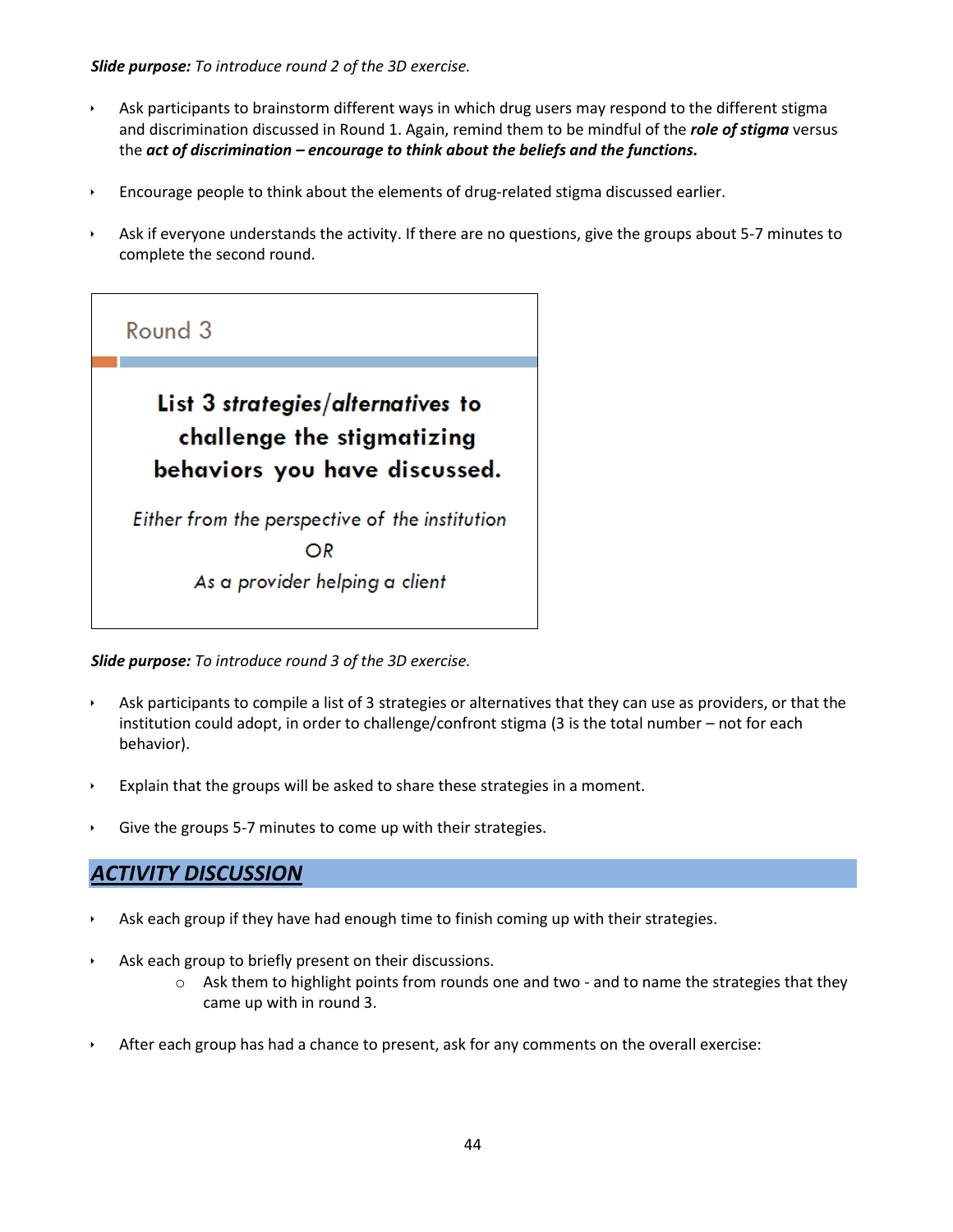o Probing questions include: *What stood out to you as new or unexpected? What was most challenging or surprising?*

#### *Activity Context*

The following are sample ideas that may come out of the brainstorms:

#### *Legal/Law Enforcement*

- Drug users are profiled. Syringe exchange programs are profiled. Neighborhoods/areas profiled based on ideas about who are drug users. The practice is based in ideas that drug users are always doing something wrong, that they are deceptive and that they can not be trusted.
- Searches/arrests are handled differently (more aggressive, questions about sharps). Based on the belief that drug users are dangerous and that others should be scared of them.
- Access to methadone (medication) may be cut off during processing based on ideas that methadone is a drug not a medication (drug users only want to get high), or that drug users need to "be taught a lesson".
- Stop and frisks more happen more often; warrant checks without any violation. See bullet one for belief.
- Policies are created that limit access to services. Stigma towards drug users leads to limited opportunities.
- Drug users can never be perceived as victims in cases where they need assistance from the police/system. They are not given credibility of character.

#### *Medical/Hospital*

- Expectations about HIV/HCV status and disclosure. It is expected that
- People are denied service if they are high.
- Peoples' charts are "flagged" charts.
- Methadone programs place rules about loitering. Also, the way that methadone is regulated in general – tone is more criminal than medical.
- Medical providers place emphasis on drug use/abstinence.
- Language implies assumptions about behaviors and health investment.
- Poor trust from doctors.
- Insurance sees drug use as a liability. Other insurance inequalities.

#### *Education/Employment*

- Drug testing and screening.
- Disciplinary action or assumptions based on drug use not on performance.
- Hiring practices and opportunities that do not include or prioritize drug users.
- Lack of diverse education about drug use. Silencing of drug users in history.
- Placement in certain schools/programs based on experience with drug use/drug related criminal records.

#### *Family/Friends/Community*

- General distrust of family and friends who are drug users: hiding belongings when drug user comes around.
- Cutting people off based on drug use; ultimatums, isolation.
- Talk about drug users but don't talk to drug users.
- Patronize, tell people what they need to do; set goals for people instead of asking what is realistic or what will work for them.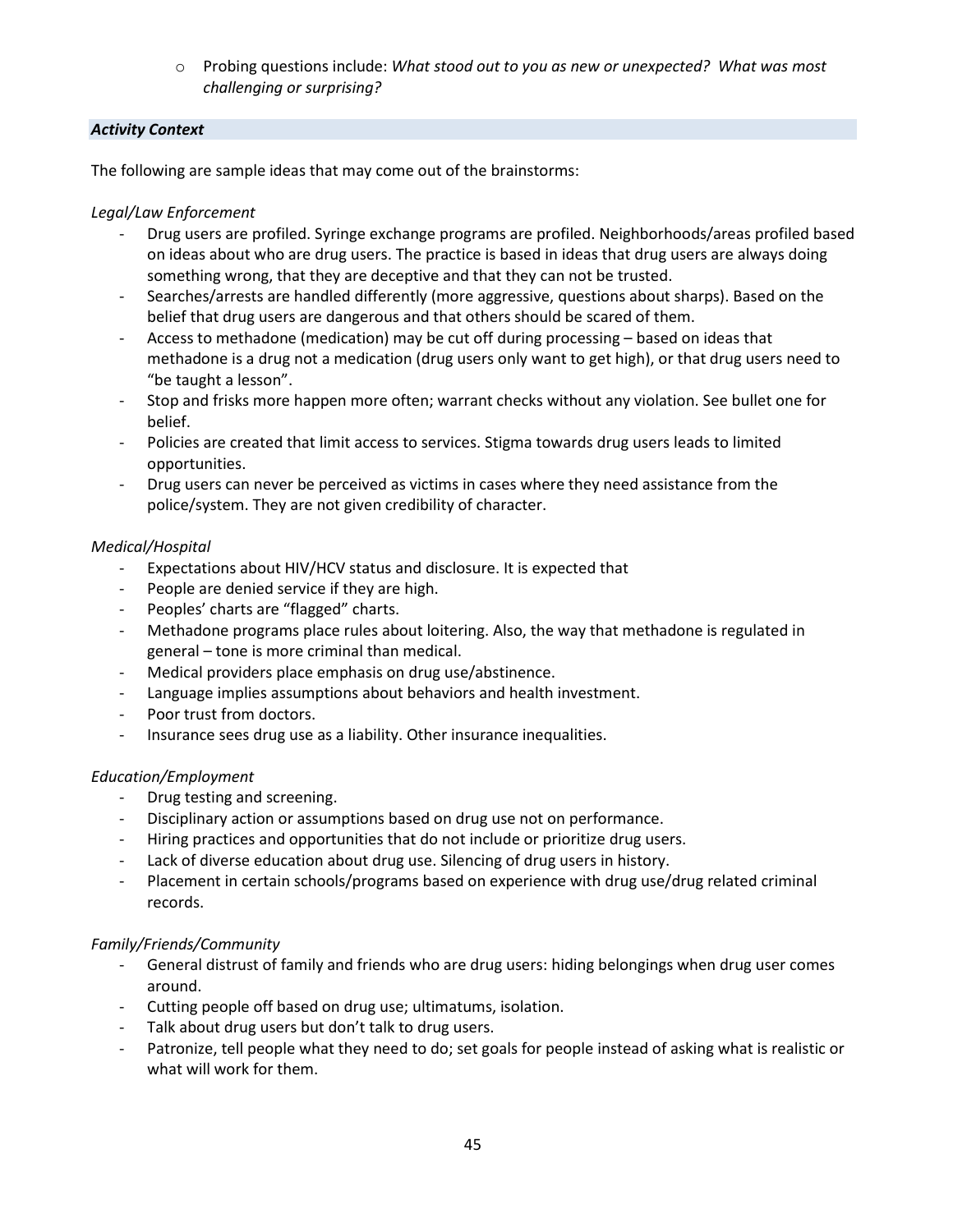#### *Harm Reduction Service Provider*

- Perpetuating the us vs. them dynamic through boundaries, language, and regulations.
- Providers are identified as experts instead of clients.
- Policies are created and imposed without client input
- Drug users are not hired, and if they are, they are given limited roles/authority.

#### *Housing*

- Policies are created that threaten housing for drug use.
- Neighbors will call the cops based on judgment.
- An overall monitoring of personal space different standards, because many people can get high in their own homes without having to worry.
- Housing is isolated, and is not wanted in certain neighborhoods.
- Housing options are excluded to those where drug users already live segregation.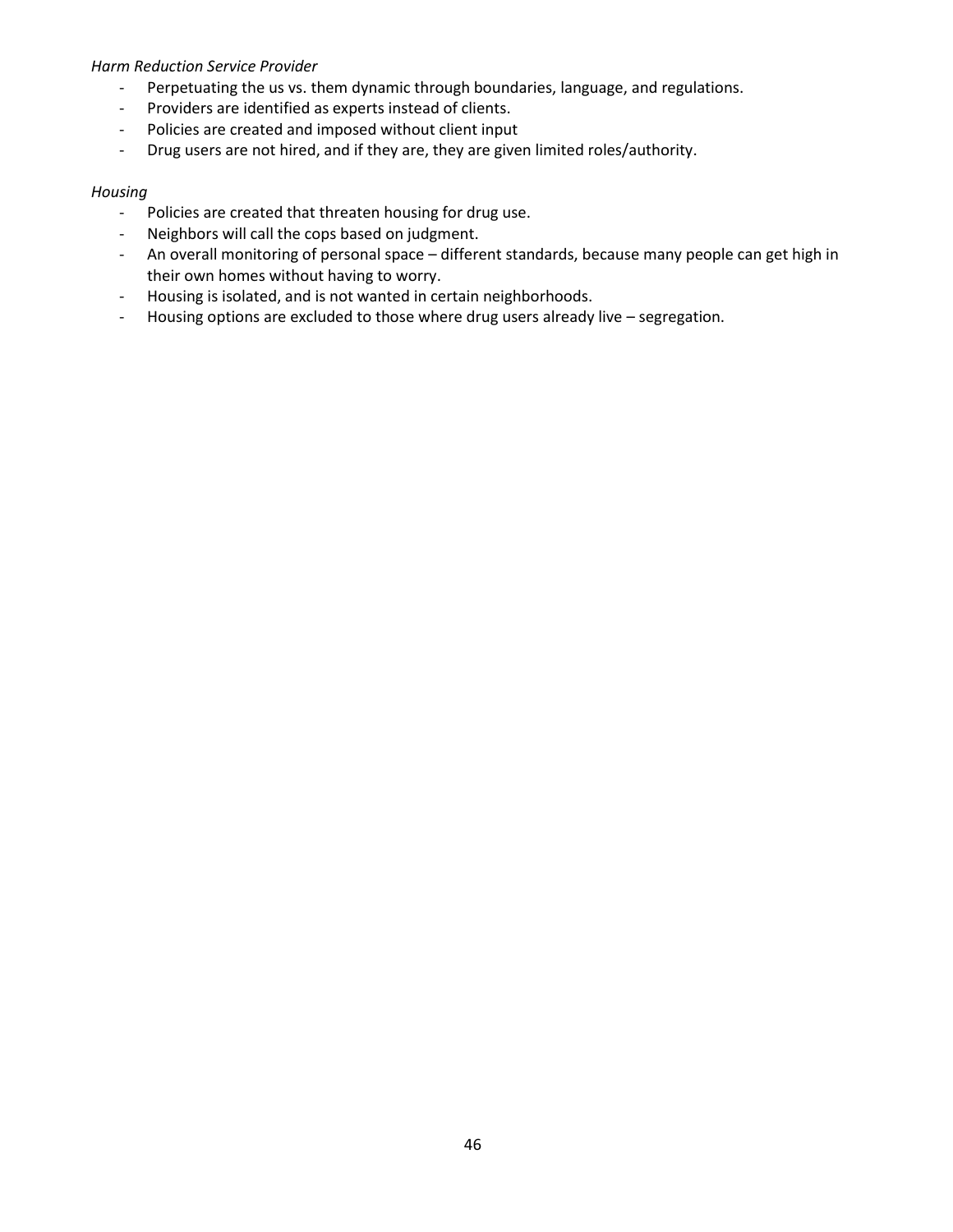### *Goals*

The goals of this module are:

- Consider ways to address stigma at individual and agency levels.
- Gain conceptual and practical tools toward the development of attitudes and environments that challenge stigma and support drug users' needs.
- Review strategies discussed throughout the workshop.

#### *Objectives*

Upon completing this module, participants will be able to:

- Identify at least 3 strategies to be used at an individual level when confronting stigma.
- Name at least 2 strategies that can be used to confront stigma at both the staff and community level.

#### *Time*

#### 10 minutes total

### *Materials*

- ▶ Clock
- ▶ PowerPoint Slides
- Newsprint/flip chart/large paper
- Markers
- ▶ Tape for newsprint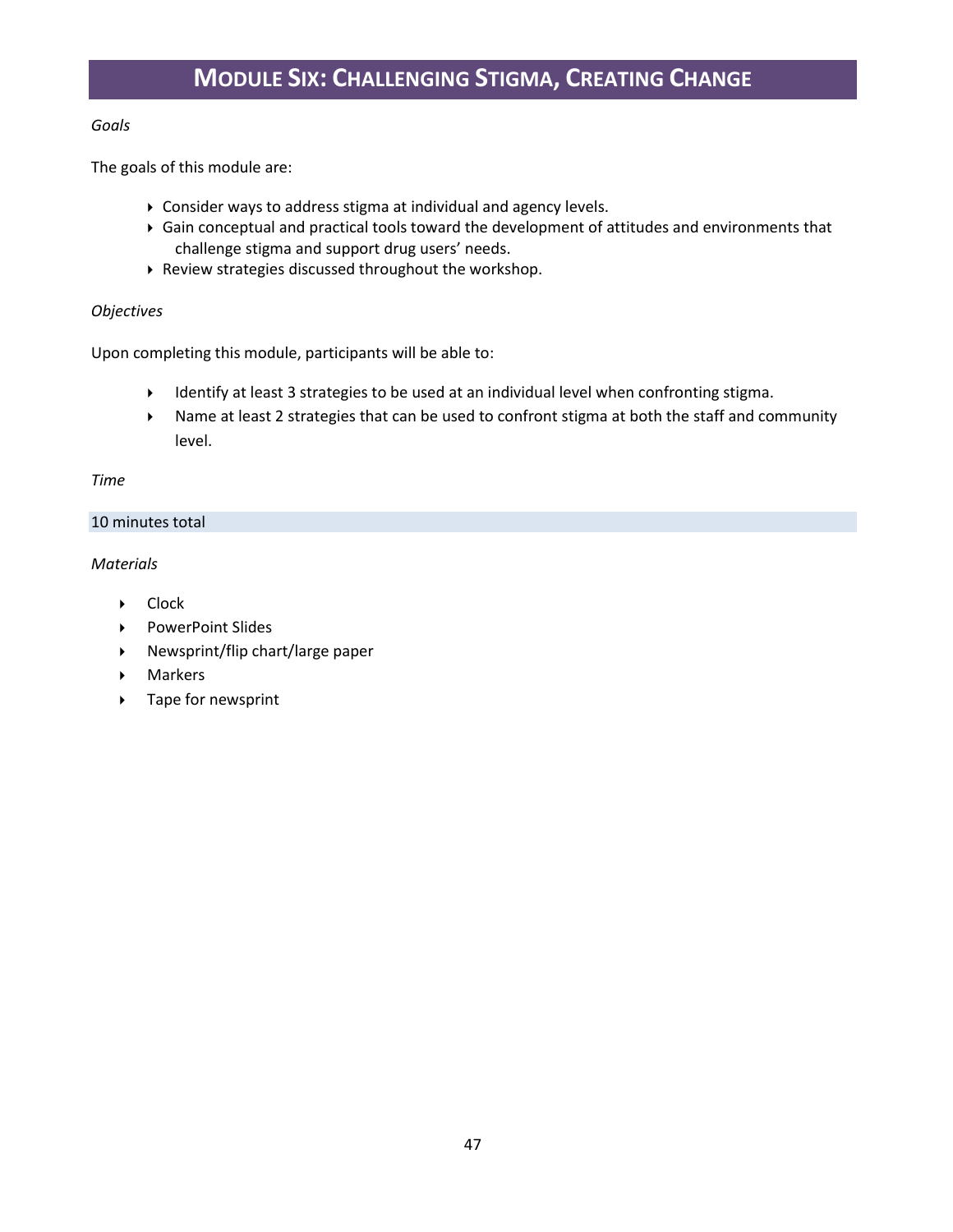![](_page_47_Figure_2.jpeg)

#### *Format: Presentation*

*Slide purpose: This slide is meant to introduce the next module by identifying the 3 levels of change that will be discussed.*

- This slide is simply an overview of the 3 levels at which we will discuss challenging stigma.
- It offers a visual representation of the bigger picture, showing that there is overlap between the different levels.
- ▶ Do not spend much time on this slide each component will be addressed in the following slides.
- Acknowledge that there will not be a lot of time to discuss each of these strategies in general. Hopefully, some of the material covered in this module was covered throughout the training, making this more of a review.
	- o *If more time is available, expand this section to accommodate for more discussion.*

#### *Context*

The following are examples of how the 3 levels may overlap:

*Example:* Consider a social service agency where individual providers have their individual practice strategies. The agency has a policy of hiring users and providing cultural competency training, and they also work with their local police department to educate about syringe access and occasionally organize lobbying trips.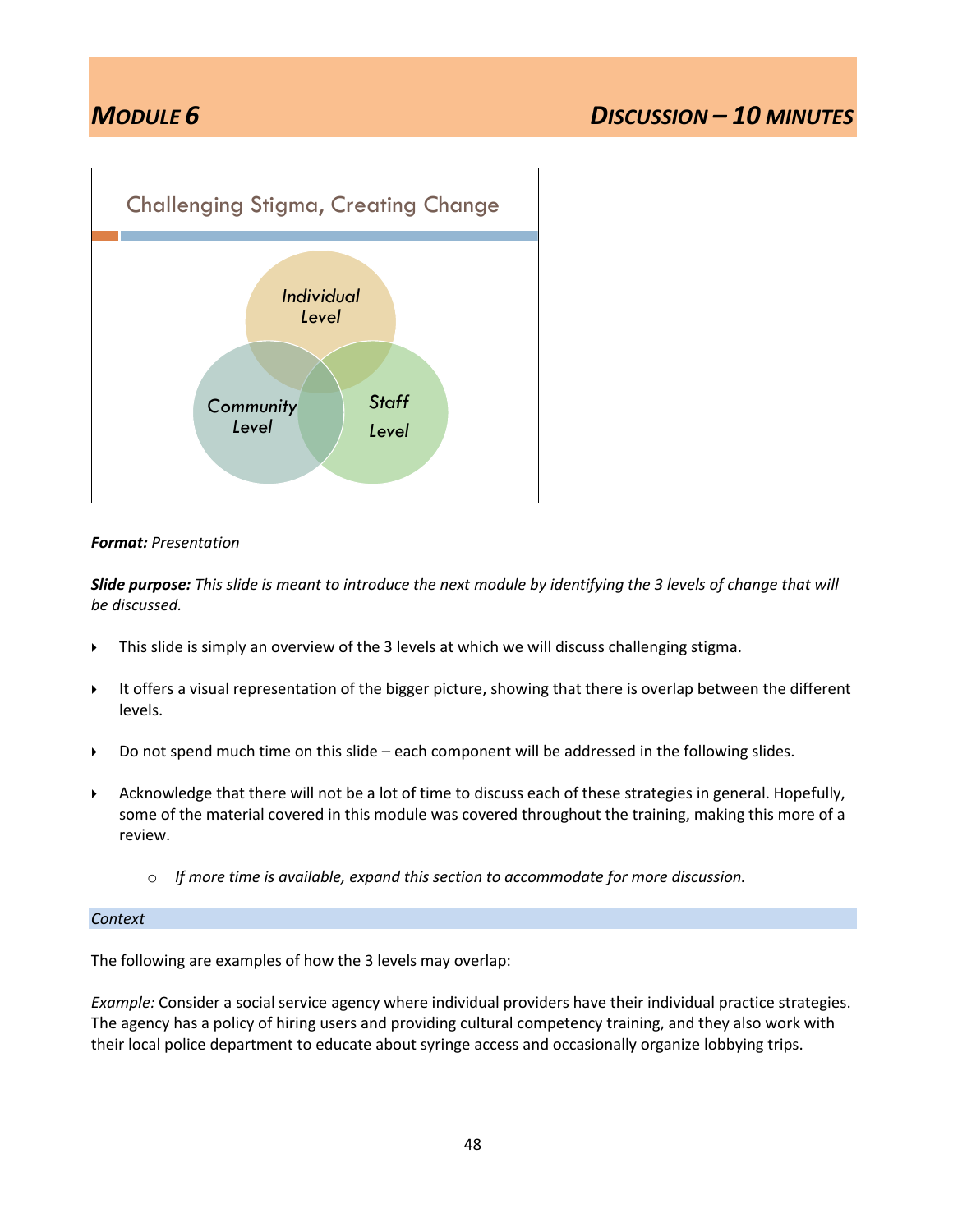*Example:* ACT UP – a handful of individuals formed a sub-committee to start providing syringes as a part of a larger campaign. Individually, the members learned and honed harm reduction practices. At the organizational level, involvement of drug users was prioritized and users therefore participated in advocacy around funding and policy change. The entire process was underlined by a commitment to shifting beliefs and reducing stigma.

#### *Placing Stigma within a Harm Reduction Framework*

- Harm reduction accepts that stigma is a part of the world
- There are ways to manage & challenge stigma
- Stigma intersects with other forms of marginalization & oppression
- When challenging stigma, meet *all* people where they're at
- Acknowledges that change is hard, values incremental change

![](_page_48_Figure_7.jpeg)

#### *Format: Presentation*

*Slide purpose: To review individual-level strategies for challenging/confronting stigma from a provider perspective.*

- Briefly define each strategy, highlighting the ways in which they can contribute to confronting stigma.
- Whenever possible, offer clarifying examples. Draw on discussion from the rest of the training for examples.
- **Figure 7 This section can be used for review to the extent that material was already covered.** *Ex: Language*

#### *Context*

**Language**: Reflect back to earlier discussion for this point. There are few right or wrong answers when it comes to language, however it is critical to be mindful of what our language means, and the impact it can have. Also it is valuable to consider the ways in which language can set the tone for a relationship and/or bring up past stigma/trauma for individuals.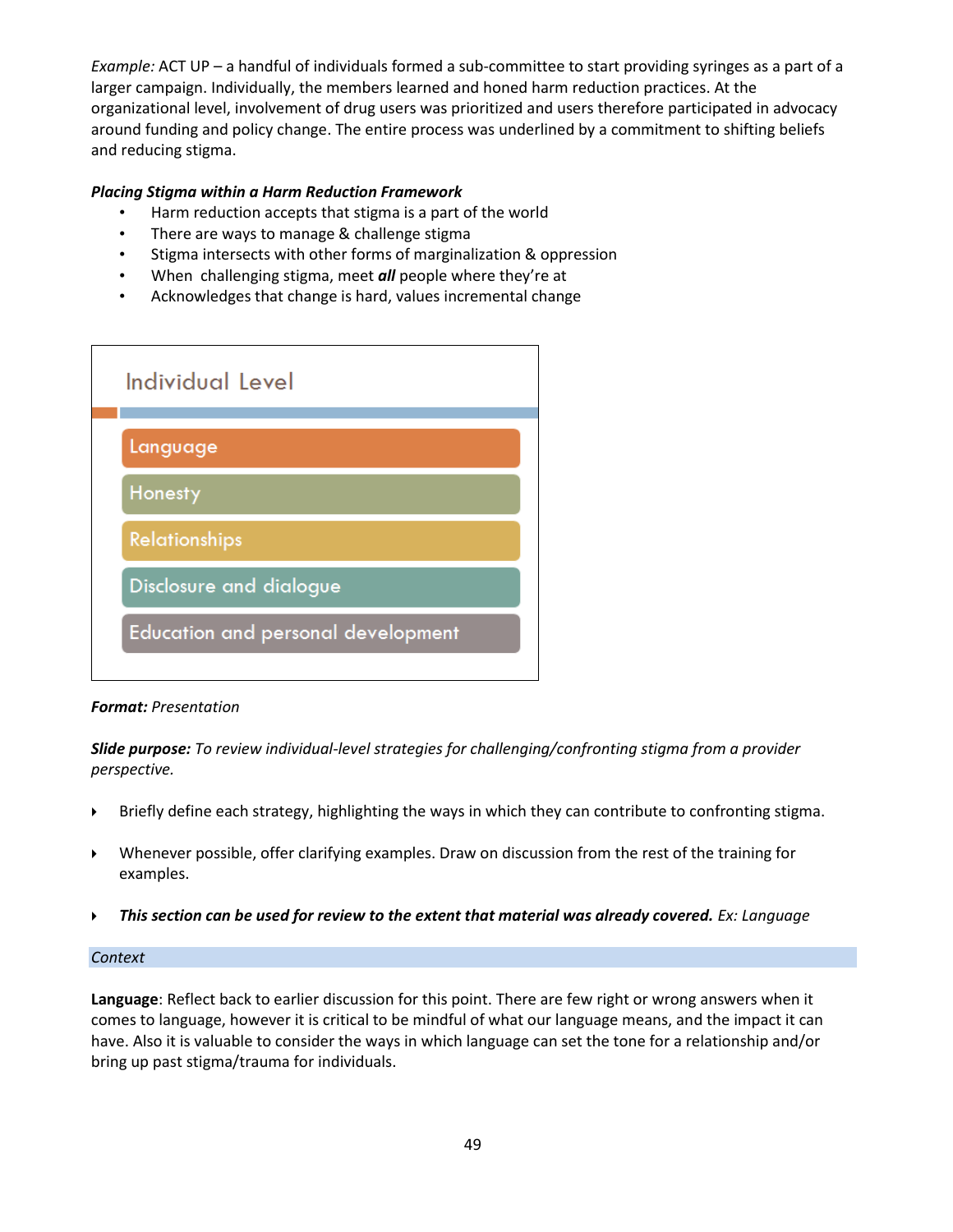**Explore drug use honestly**: By giving clients room to talk about the good aspects of their drug use, as well as the negative, it may remove some potential judgment or perceived judgment. Honest conversations about drug use can promote shifts in the relationship between clients and providers and promote greater trust.

**Authentic relationship-building**: It is important to treat everyone as individuals – valuing their unique experiences and needs, and seeing them as more than simply their drug use. It can be helpful (though sometimes difficult) as providers to challenge "cookie-cutter" approach to service provision; in doing so, you begin to challenge the potential us v. them dynamic that is often present in service provision.

*\*Explore Disclosure and dialogue\*:* This point refers to the value of providers talking their own experience (or lack of) with clients. Although it is essential to use personal disclosure in a purposeful way, when done thoughtfully, there is potential to challenge some drug-related stigma by removing the "taboo" around talking about use. Consider why it is ok to expect clients to disclose personal information about drug use, while it is assumed that providers should keep that information to themselves. Of course, boundaries are helpful and providers and clients have a right to set them as needed, however, we can begin to level the playing field by making drugs something that is ok for ANYONE to talk about honestly.

**Education and personal development:** This training is a part of that process – expanding our individual cultural competency about drugs, drug use and the lives and experiences of our clients.

| <b>Staff and Community Level</b> |                                                                                                        |  |  |
|----------------------------------|--------------------------------------------------------------------------------------------------------|--|--|
| <b>Staff Level</b>               | • Training and education<br>• Outlets for feedback<br>• Assessment of practices<br>• Hiring Drug Users |  |  |
| Community<br>Level               | • Participant Advisory Boards<br>• Awareness Campaigns<br>• Policy and advocacy<br>• Events            |  |  |

*Format: Presentation*

*Slide purpose: To quickly review staff- and community-level strategies for challenging/confronting stigma.*

- Briefly define each strategy, highlighting the ways in which they can contribute to confronting stigma.
- Whenever possible, offer clarifying examples. Draw on discussion from the rest of the training for examples.

*Context*

*Staff Level:*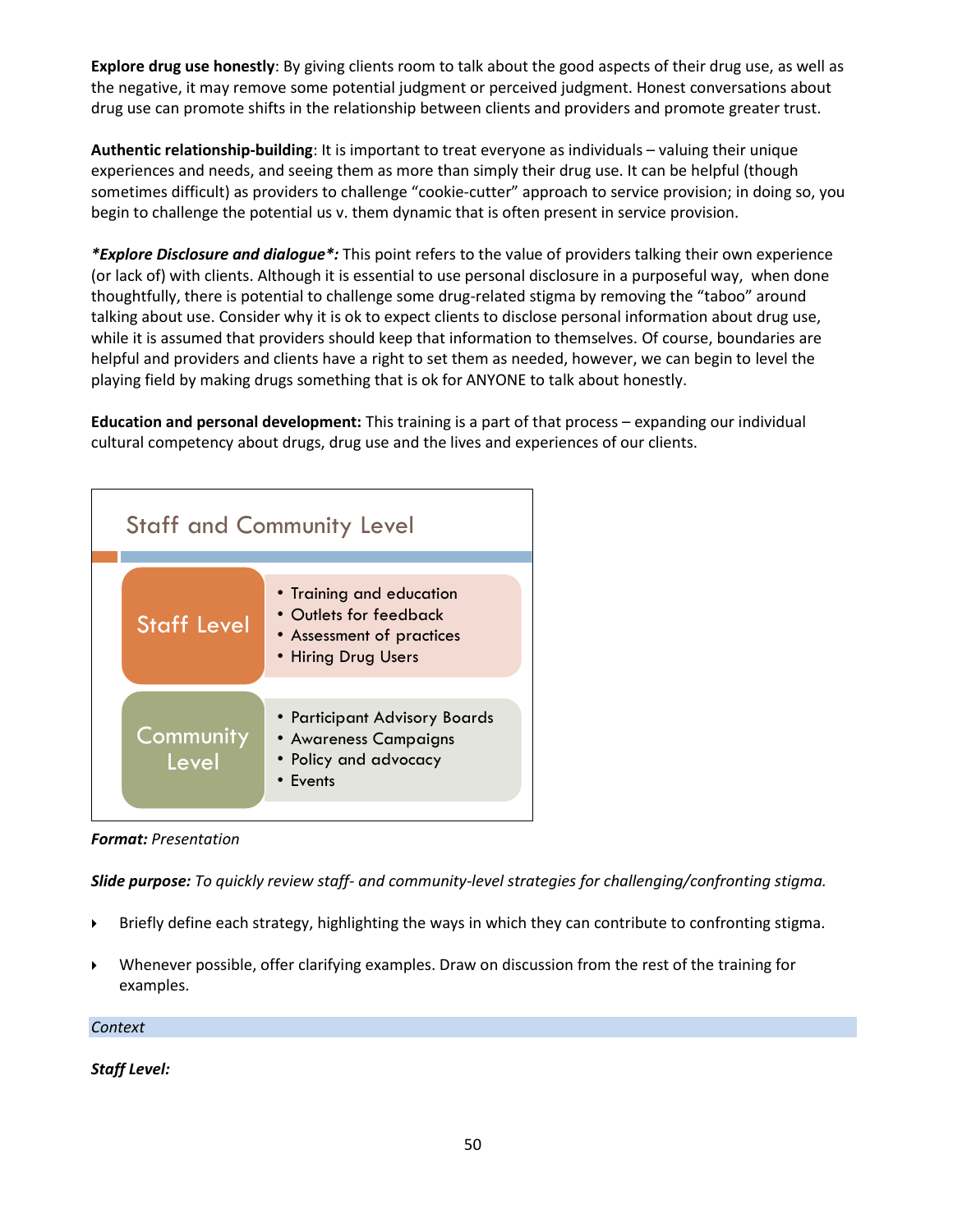*Training and education:* Increase staff cultural competency through training and education. Training should extend to ALL staff levels from upper management to maintenance staff – anyone who interacts with drug users should receive training. A knowledgeable staff will hopefully be more competent and less stigmatizing.

*Outlets for feedback:* Does your agency have an outlet for discussing policies or behaviors that may be stigmatizing? The individual level strategies discussed above can also be useful when applied to inter-staff relationships. It is important for staff to be able to explore stigma honestly and openly – whether it related to client or staff-level policies.

*Assessment of practices:* Sometimes the policies that agencies adopt for administrative or other purposes can be inherently stigmatizing – even if it is subtle or easily overlooked. Frequent assessment of policies and procedures, preferable with feedback from clients and all staff can be vital.

*Hiring Drug Users:* (This may be a longer discussion, if time allows) Hiring drug users sends an important message to clients and other staff about respect for the experience and knowledge of drug users, and validates their capacity to be successful. Hiring drug users is an important issue for any organization working with and for drug users to take into serious consideration. Just as important as exploring the importance of hiring drug users can be to understand any meaning behind policies/beliefs *against* hiring active drug users.

#### **Community Level:**

*Participant Advisory Boards:* A PAB is an organized group of SAP participants and drug users who can offer feedback, guidance and recommendations regarding SAP policies and services. Although incredibly valuable, setting up a PAB, CAB or UAB may require a heightened level of organization, resources and commitment. IDU involvement in evaluation, through an advisory board or other vehicle, is recommended.

*Awareness Campaigns:* Just as we have discussed – it is possible for stigma to change, even on a broad community level. Awareness campaigns can be used to challenge stigma on a wide scale level – just as campaigns have been used to promote stigma (this is your brain on drugs). Agencies who work with drug users can use their relationships and knowledge to challenge stigma and promote more compassionate relationships to drugs and drug users. Awareness campaigns can also be very effective in challenging stigma among drug users themselves.

*Policy and advocacy:* Legislative advocacy can be a useful tool particularly when challenging institutional stigma. For example, campaigns are being waged against existing travel bans placed on drug users and sex workers.

*Events:* Community events can be a tool for unifying allies, and giving community members a chance to get to know drug users on a personal level. Engaging drug users to participate in, speak at and be part of organizing community events with other organizations, community boards, and even law enforcement can be a useful tool for challenging stigma. Research has shown that even having more contact with groups that are traditionally stigmatized can be an effective strategy for challenging beliefs and stereotypes.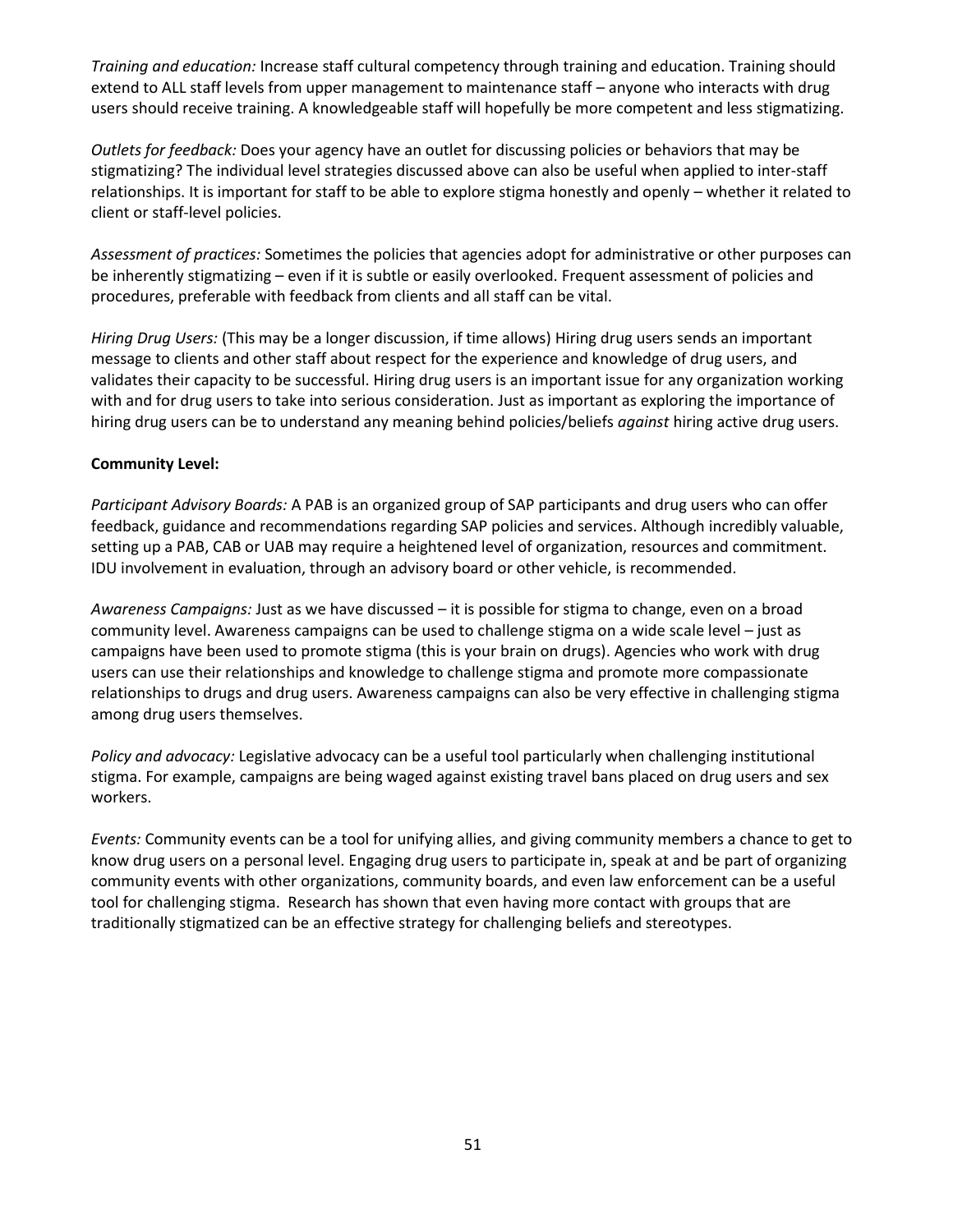## **MODULE SEVEN: CLOSING AND EVALUATIONS**

#### *Goals*

The goals of this module are to:

- Summarize main themes of the training session.
- $\blacktriangleright$  Allow participants to evaluate the session.

#### *Objectives*

Upon completing this module, participants will be able to:

- $\blacktriangleright$  Identify main themes of the training session.
- Articulate strengths and weaknesses of the training.

#### *Time*

#### 10 minutes total

#### *Materials*

- ▶ Clock
- ▶ PowerPoint Slides
- Newsprint/flip chart/large paper
- Markers
- ▶ Tape for newsprint
- *Training Evaluation*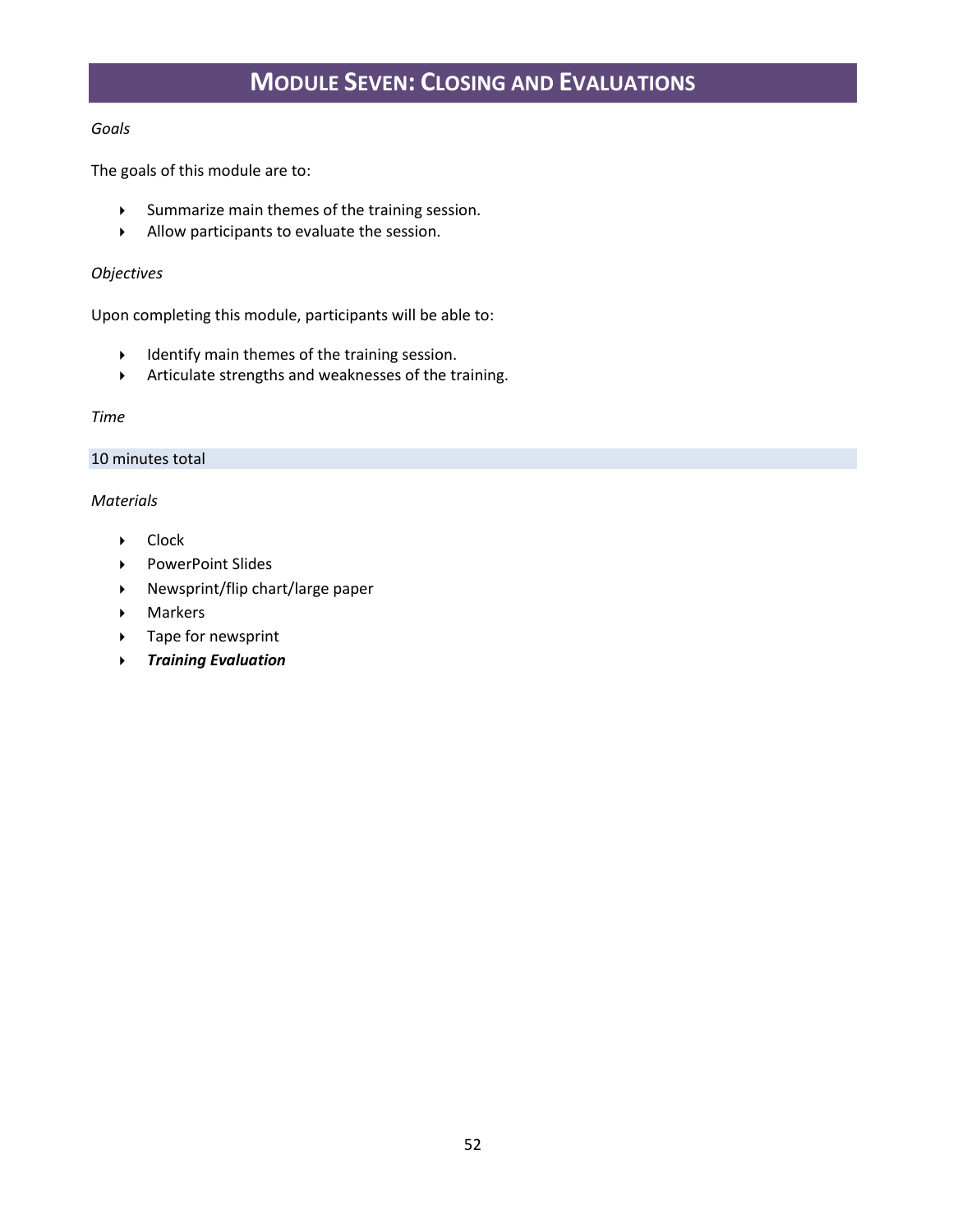## *MODULE 7 ACTIVITY – 10 MINUTES*

## Release Campaign

![](_page_52_Picture_3.jpeg)

#### *Format: Activity*

*Slide purpose: To provide participants with an example of a community level campaign put forth by the organization Release in the UK.*

- This slide is just offered to give participants one nice example of a community-level campaign.
- More images can be viewed at *<http://www.release.org.uk/>*:

*From Release's website about the campaign:*

*Nice People Take Drugs is a campaign run by UK drugs organization Release. It started on 1st June 2009 with the slogan emblazoned across London buses and has been capturing the attention of the public and the media. The simple slogan was chosen to trigger a debate about UK drug policy that would then encourage politicians to engage properly with the subject too.*

#### *Learning Review*

- Ask each participant to briefly share one thing that they will take away from the training today and apply  $\bullet$ to their work.
- *Thank participants for their participation throughout the session.*

#### *Evaluations*

- Distribute the training evaluations and encourage people to complete them honestly. Instruct  $\bullet$ participants where to leave their completed evaluations.
- Distribute certificates, if available.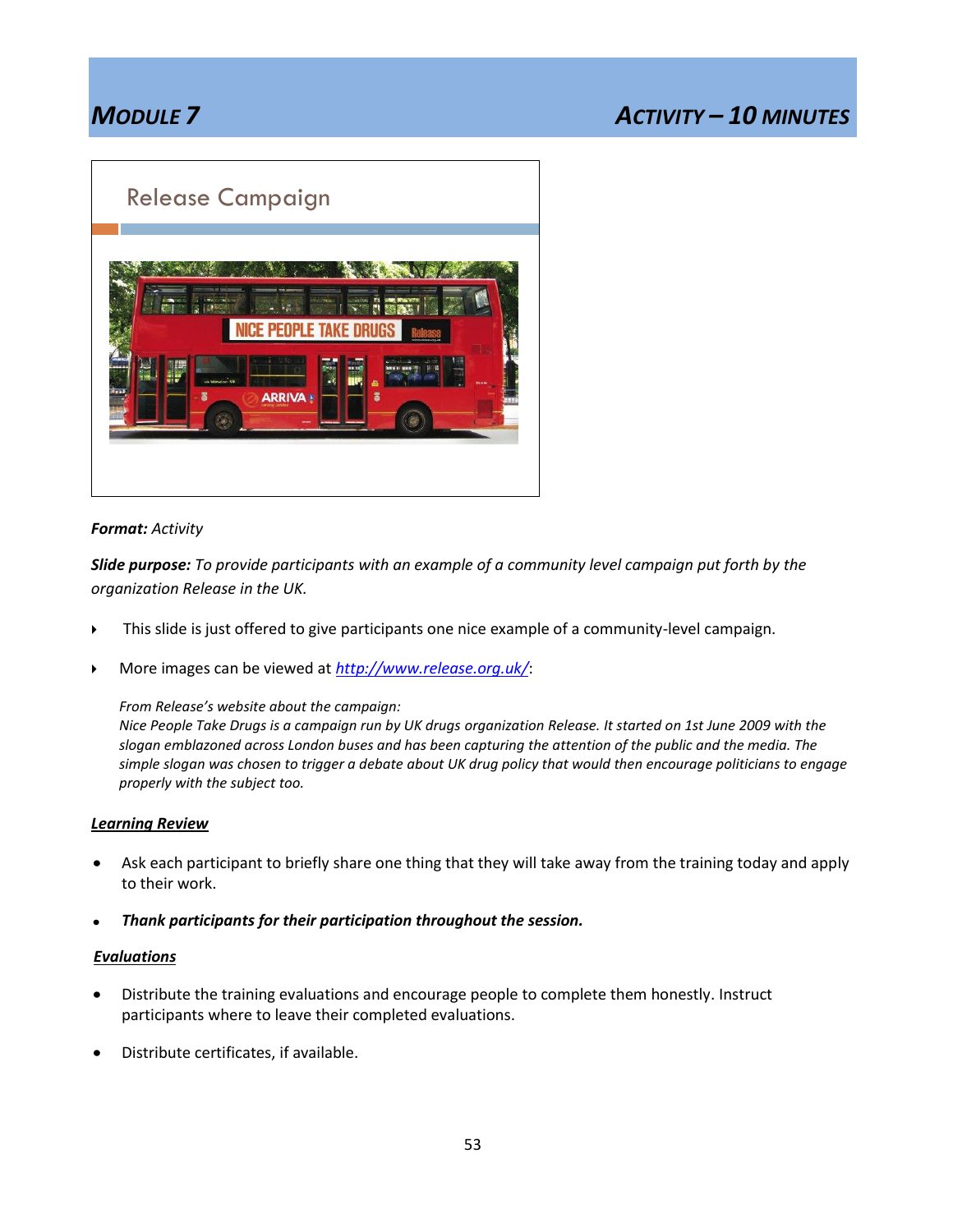## **TRAINER MATERIALS: QUOTES FOR ICEBREAKER**

**Anyway, no drug, not even alcohol, causes the fundamental ills of society. If we're looking for the source of our troubles, we shouldn't test people for drugs, we should test them for stupidity, ignorance, greed and love of power. P. J. O'Rourke, American political satirist, journalist, writer and author**

**I always got along with all types of people - popular people as well as drug addicts. - Amy Sedaris, American actress, author and comedian**

**I used to have a drug problem, now I make enough money. David Lee Roth, American rock vocalist, songwriter, actor, author, and former radio personality, best known for Van Halen**

**Let me be clear about this. I don't have a drug problem. I have a police problem. - Keith Richards, English guitarist, songwriter, singer, record producer and a founding member of The Rolling Stones**

**People always want to ask me about my drug problem - I never had a drug problem; I had a self-esteem problem! - Gloria Gaynor, American singer, bestknown for the disco era hits**

**"You cannot solve a problem from the same consciousness that created it. You must learn to see the world anew." -Albert Einstein, theoretical physicist, philosopher and author**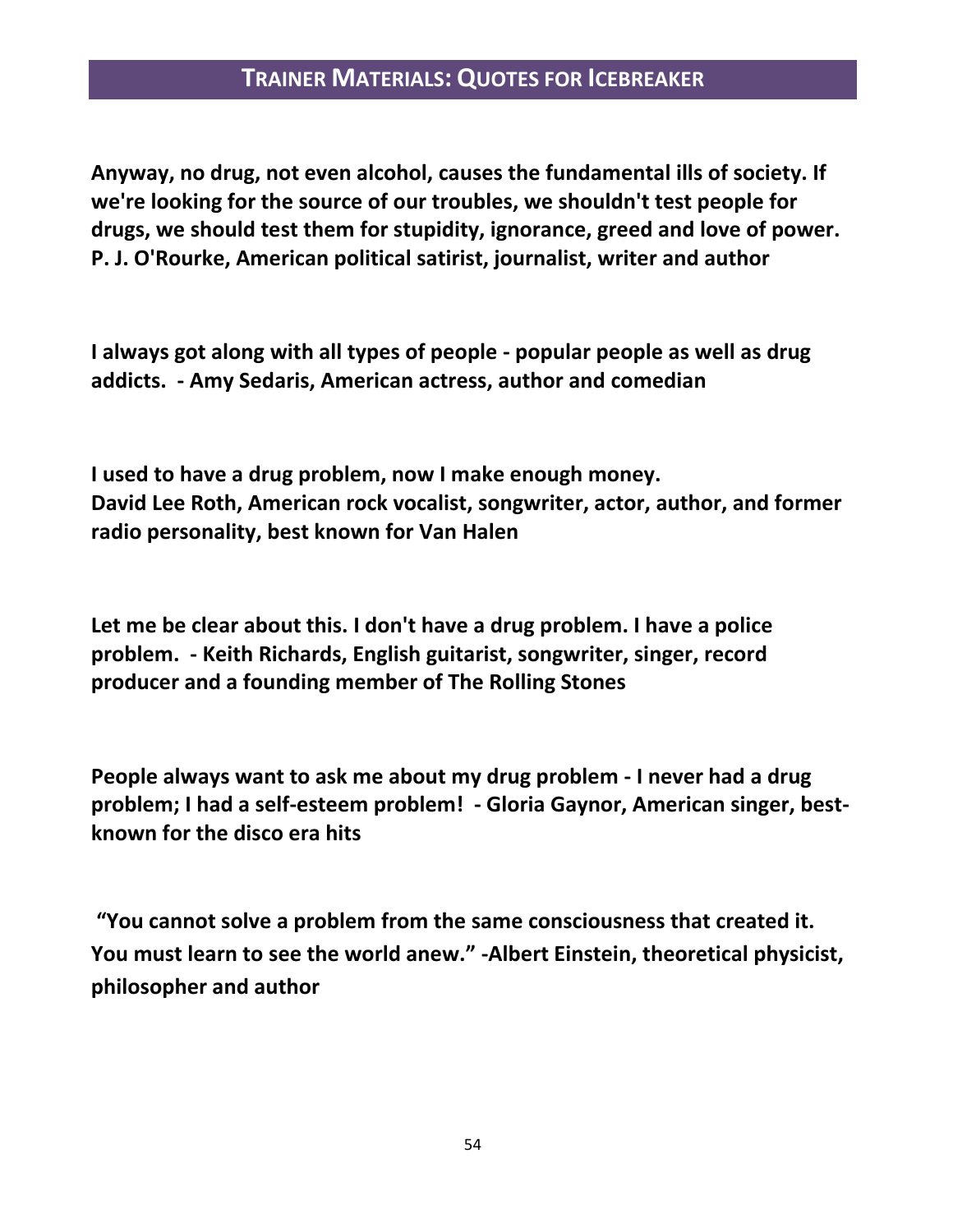**It is no measure of health to be well adjusted to a profoundly sick society. Jiddu Krishnamurti, an Indian writer and speaker on philosophical and spiritual issues**

**Society has always seemed to demand a little more from human beings than it will get in practice. - George Orwell, an English author and journalist, best known for the novels Nineteen Eighty-Four and Animal Farm**

**All the people like us are we, and everyone else is They. - Rudyard Kipling, a British author and poet**

**A man is but the product of his thoughts what he thinks, he becomes. Mohandas Gandhi, pre-eminent political and spiritual leader of India during the Indian independence movement**

**There's so much talk about the drug generation and songs about drugs. That's stupid. They aren't songs about drugs; they're about life. - Cass Elliot, noted American singer, best remembered as Mama Cass of the pop quartet The Mamas & the Papas**

**The most potent weapon of the oppressor is the mind of the oppressed. - Steven Biko, a political activist and writer, is regarded as the father of the Black Consciousness movement in the Union of South Africa**

**"Marijuana is taken by '.....musicians. And I'm not speaking about good musicians, but the jazz type...' ~ Harry J. Anslinger, Federal Bureau of Narcotics, 1948**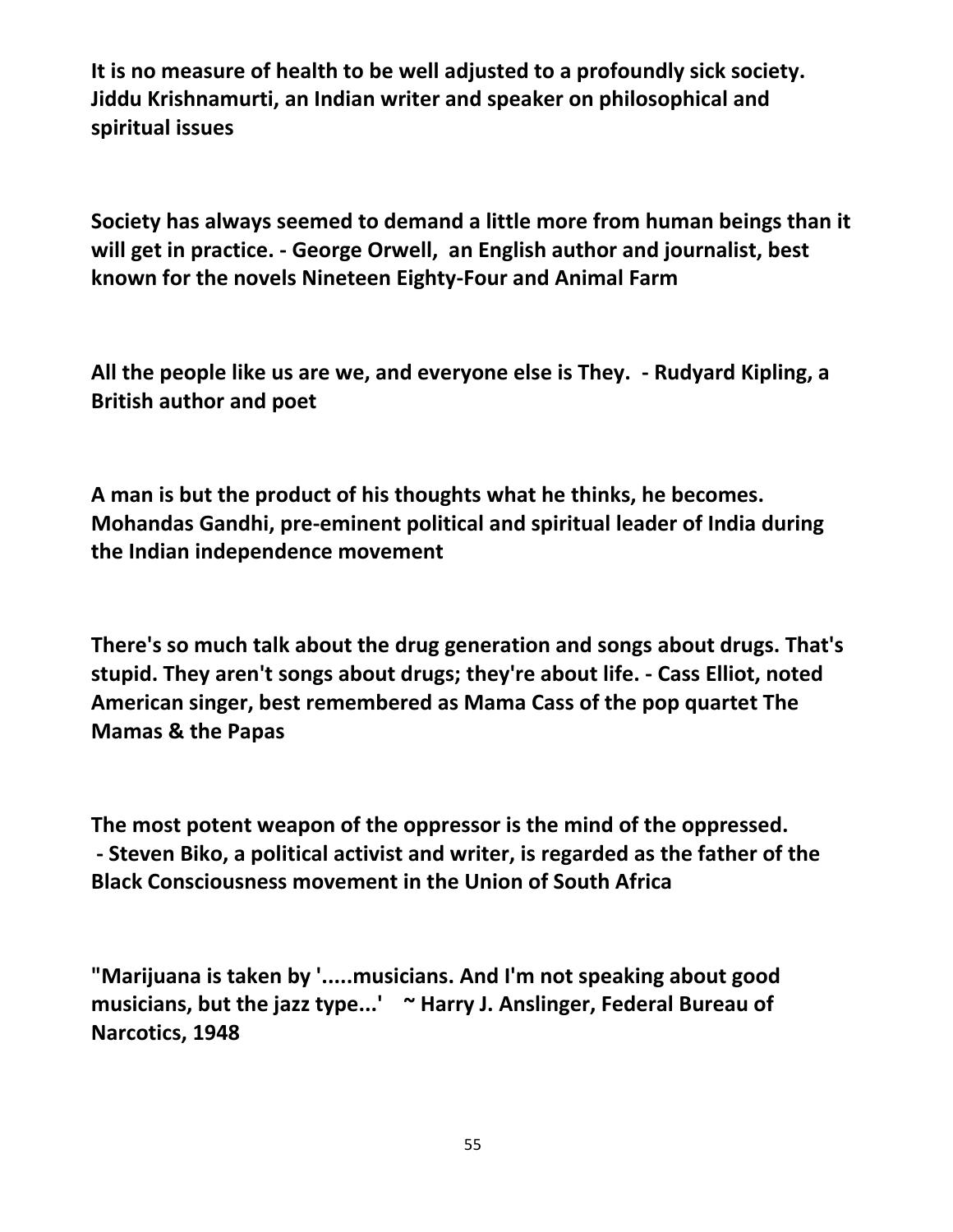**"All people have the right to beautful and radaint things" -Emma Goldman, an anarchist known for her political activism, writing and speeches**

**"Fear is a disease that eats away at logic and makes man inhuman." – Marion Anderson, an American contralto and one of the most celebrated singers of the twentieth century**

**"Prejudice is the child of ignorance." – William Hazlitt, an English writer, remembered for his humanistic essays and literary criticism, and as a grammarian and philosopher**

**No man is good enough to govern another man without that other's consent. -** *Abraham Lincoln,* **served as the 16th President of the United States** 

**The trouble with people is not that they don't know, but that they know so much that ain't so.** *— Josh Billings,* **the pen name of humorist born Henry Wheeler Shaw**

**A junkie is someone who uses their body to tell society that something is wrong." Stella Adler, an American actress and an acclaimed acting teacher**

**"Our national drug is alcohol. We tend to regard the use any other drug with special horror." William S. Burroughs, an American novelist, poet, essayist, painter and spoken word performer**

56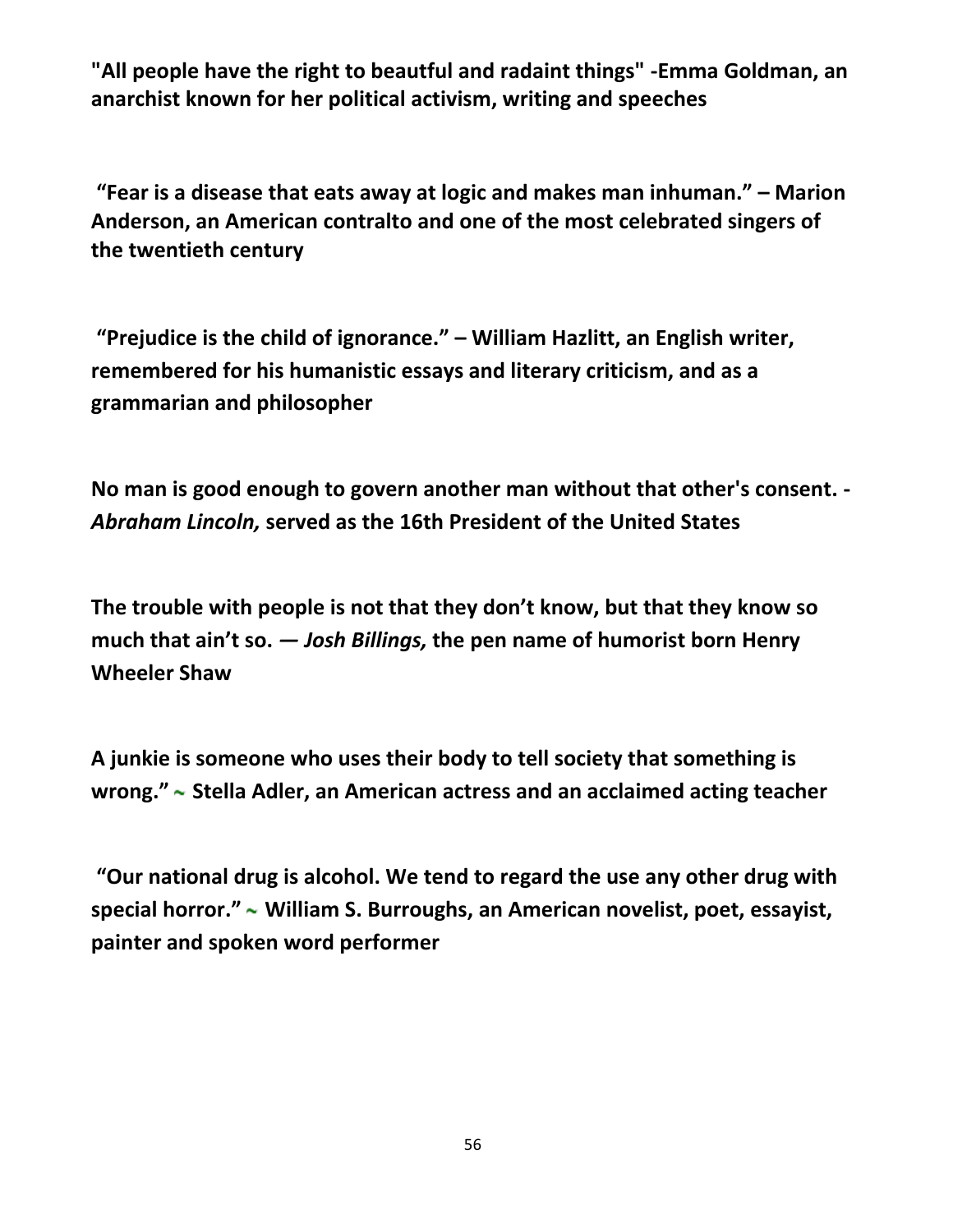**"Of course drugs were fun. And that's what's so stupid about anti-drug campaigns: they don't admit that. I can't say I feel particularly scarred or lessened by my experimentation with drugs. They've gotten a very bad name." Anjelica Huston, an American actress** 

**The basic thing nobody asks is why do people take drugs of any sort? Why do we have these accessories to normal living to live? I mean, is there something wrong with society that's making us so pressurized, that we cannot live without guarding ourselves against it? - John Lennon, an English singersongwriter who rose to worldwide fame as one of the founding members of The Beatles**

**The more you can increase fear of drugs and crime, welfare mothers, immigrants and aliens, the more you control all the people. - Noam Chomsky, an American linguist, philosopher, cognitive scientist, and political activist**

**I think it's too bad that everybody's decided to turn on drugs, I don't think drugs are the problem. Crime is the problem. Cops are the problem. Money's the problem. But drugs are just drugs. - Jerry Garcia, an American musician best known for his lead guitar work, singing and songwriting with the band the Grateful Dead**

**Run for office? No. I've slept with too many women, I've done too many drugs, and I've been to too many parties. - George Clooney, an American actor, film director, producer, and screenwriter**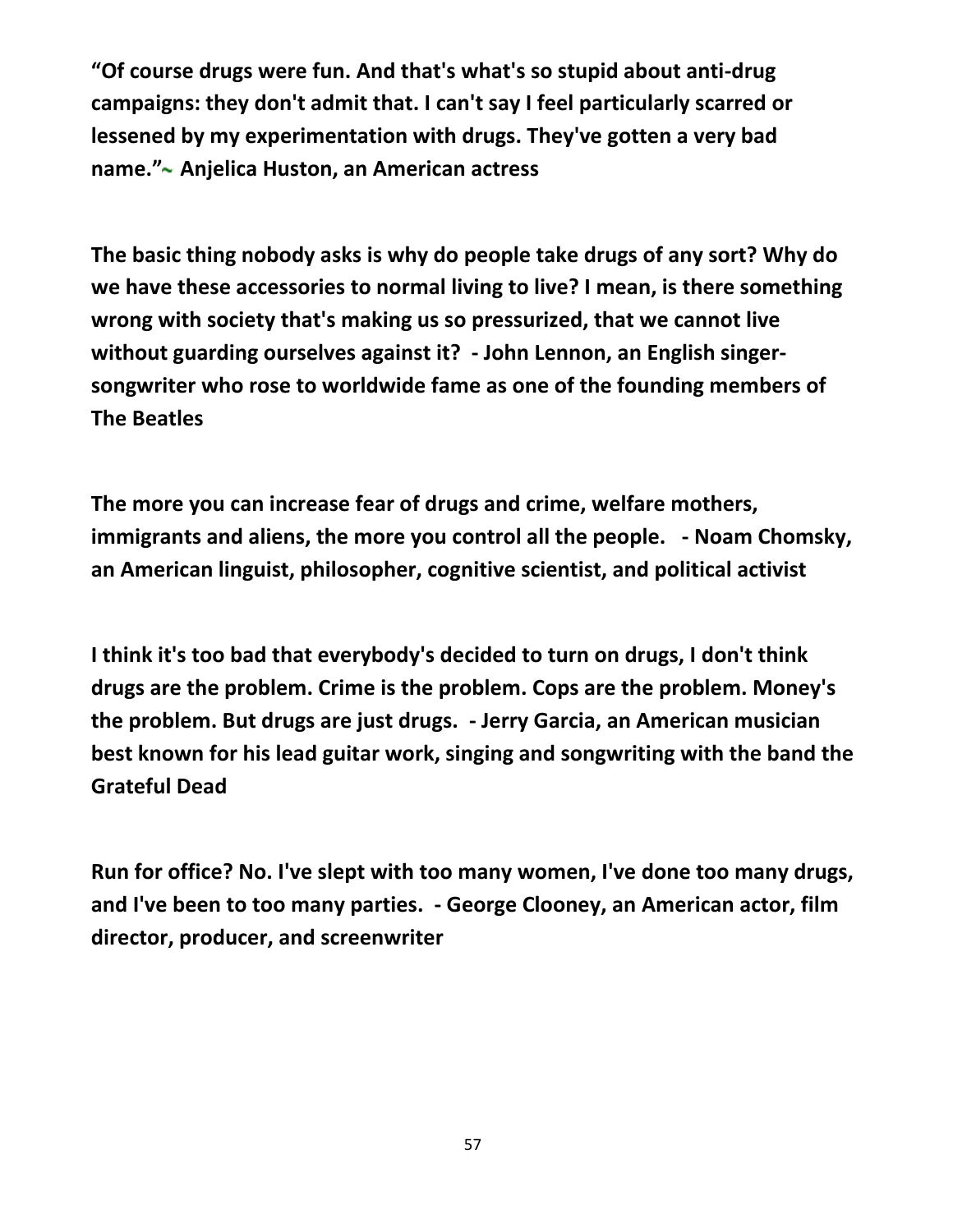**As parents, we need to talk to young people about drugs and make sure they understand that drugs are dangerous, addictive substances that can ruin their lives and harm their communities. - John Walters, former Director of the White House Office of National Drug Control Policy (ONDCP)**

**I think hard drugs are disgusting. But I must say, I think marijuana is pretty lightweight. - Linda McCartney, an American photographer, musician and animal rights activist**

**If they took all the drugs, nicotine, alcohol and caffeine off the market for six days, they'd have to bring out the tanks to control you. - Dick Gregory, an American comedian, social activist, social critic, writer, and entrepreneur**

**It's so easy for a kid to join a gang, to do drugs... we should make it that easy to be involved in football and academics. - Snoop Dogg, an American entertainer, rapper, record producer and actor**

**Drugs made me feel more normal. - Carrie Fisher, an American novelist, screenwriter and actress**

**The purpose of random testing is not to catch, punish, or expose students who use drugs, but to save their lives and discover abuse problems early so that students can grow up and learn in a drug-free environment. - John Walters, former Director of the White House Office of National Drug Control Policy (ONDCP)**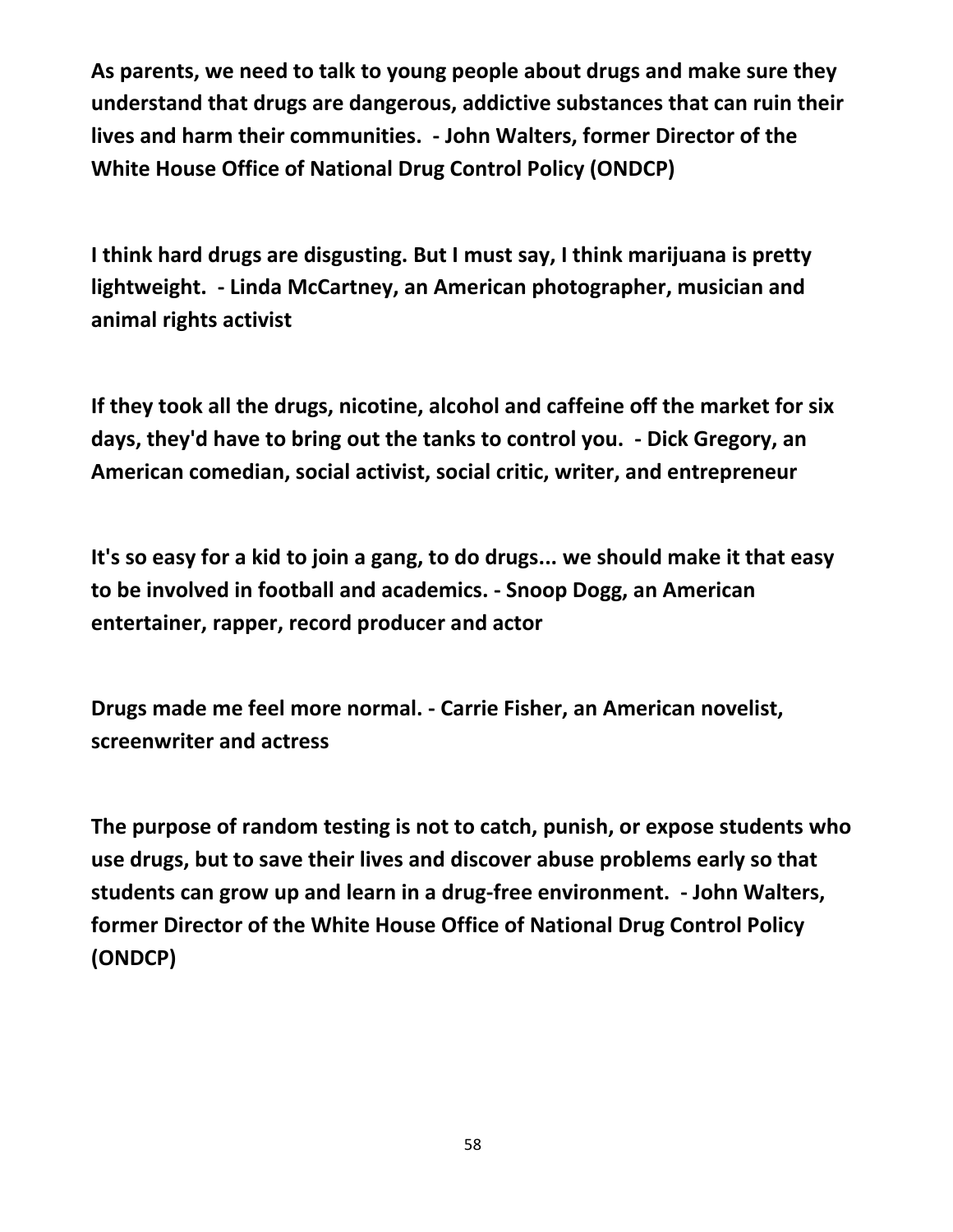**I'm in favor of legalizing drugs. According to my values system, if people want to kill themselves, they have every right to do so. Most of the harm that comes from drugs is because they are illegal. - Milton Friedman, an American economist, statistician, and a recipient of the Nobel Memorial Prize in Economics**

**There is only one reason why men become addicted to drugs - they are weak men. Only strong men are cured, and they cure themselves. Martin H. Fischer, was a German-born American physician and author**

**I'm already so ashamed of being a junkie. Now I have hep C, and I feel as if that announces to everyone that I'm a junkie. - Marcus R., from The First Year: Hepatitis C**

**In my hep C support group, people would talk about how they got the disease. There was this hierarchy in which people who got the disease through transfusion were 'good people' and people who got the disease through drugs were the 'bad people' who 'deserved' hep C. - Janice H., from The First Year: Hepatitis C**

**I am a successful guy. I have a great, well-paying job as a consultant. I am married with two kids. I have everything I've always wanted. I also have hep C. I messed around with drugs once or twice when I was younger. I wish I hadn't. Usually I lie about how I contracted hep C…say I don't know. I still feel like people are suspicious of me. As if I don't deserve everything I have now. - Bart M., from The First Year: Hepatitis C**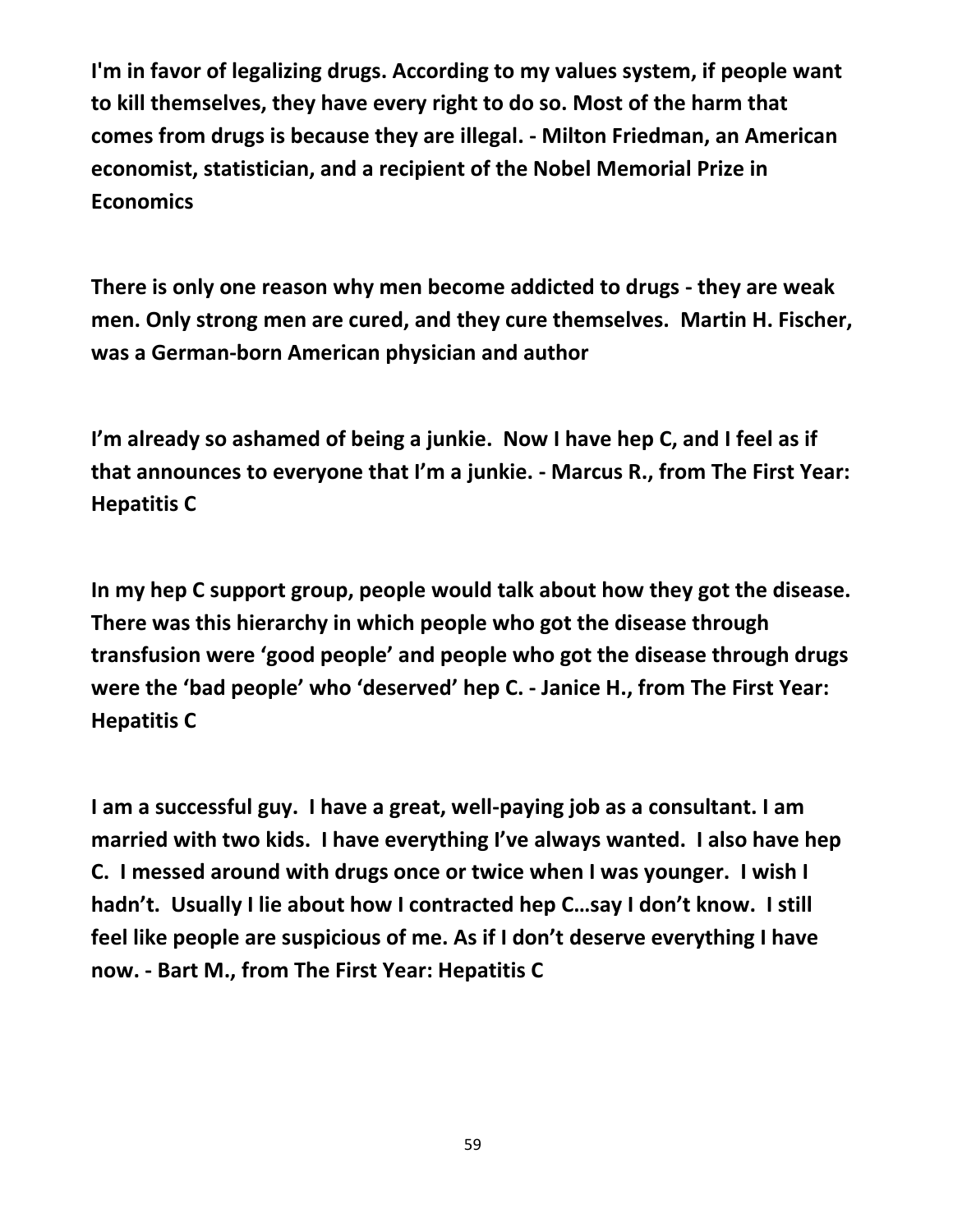## **QUOTES**

Anyway, no drug, not even alcohol, causes the fundamental ills of society. If we're looking for the source of our troubles, we shouldn't test people for drugs, we should test them for stupidity, ignorance, greed and love of power.

P. J. O'Rourke, American political satirist, journalist, writer and author

I always got along with all types of people - popular people as well as drug addicts. - Amy Sedaris, American actress, author and comedian

I used to have a drug problem, now I make enough money. David Lee Roth, American rock vocalist, songwriter, actor, author, and former radio personality, best known for Van Halen

Let me be clear about this. I don't have a drug problem. I have a police problem. - Keith Richards, English guitarist, songwriter, singer, record producer and a founding member of The Rolling Stones

People always want to ask me about my drug problem - I never had a drug problem; I had a self-esteem problem! - Gloria Gaynor, American singer, best-known for the disco era hits

"You cannot solve a problem from the same consciousness that created it. You must learn to see the world anew." -Albert Einstein, theoretical physicist, philosopher and author

It is no measure of health to be well adjusted to a profoundly sick society. Jiddu Krishnamurti, an Indian writer and speaker on philosophical and spiritual issues

Society has always seemed to demand a little more from human beings than it will get in practice. - George Orwell, an English author and journalist, best known for the novels Nineteen Eighty-Four and Animal Farm

All the people like us are we, and everyone else is They. - Rudyard Kipling, a British author and poet

A man is but the product of his thoughts what he thinks, he becomes. Mohandas Gandhi, pre-eminent political and spiritual leader of India during the Indian independence movement

There's so much talk about the drug generation and songs about drugs. That's stupid. They aren't songs about drugs; they're about life. - Cass Elliot, noted American singer, best remembered as Mama Cass of the pop quartet The Mamas & the Papas

The most potent weapon of the oppressor is the mind of the oppressed.

- Steven Biko, a political activist and writer, is regarded as the father of the Black Consciousness movement in the Union of South Africa

"Marijuana is taken by '.....musicians. And I'm not speaking about good musicians, but the jazz type...' ~ Harry J. Anslinger, Federal Bureau of Narcotics, 1948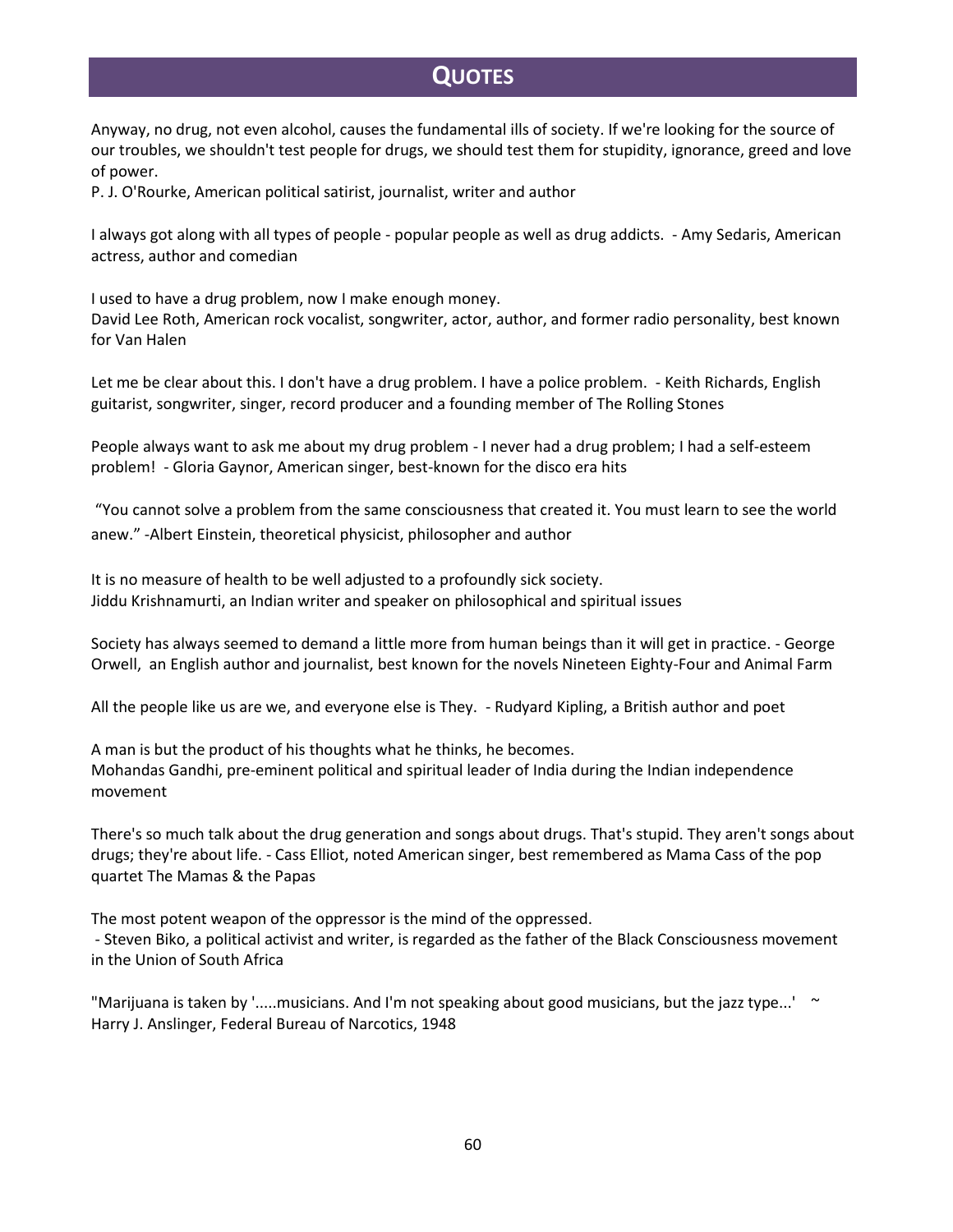"All people have the right to beautful and radaint things" -Emma Goldman, an anarchist known for her political activism, writing and speeches

"Fear is a disease that eats away at logic and makes man inhuman." – Marion Anderson, an American contralto and one of the most celebrated singers of the twentieth century

"Prejudice is the child of ignorance." – William Hazlitt, an English writer, remembered for his humanistic essays and literary criticism, and as a grammarian and philosopher

No man is good enough to govern another man without that other's consent. - *Abraham Lincoln,* served as the 16th President of the United States

The trouble with people is not that they don't know, but that they know so much that ain't so. *— Josh Billings,* the pen name of humorist born Henry Wheeler Shaw

A junkie is someone who uses their body to tell society that something is wrong."  $\sim$  Stella Adler, an American actress and an acclaimed acting teacher

"Our national drug is alcohol. We tend to regard the use any other drug with special horror."  $\sim$  William S. Burroughs, an American novelist, poet, essayist, painter and spoken word performer

"Of course drugs were fun. And that's what's so stupid about anti-drug campaigns: they don't admit that. I can't say I feel particularly scarred or lessened by my experimentation with drugs. They've gotten a very bad name." Anjelica Huston, an American actress

The basic thing nobody asks is why do people take drugs of any sort? Why do we have these accessories to normal living to live? I mean, is there something wrong with society that's making us so pressurized, that we cannot live without guarding ourselves against it? - John Lennon, an English singer-songwriter who rose to worldwide fame as one of the founding members of The Beatles

The more you can increase fear of drugs and crime, welfare mothers, immigrants and aliens, the more you control all the people. - Noam Chomsky, an American linguist, philosopher, cognitive scientist, and political activist

I think it's too bad that everybody's decided to turn on drugs, I don't think drugs are the problem. Crime is the problem. Cops are the problem. Money's the problem. But drugs are just drugs. - Jerry Garcia, an American musician best known for his lead guitar work, singing and songwriting with the band the Grateful Dead

Run for office? No. I've slept with too many women, I've done too many drugs, and I've been to too many parties. - George Clooney, an American actor, film director, producer, and screenwriter

As parents, we need to talk to young people about drugs and make sure they understand that drugs are dangerous, addictive substances that can ruin their lives and harm their communities. - John Walters, former Director of the White House Office of National Drug Control Policy (ONDCP)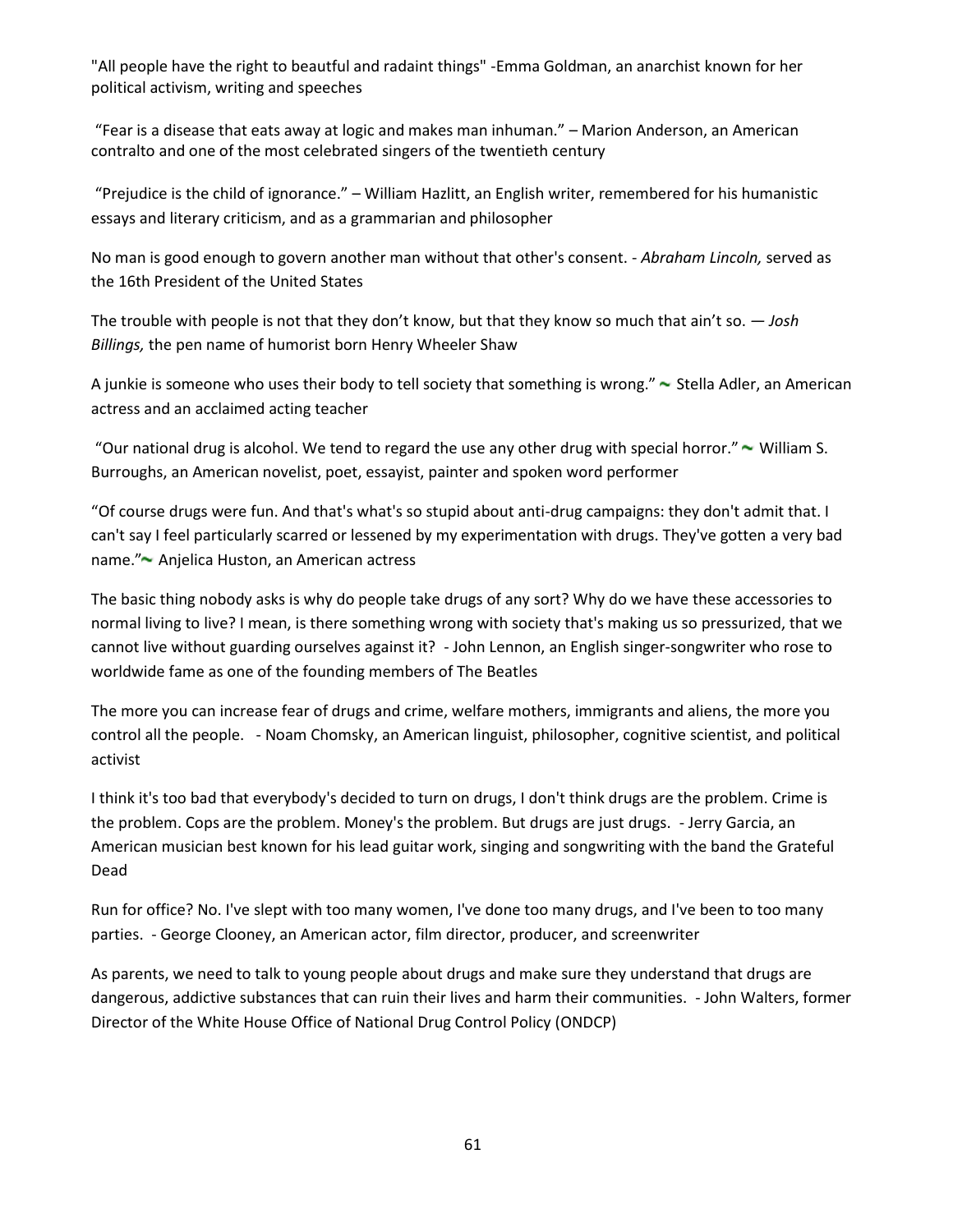I think hard drugs are disgusting. But I must say, I think marijuana is pretty lightweight. - Linda McCartney, an American photographer, musician and animal rights activist

If they took all the drugs, nicotine, alcohol and caffeine off the market for six days, they'd have to bring out the tanks to control you. - Dick Gregory, an American comedian, social activist, social critic, writer, and entrepreneur

It's so easy for a kid to join a gang, to do drugs... we should make it that easy to be involved in football and academics. - Snoop Dogg, an American entertainer, rapper, record producer and actor

Drugs made me feel more normal. - Carrie Fisher, an American novelist, screenwriter and actress

The purpose of random testing is not to catch, punish, or expose students who use drugs, but to save their lives and discover abuse problems early so that students can grow up and learn in a drug-free environment. - John Walters, former Director of the White House Office of National Drug Control Policy (ONDCP)

I'm in favor of legalizing drugs. According to my values system, if people want to kill themselves, they have every right to do so. Most of the harm that comes from drugs is because they are illegal. - Milton Friedman, an American economist, statistician, and a recipient of the Nobel Memorial Prize in Economics

There is only one reason why men become addicted to drugs - they are weak men. Only strong men are cured, and they cure themselves. Martin H. Fischer, was a German-born American physician and author

I'm already so ashamed of being a junkie. Now I have hep C, and I feel as if that announces to everyone that I'm a junkie. - Marcus R., from The First Year: Hepatitis C

In my hep C support group, people would talk about how they got the disease. There was this hierarchy in which people who got the disease through transfusion were 'good people' and people who got the disease through drugs were the 'bad people' who 'deserved' hep C. - Janice H., from The First Year: Hepatitis C

I am a successful guy. I have a great, well-paying job as a consultant. I am married with two kids. I have everything I've always wanted. I also have hep C. I messed around with drugs once or twice when I was younger. I wish I hadn't. Usually I lie about how I contracted hep C…say I don't know. I still feel like people are suspicious of me. As if I don't deserve everything I have now. - Bart M., from The First Year: Hepatitis C